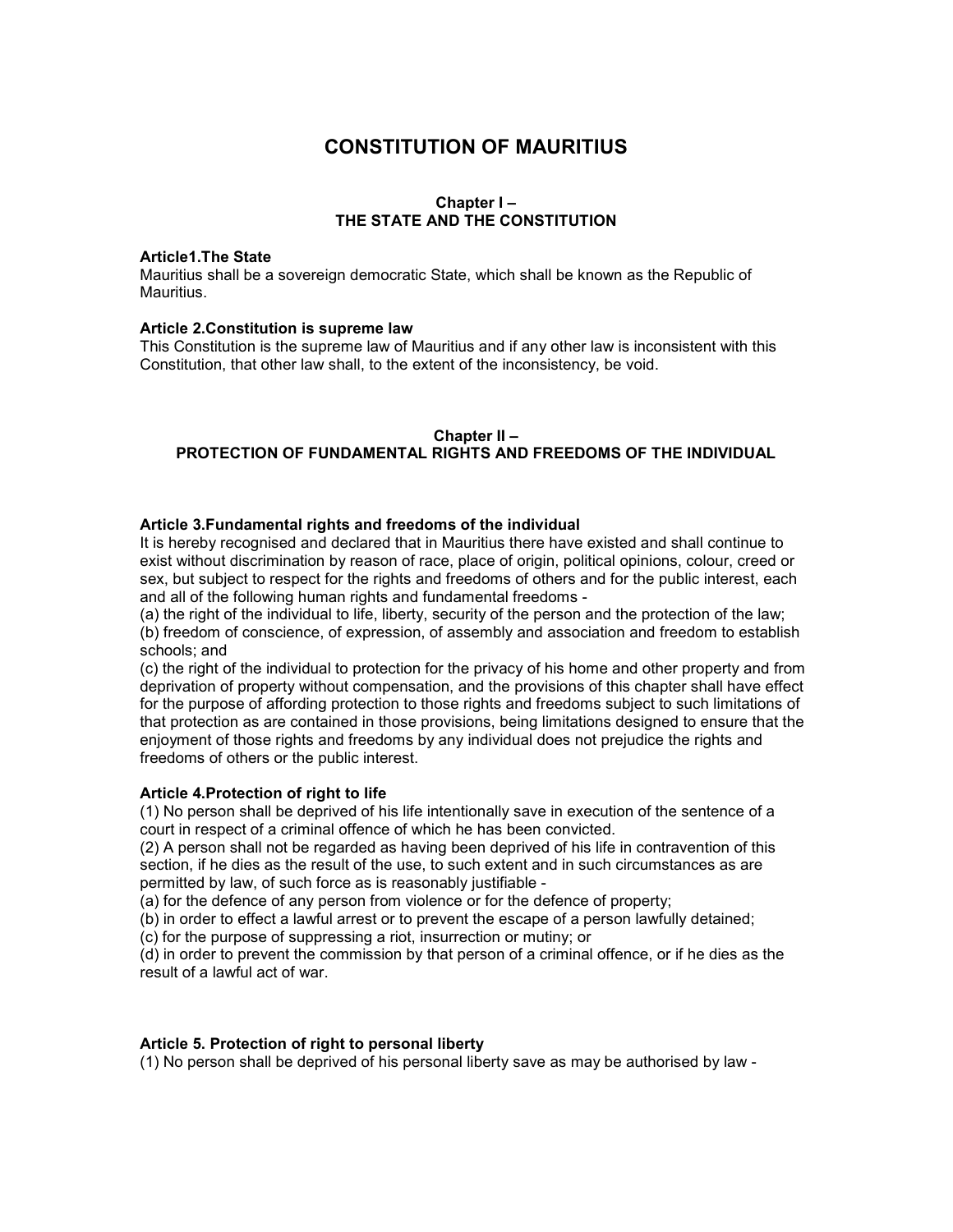(a) in consequence of his unfitness to plead to a criminal charge or in execution of the sentence or order of a court, whether in Mauritius or elsewhere, in respect of a criminal offence of which he has been convicted;

(b) in execution of the order of a court punishing him for contempt of that court or of another court;

(c) in execution of the order of a court made to secure the fulfilment of any obligation imposed on him by law;

(d) for the purpose of bringing him before a court in execution of the order of a court;

(e) upon reasonable suspicion of having committed, or being about to commit, a criminal offence; (f) in the case of a person who has not attained the age of 18 years, for the purpose of his education or welfare;

(g) for the purpose of preventing the spread of an infectious or contagious disease;

(h) in the case of a person who is, or is reasonably suspected to be, of unsound mind or addicted to drugs or alcohol, for the purpose of his care or treatment or the protection of the community; (i) for the purpose of preventing the unlawful entry of that person in Mauritius, or for the purpose of effecting the expulsion, extradition or other lawful removal of that person from Mauritius or the taking of proceedings relating thereto;

(j) upon reasonable suspicion of his being likely to commit breaches of the peace; or

(k) in execution of the order of the Commissioner of Police, upon reasonable suspicion of his having engaged in, or being about to engage in, activities likely to cause a serious threat to public safety or public order.

(2) Any person who is arrested or detained shall be informed as soon as is reasonably practicable, in a language that he understands, of the reasons for his arrest or detention. (3) Any person who is arrested or detained -

(a) for the purpose of bringing him before a court in execution of the order of a court;

(b) upon reasonable suspicion of his having committed, or being about to commit a criminal offence; or

(c) upon reasonable suspicion of his being likely to commit breaches of the peace, and who is not released, shall be afforded reasonable facilities to consult a legal representative of his own choice and shall be brought without undue delay before a court; and if any person arrested or detained as mentioned in paragraph (b) is not tried within a reasonable time, then, without prejudice to any further proceedings that may be brought against him, he shall be released either unconditionally or upon reasonable conditions, including, in particular, such conditions as are reasonably necessary to ensure that he appears at a later date for trial or for proceedings preliminary to trial; and if any person arrested or detained as mentioned in paragraph (c) is not brought before a court within reasonable time in order that the court may decide whether to order him to give security for his good behaviour, then, without prejudice to any further proceedings that may be brought against him, he shall be released unconditionally.

(4) Where a person is detained in pursuance of any such provision of law as is referred to in subsection  $(1)(k)$  -

(a) he shall, as soon as is reasonably practicable and, in any case not more than 7 days after the commencement of his detention, be furnished with a statement in writing in a language that he understands specifying in detail the grounds upon which he is detained;

(b) not more than 7 days after the commencement of his detention, a notification shall be published in the Gazette stating that he has been detained and giving particulars of the provision of law under which his detention is authorised;

(c) not more than 14 days after the commencement of his detention and thereafter during his detention at intervals of not more than 30 days, his case shall be reviewed by an independent and impartial tribunal consisting of a chairman and 2 other members appointed by the Judicial and Legal Service Commission, the chairman being appointed from among persons who are entitled to practise as a barrister or as an attorney in Mauritius;

(d) he shall be afforded reasonable facilities to consult a legal representative of his own choice who shall be permitted to make representations to the tribunal appointed for the review of his case;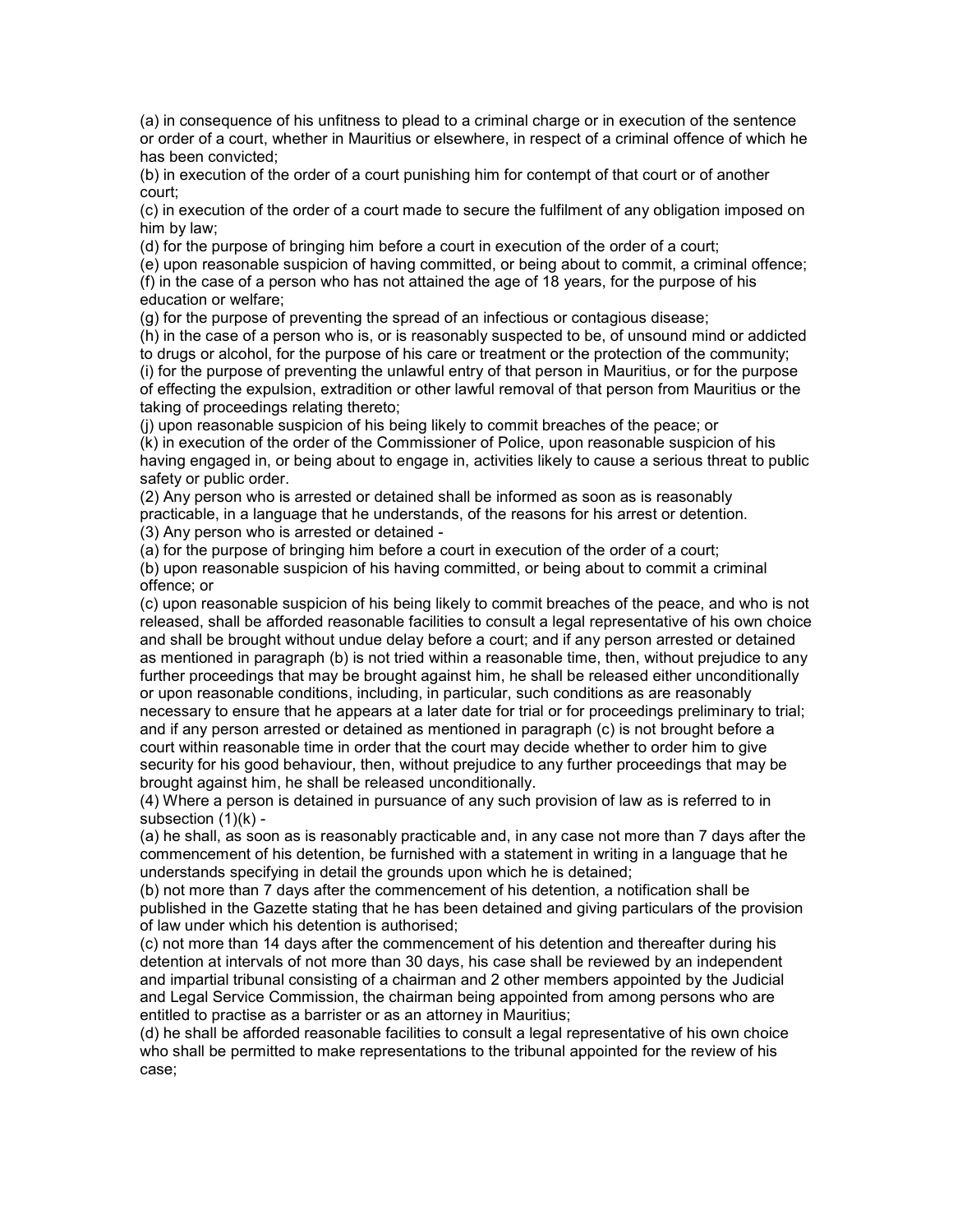(e) at the hearing of his case by the tribunal, he shall be permitted to appear in person or by a legal representative of his own choice and, unless the tribunal otherwise directs, the hearing shall be held in public;

(f) at the conclusion of any review by a tribunal in pursuance of this subsection in any case, the tribunal shall announce its decision in public, stating whether or not there is, in its opinion, sufficient cause for the detention, and if, in its opinion, there is not sufficient cause, the detained person shall forthwith be released and if during period of six months from his release he is again detained the tribunal established for the review of his case shall not decide that, in its opinion, there is sufficient cause for the further detention unless it is satisfied that new and reasonable grounds for the detention exist.

(5) Any person who is unlawfully arrested or detained by any other person shall be entitled to compensation from that other person.

(6) In the exercise of any functions conferred upon him for the purposes of subsection (1)(k), the Commissioner of Police shall not be subject to the direction or the control of any other person or authority.

## **Article 6. Protection from slavery and forced labour**

(1) No person shall be held in slavery or servitude.

(2) No person shall be required to perform forced labour.

(3) For the purposes of this section, the expression "forced labour" does not in-clude -

(a) any labour required in consequence of the sentence or order of a court;

(b) labour required of any person while he is lawfully detained that, though not required in consequence of the sentence or order of a court, is reasonably necessary in the interests of hygiene or for the maintenance of the place at which he is detained;

(c) any labour required of a member of a disciplined force in pursuance of his duties as such or, in the case of a person who has conscientious objections to service as a member of a naval, military or air force, any labour that that person is required by law to perform in place of such service; or (d) any labour required during a period of public emergency or in the event of any other emergency or calamity that threatens the life or well-being of the community, to the extent that the requiring of such labour is reasonably justifiable, in the circumstances of any situation arising or existing during that period or as a result of that other emergency or calamity, for the purpose of dealing with that situation.

## **Article 7. Protection from inhuman treatment**

(1) No person shall be subjected to torture or to inhuman or degrading punishment or other such treatment.

(2) Nothing contained in or done under the authority of any law shall be held to be inconsistent with or in contravention of this section to the extent that the law in question authorises the infliction of any description of punishment that was lawful in Mauritius on 11 March 1964.

## **Article 8. Protection from deprivation of property**

(1) No property of any description shall be compulsorily taken possession of, and no interest in or right over poverty of any description shall be compulsorily acquired, except where -

(a) the taking of possession or acquisition is necessary or expedient in the interests of the defence, public safety, public morality, public health, town and country planning, the development or utilisation of any property in such a manner as to promote the public benefit or the social and economic well-being of the people of Mauritius; and

(b) there is reasonable justifications for the causing of any hardship that may result to any person having an interest in or right over the property; and

(c) provision is made by a law applicable to that taking of possession or acquisition -

(i) for the payment of adequate compensations; and

(ii) securing to any person having an interest in or right over the property a right of access to the Supreme Court, whether direct or on appeal from any other authority, for the determination of his interest or right, the legality of the taking of possession or acquisition of the property, interest or right, and the amount of any compensation to which he is entitled, and for the purpose of obtaining payment of that compensation.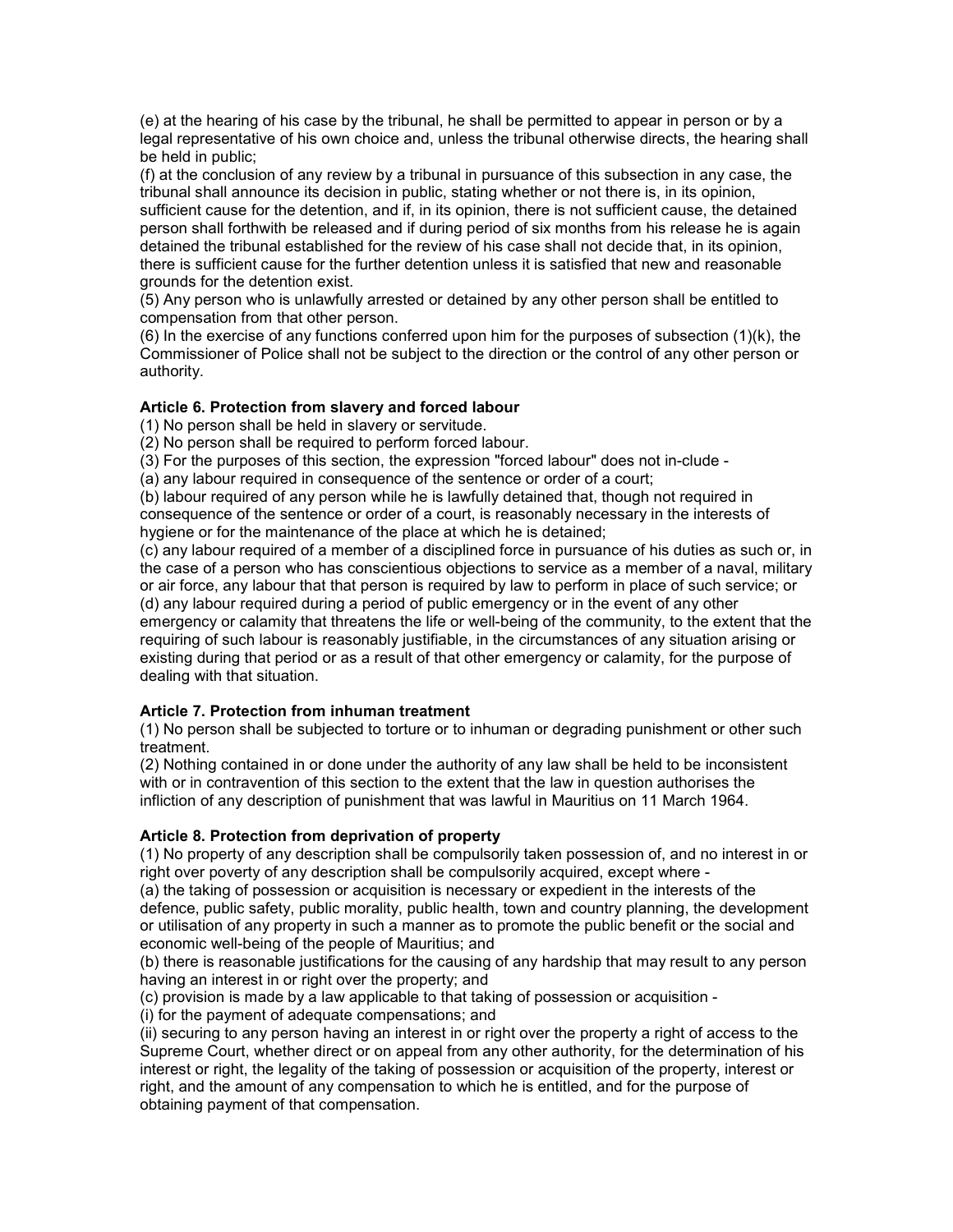(2) No person who is entitled to compensation under this section, other than a resident of Mauritius, shall be prevented from remitting, within a reasonable time after he has received any amount of that compensation, the whole of that amount (free from any deduction, charge or tax made or levied in respect of its remission) to any country of his choice outside Mauritius.

(3) Nothing contained in or done under the authority of any law shall be held to be inconsistent with or in contravention of subsection (2) to the extent that the law in question authorises - (a) the attachment, by order of a court, of any amount of compensation to which a person is entitled in satisfaction of the judgement of a court or pending the determination of civil proceedings to which he is a party;

(b) the imposition of reasonable restrictions on the manner in which any amount of compensation is to be remitted; or

(c) the imposition of any reduction, charge or tax that is made or levied generally in respect of the remission of money from Mauritius and that is not discriminatory within the meaning of section 16(3).

(4) Nothing contained in or done under the authority of any law shall be held to be inconsistent with or in contravention of subsection (1) -

(a) to the extent that the law in question makes provision for the taking of possession or acquisition of property -

(i) in satisfaction of any tax, rate or due;

(ii) by way of penalty for breach of the law or forfeiture in consequence of the inability of a drugtrafficker or a person who has enriched himself by fraudulent and/or corrupt means to show that he has acquired the property by lawful means;

(iii) as an incident of a lease, tenancy, mortgage, charge, sale, pledge or contract;

(iv) in the execution of judgements or orders of courts;

(v) by reason of its being in a dangerous state or injurious to the health of human beings, animals, trees or plants;

(vi) in consequence of any law with respect to the limitations of actions or acquisitive prescription; (vii) for so long only as may be necessary for the purposes of any examination, investigation, trial or inquiry or, in the case of land, the carrying out on it -

(A) of work of soil conservation or the conservation of other natural resources; or

(B) of agricultural development or improvement that the owner or occupier of the land has been required, and has, without reasonable and lawful excuse, refused or failed to carry out, except so far as that provision or, as the case may be, the thing done under its authority is shown not to be reasonably justifiable in a democratic society; or

(b) to the extent that the law in question makes provision for the taking of possession or acquisition of -

(i) enemy property;

(ii) property of a person who has died or is unable, by reason of legal incapacity, to administer himself, for the purpose of its administration for the benefit of the peersons entitled to the beneficial interest in it;

(iii) property of a person adjudged bankrupt or a body corporate in liquidation, for the purpose of its administration for the benefit of the creditors of the bankrupt or body corporate and, subject thereto, for the benefit of other persons entitled to the beneficial interest in the property; or (iv) property subject to a trust, for the purpose of vesting the property in persons appointed as trustees under the instrument creating the trust or by a court or, by order of a court, for the purpose of giving effect to the trust; or

(c) to the extent that the law in question -

(i) makes provision for the payment of the amount for which the property is to be compulsorily taken possession of, together with interest at the legal rate in equal yearly instalments, within a period not exceeding 10 years;

(ii) fixes the amount for which the property is to be compulsorily taken possession of or acquired or makes provision for the determination of that amount in accordance with such principles as may be prescribed.

(4A) (a) Notwithstanding subsection (1)(c), section 17 or any other provision of the Constitution, no law relating to the compulsory acquisition or taking of possession of any property shall be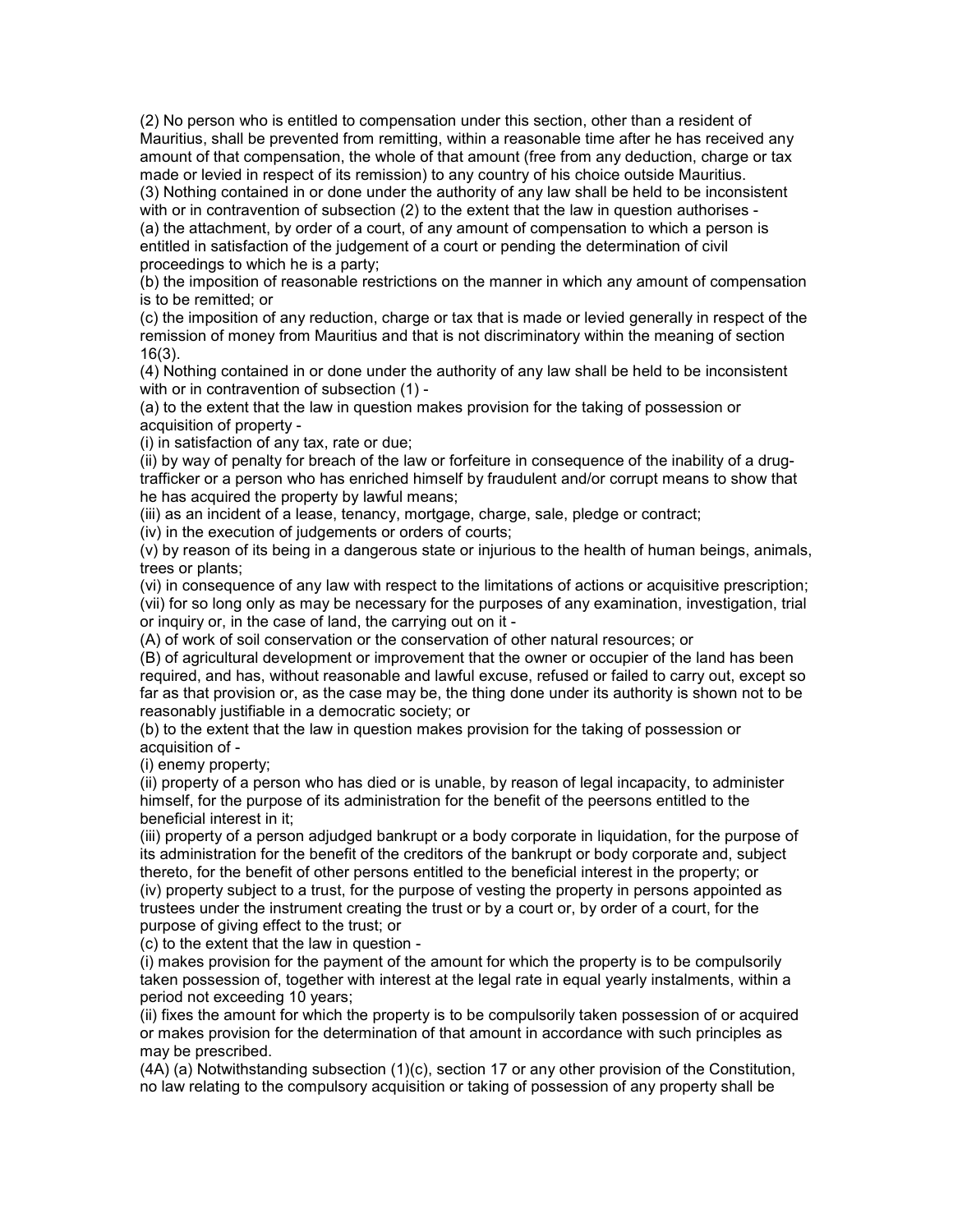called in question in any court if it has been supported at the final voting in the Assembly by the votes of not less than three quarters of all members of the Assembly.

(b) No law under paragraph (a) shall be amended or repealed otherwise than by a Bill which has been supported at the final voting in the Assembly by the votes of not less than three quarters of all the members of the Assembly.

(5) Nothing in this section shall affect the making or the operation of any law so far as it provides for the vesting in the state of the ownership of underground water or unextracted minerals.

(6) Nothing in this section shall affect the making or operation of any law for the compulsory taking of possession in the public interest of any property, or the compulsory acquisition in the public interest of any property, or the compulsory acquisition in the public interest of any interest in or right over property, where that property, interest or right is held by a body corporate established by law for public purposes, in which no money has been invested other than money provided from public funds.

## **Article 9. Protection of privacy of home and other property**

(1) Except with his own consent, no person shall be subjected to the search of his own person or his property or the entry by others on his premises.

(2) Nothing contained in or done under the authority of any law shall be held to be consistent with or in contravention of this section to the extent that the law in question makes provision -

(a) in the interests of defence, public safety, public order, public morality, public health, town and country planning, the development or utilisation of mineral resources or the development or utilisation of any other property in such a manner as to promote the public benefit;

(b) for the purpose of protecting the rights or freedoms of other persons;

(c) to enable an officer or agent of the government or a local authority, or a body corporate established by law for public purpose, to enter on the premises of any person in order to value those premises for the purpose of any tax, rate or due, or in order to carry out work connected with any property that is lawfully on those premises and that belongs to the government, the local authority or that body corporate, as the case may be; or

(d) to authorise, for the purpose of enforcing the judgement or order of a court in any civil proceedings, the search of any person or property by order of a court or the entry upon any premises by such order,

Except so far as that provision or, as the case may be, the thing done under its authority is shown not to be reasonably justifiable in a democratic society

### **Article 10. Provisions to secure protection of law**

(1) Where any person is charged with a criminal offence, then unless the charge is withdrawn, the case shall be afforded a fair hearing within a reasonable time by an independent and impartial court established by law.

(2) Every person who is charged with a criminal offence -

(a) shall be presumed to be innocent until he is proved or has pleaded guilty

(b) shall be informed as soon as reasonably practical, in a language that he understands and, in detail, of the nature of the offence;

(c) shall be given adequate time and facilities for the preparation of his defence;

(d) shall be permitted to defend himself in person or, at his own expense, by a legal

representative of his own choice or, where so described, by a legal representative provided at the public expense;

(e) shall be afforded facilities to examine, in person or by his legal representative, the witnesses called by the prosecution before any court and to obtain the attendance and carry out the examination of witnesses to testify on his behalf before that court on the same conditions as those applying to witnesses called by the prosecution; and

(f) shall be permitted to have without payment the assistance of an interpreter if he cannot understand the language used at the trial of the offence, and, except with his own consent, the trial shall not take place in his absence unless he so conducts himself as to render the continuance of the proceedings in his presence impracticable and the court has ordered him to be removed and the trial to proceed in his absence.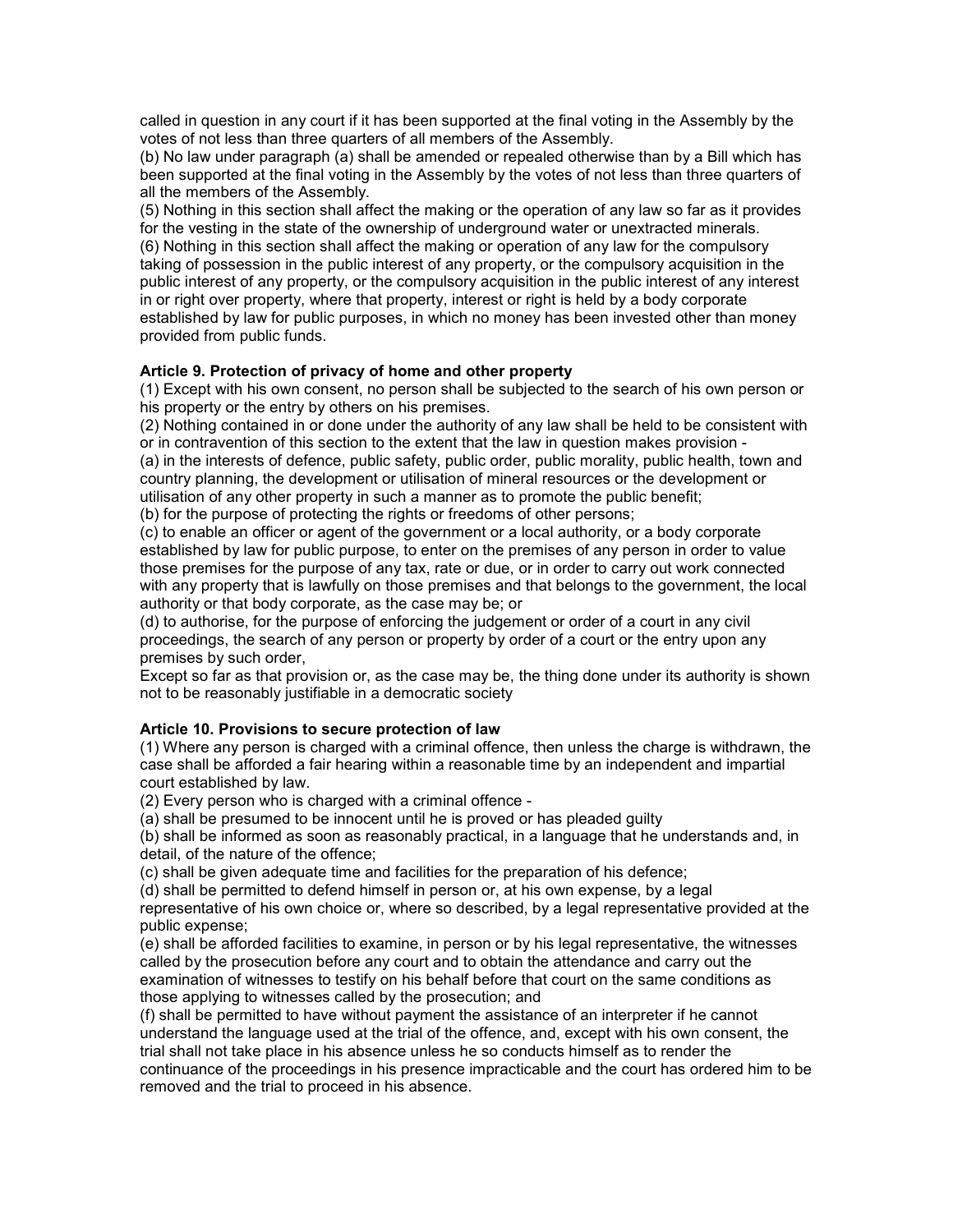(3) Where a person is tried for any criminal offence, the accused person or any person authorised by him in that behalf shall, if he so requires and subject to payment of such a reasonable fee as may be specified by or under any law, be given within a reasonable time after judgement a copy for the use of the accused person of any record of the proceedings made by or on behalf of the court;

(4) No person shall be held to be guilty of a criminal offence on account of any act or omission that did not, at the time it took place, constitute such an offence, and no penalty shall be imposed for any criminal offence that is severer in degree or description than the maximum penalty that might have imposed for that offence t the time when it was committed.

(5) No person who shows that he has been tried by a competent court for a criminal offence and either convicted or acquitted shall again be tried for that offence or for any other criminal offence of which he could have been convicted at the trial of that offence, except upon the order of a superior court in the course of appeal or review proceedings relating to the conviction or acquittal. (6) No person shall be tried for a criminal offence if he shows that he has been granted a pardon, by competent authority, for that offence.

(7) No person who is tried for a criminal offence shall be compelled to give evidence at the trial. (8) Any court or other authority required or empowered by law to determine the existence or extent of any civil right or obligation shall be established by law and shall be independent and impartial, and where proceedings for such a determination are instituted by any person before such a court or other authority, the case shall be given a fair hearing within a reasonable time. (9) Except with the agreement of all the parties, all proceedings of every court and proceedings for the determination of the existence or extent of any civil right or obligation before any other authority, including the announcement of the decision of the court or other authority, shall be held in public.

(10) Nothing in subsection (9) shall prevent the court or other authority from excluding from the proceedings (except the announcement of the decision of the court or other authority) persons other than the parties and their legal representatives, to such extent as the court or other authority -

(a) may by law be empowered so to do and may consider necessary or expedient in circumstances where publicity would prejudice the interests of justice, or in interlocutory proceedings, or in the interest of public morality, the welfare of persons under the age of 18 years or the protection of the privacy of persons concerned in the proceedings; or

(b) may by law be empowered or required to do so in the interests of defence, public safety or public order.

(11)Nothing contained in or done under the authority of any law shall be held inconsistent with or in contravention to -

(a) subsection (2)(a), to the extent that the law in question imposes upon any person charged with a criminal offence the burden of proving particular facts;

(b) subsection (2)(e), to the extent that the law in question imposes conditions that must be satisfied if witnesses called to testify on behalf of an accused person are to be paid their expenses out of public funds;

(c) subsection ((), to the extent that the law in question authorises a court to try a member of a disciplined force for a criminal offence, notwithstanding any trial and conviction or acquittal of that member under the disciplinary law of that force, so, however, that any court so trying such a member and convicting him shall, in sentencing him, to any punishment, take into account any punishment awarded him under that disciplinary law.

(12)In this section "criminal offence" means a crime, misdemeanour or contravention punishable under the law of Mauritius.

### **Article 11. Protection of freedom of conscience**

(1) Except with his own consent, no person shall be hindered in the enjoyment of his freedom of conscience, and for the purposes of this section, that freedom includes freedom of thought and of religion, freedom to change his religion or belief, and freedom, either alone or in community with others and both in public and in private, to manifest and propagate his religion or belief in worship, teaching, practice and observance.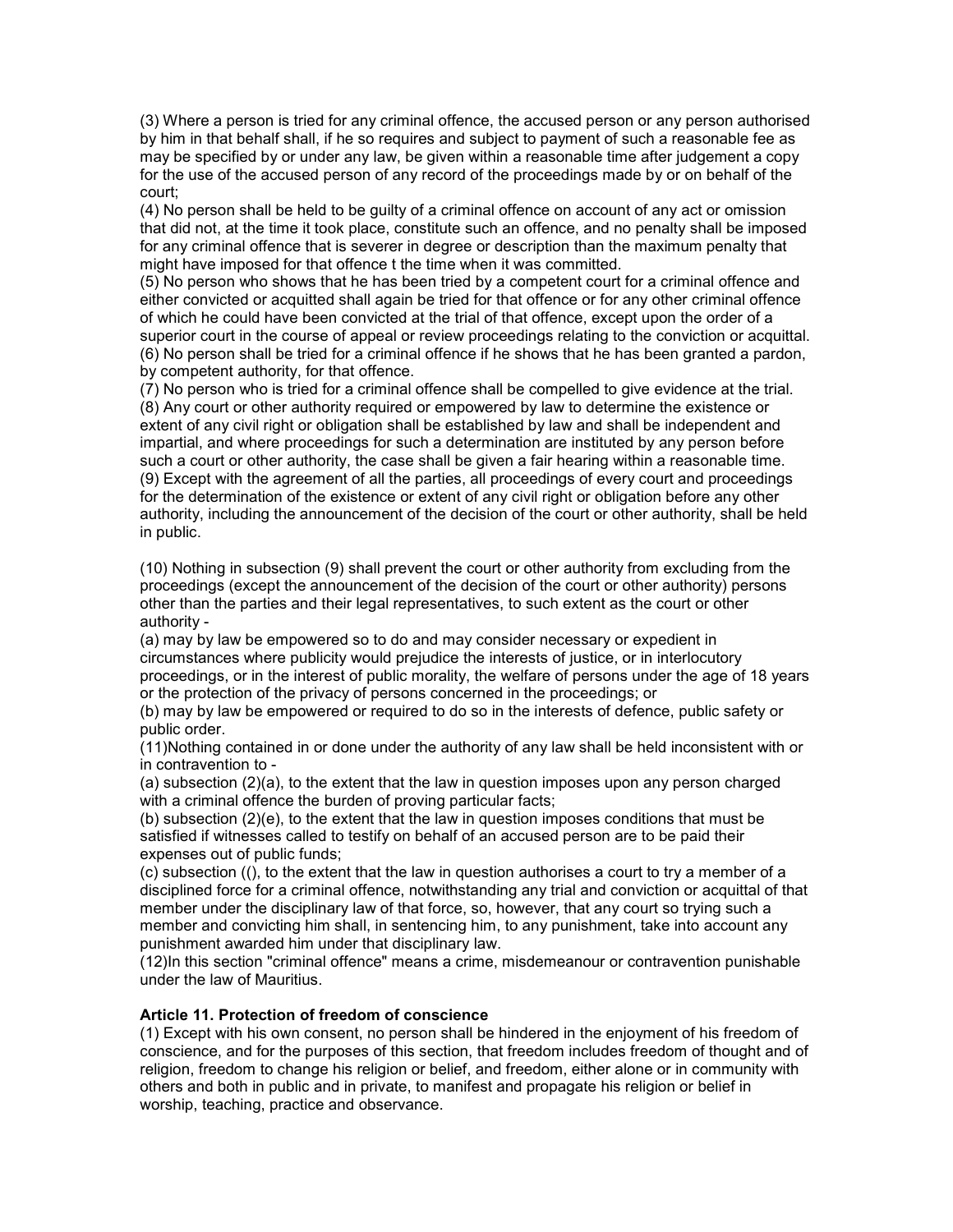(2) Except with his own consent (or, it he is minor, the consent of his guardian), no person attending any place of education shall be required to receive religious instruction or to take part in or attend any religious ceremony or observance if that instruction, ceremony or observance relates to a religion that he does not profess.

(3) No religious community or denomination shall be prevented from making provision for the giving, by persons lawfully in Mauritius, of religious instruction to possess of that community or denomination in the course of any education provided by that community or denomination. (4) No person shall be compelled to take any oath that is contrary to his religion or belief or to take oath in a manner that is contrary to his religion or belief.

(5) Nothing contained in or done under the authority of any law shall be held to be inconsistent with or in contravention of this section to the extent that the law in question makes provision -

(a) in the interests of defence, public safety, public order, public morality or public health; or (b) for the purpose of protecting the rights and freedom of other persons, including the right to observe and practise any religion or belief without the unsolicited intervention of persons professing any other religion or belief, except so far as that provision or, as the case may be, the thing done under its authority is shown not to be reasonably justifiable in a democratic society.

## **Article 12. Protection of freedom of expression**

(1) Except with his own consent, no person shall be hindered in the enjoyment of expression, that is to say, freedom to hold opinions and to receive and impart ideas and information without interference, and freedom from interference with his correspondence.

(2) Nothing contained in or done under the authority of any law shall be held to be inconsistent with or in contravention of this section to the extent that the law in question makes provision - (a) in the interest of defence, public safety, public order, public morality or public health; (b) for the purpose of protecting the reputations, rights or freedoms of other persons or the private lives of persons concerned in legal proceedings, preventing the disclosure of information received

in confidence, maintaining the authority and independence of the courts, or regulating the technical administration or the technical operation of telephony, telegraphy, posts, wireless broadcasting, television, public exhibitions or public entertainment; or

(c) for the imposition of restriction upon public officers, except so far as that provision or, as the case may be, the thing done under its authority is shown not to be reasonably justifiable in a democratic society.

### **Article 13. Protection of freedom of assembly and association**

(1) Except with his own consent, no person shall be hindered in the enjoyment of his freedom of assembly and association, that is to say, his right to assemble freely and associate with other persons and, in particular, to form or to belong to trade unions or other associations for the protection of his interests.

(2) Nothing contained in or done under the authority of any law shall be held inconsistent with or in contravention of this section to the extent that the law in question makes provision -

(a) in the interests of defence, public safety, public order, public morality or public health;

(b) for the purpose of protecting the rights or freedoms of other persons; or

(c) for the imposition of restrictions upon public officers, except so far that provision or, as the case may be, the thing done under its authority is shown not to be reasonably justifiable in a democratic society.

## **Article 14. Protection of freedom to establish schools**

(1) No religious denomination and no religious, social, ethnic or cultural association or group shall be prevented from establishing and maintaining schools at its own expense.

(2) Nothing contained in or done under the authority of any law shall be held consistent with or in contravention of subsection (1) to the extent that the law makes provision -

(a) in the interests of defence, public safety, public order, public morality or public heakth; or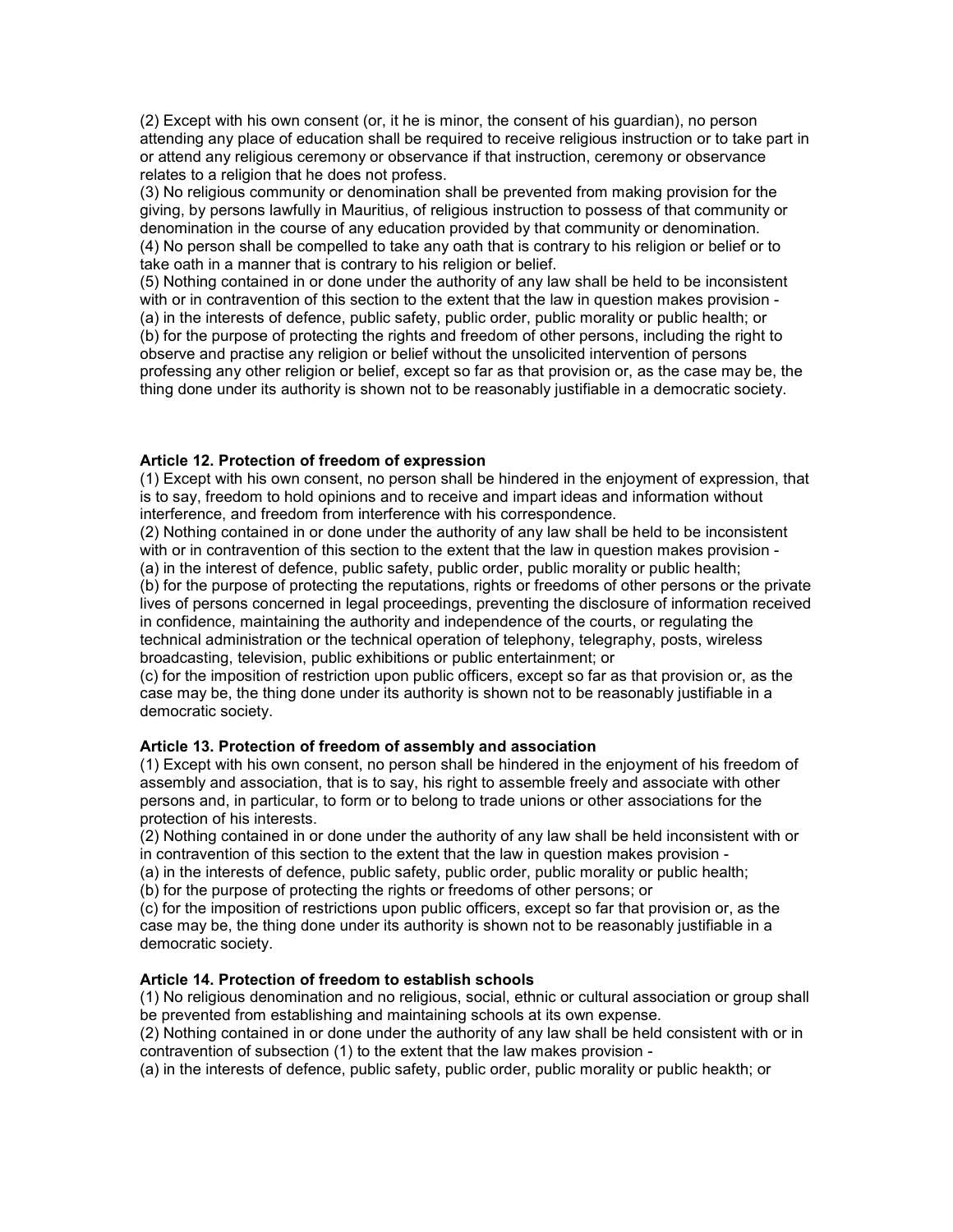(b) for regulating such schools in the interests of persons receiving instruction in them, except so far as that provision or, as the case may be, the thing done under its authority is shown not to be reasonably justifiable in a democratic society.

(3) No person shall be prevented from sending to any such school a child of whom that person is parent or guardian by reason only that the school is not a school established or maintained by the Government.

(4) In subsection (3), the "child" includes a stepchild and a child adopted in a manner recognised by law, and "parent" shall be construed accordingly.

### **Article 15. Protection of freedom of movement**

(1) No person shall be deprived of his freedom of movement, and for the purposes of this section, that freedom means the right to move freely throughout Mauritius, the right to reside in any part of Mauritius, the right to enter Mauritius, the right to leave Mauritius and immunity from expulsion from Mauritius.

(2) Any restriction on a person's freedom of movement that is involved in his lawful detention shall not be held inconsistent with or in contraventionof this section to the extent that the law in question makes provision - (a) for the imposition of restrictions on the movement or residence within Mauritius of any person in the interests of defence, public safety, public order, public morality or public health;

(b) for the imposition of restrictions on the right of any person to leave Mauritius in the interest of defence, public safety, public order, public morality or public health or of securing compliance with any international obligation of the government, particulars of which have been laid before the Assembly;

(c) for the imposition of restrictions, by order of a court, on the movement or residence within Mauritius of any person either in consequence of his having been found guilty of a criminal offence under the law of Mauritius or for the purpose of ensuring that he appears before court at a later date in respect of such a criminal offence or for proceedings preliminary to trial or for proceedings relating to his extradition or other lawful removal from Mauritius;

(d) for the imposition of restrictions on the movement or residence within Mauritius of any person who is not a citizen of Mauritius or the exclusion or the expulsion from Mauritius of any such person;

(e) For the imposition of restrictions on the acquisition or use by any person of land or other property in Mauritius;

(f) For the removal of a person from Mauritius to be tried outside Mauritius for a criminal offence or to undergo imprisonment outside Mauritius in execution of the sentence of a court in respect of a criminal offence of which he has been convicted; or

(g) For the imposition of restrictions on the right of any person to leave Mauritius in order to secure the fulfilment of any obligations imposed upon that person by law,

Except so far as that provision or, as the case may be, the thing done under its authority is shown not to be reasonably justifiable in a democratic society.

(3) where any person whose freedom of movement has been restricted in pursuance of subsection (3)(a) or (b) so requests -

(a) he shall, as soon as is reasonably practicable and in any case not more than 7 days after the making of the request, be furnished with a statement in writing in a language that he understands, specifying the grounds for the imposition of the restriction;

(b) not more than 14 days after the making of the request, and thereafter during the continuance of the restriction at intervals of not mote than 6 months, his case shall be reviewed by an

independent and impartial tribunal consisting of a chairman and 2 other members appointed by the Judicial and Legal Service Commission, the chairman being appointed from among persons who are entitled to practise as a barrister or as an attorney in Mauritius;

(c) he or a legal representative of his own choice shall be permitted to make representations to the tribunal appointed for the review of his case;

(d) on any review by a tribunal in pursuance of this subsection in any case, the tribunal may make recommendations concerning the necessity or expediency of continuing the restriction in question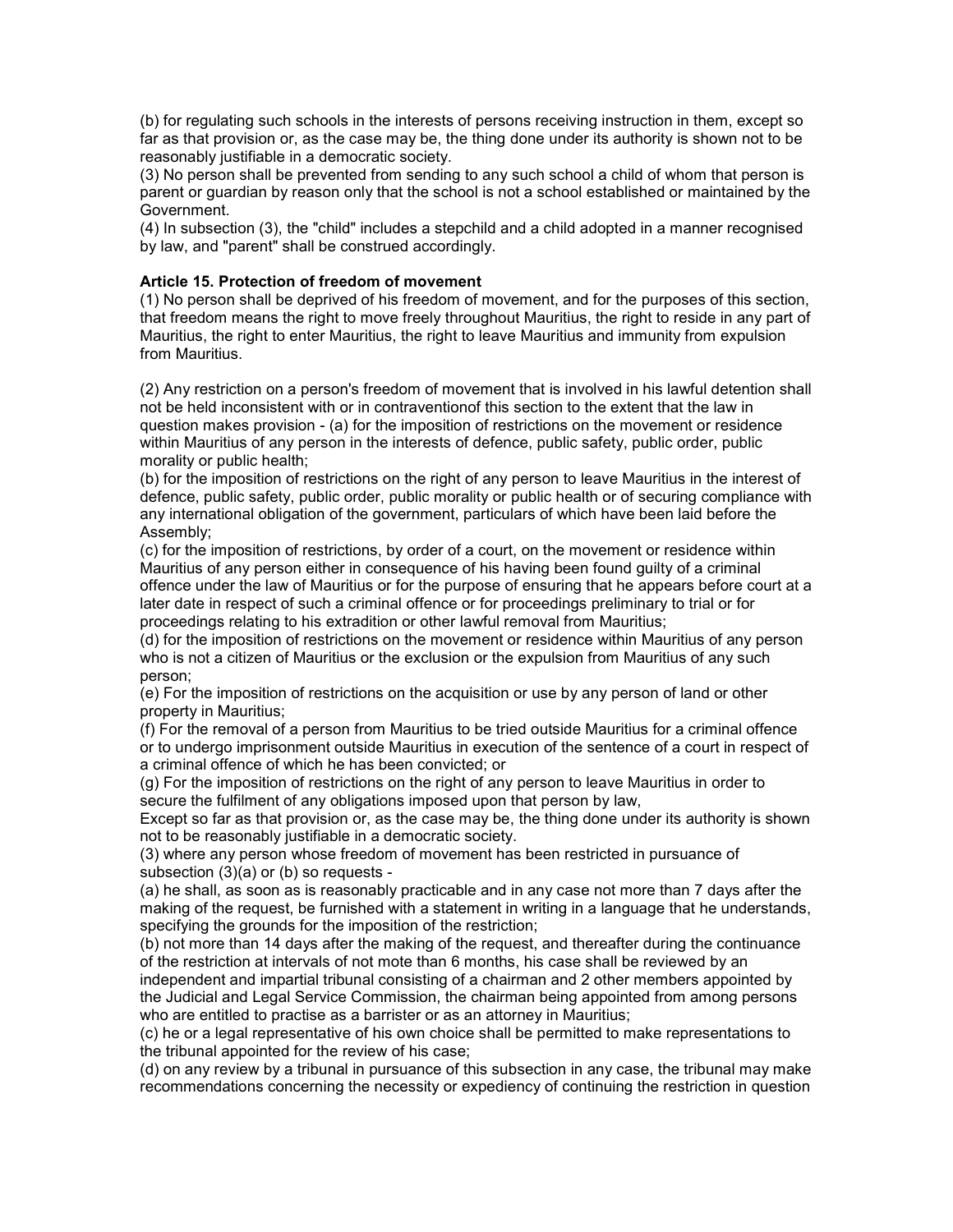to the authority by which it was ordered and that authority shall act in accordance with any recommendation from the removal or relaxation of the restriction:

Provided that the person whose freedom of movement has been restricted by virtue of a restriction that is applicable to persons generally or to general classes of persons shall not make a request under this subsection unless he has first obtained the consent of the Supreme Court.

## **Article 16. Protection from discrimination**

(1) Subject to subsection (4), (5) and (7), no law shall make any provision that is discriminatory either of itself or in its effect.

(2) Subject to subsections (6), (7) and (8), no person shall be treated in a discriminatory manner by any person acting in the performance of any public function conferred by any law or otherwise in the performance of the functions of any public office or any public authority.

(3) In this section, "discriminatory" means affording different treatment to different persons attributable wholly or mainly to their respective descriptions by race, caste, place of origin, political opinions, colour or creed whereby persons of one such description are subjected to disabilities or restrictions to which persons of another such description are not made subject or are accorded privileges or advantages that are not accorded to persons of another such description.

(4) Subsection (1) shall not apply to any law so far as that law makes provision -

(a) for the appropriation of revenues or other funds of Mauritius

(b) with respect to persons who are not citizens of Mauritius; or

(c) for the application, in the case of persons of any such description as is mentioned in subsection (3) (or of persons connected with such persons), of the law with respect to adoption, marriage, divorce, burial, devolution of property on death or other like matters that is the personal law applicable to persons of that description.

(5) Nothing contained in any law shall be held to be inconsistent with or in contravention of subsection (1) to the extent that it makes provision with respect to standards or qualifications (not bring standards or qualifications specifically relating to race, caste, place of origin, political opinions, colour or creed) to be required by any person who is appointed to any office in the public service, any office in the disciplined force, any office in the service of a local authority or any office in a body corporate established directly by any law for public purposes.

(6) Subsection (2) shall not apply to anything which is expressly or by necessary implication authorised to be done by any such provision of law as is referred to in subsection (4) or (5). (7) Nothing contained in or done under the authority of any law shall be held to be inconsistent

with or in contravention of this section to the extent that the law in question makes provision whereby persons of any such description as is mentioned in subsection (3) may be subjected to any restriction on the rights and freedoms guaranteed by sections 9, 11, 12, 13, 14 and 15, being such a restriction as is authorised by section  $9(2)$ ,  $11(5)$ ,  $12(2)$ ,  $13(2)$ ,  $14(2)$  or  $15(3)$ , as the case may be.

(8) Subsection (2) shall not affect any discretion relating to the institution, conduct or discontinuance of civil or criminal proceedings in any court that is vested in any person by or under this Constitution or any other law.

## **Article 17. Enforcement of protective provisions**

(1) Where any person alleges that any of sections 3 to 16 has been, is being likely to be contravened in relation to him, then, without prejudice to any other action with respect to the same matter that is lawfully available, that person may apply to the Supreme Court for redress. (2) The Supreme Court shall have original jurisdiction to hear and determine made by any person in pursuance of subsection (1), and may make such orders, issue such writs and give such directions as it may consider appropriate for the purpose of enforcing, or securing the enforcement of, any of sections 3 to 16 to the protection of which the person concerned is entitled: Provided that the Supreme Court shall not exercise its powers under this subsection if it is satisfied that adequate means of redress for the contravention alleged are or have been available to the person concerned under any other law.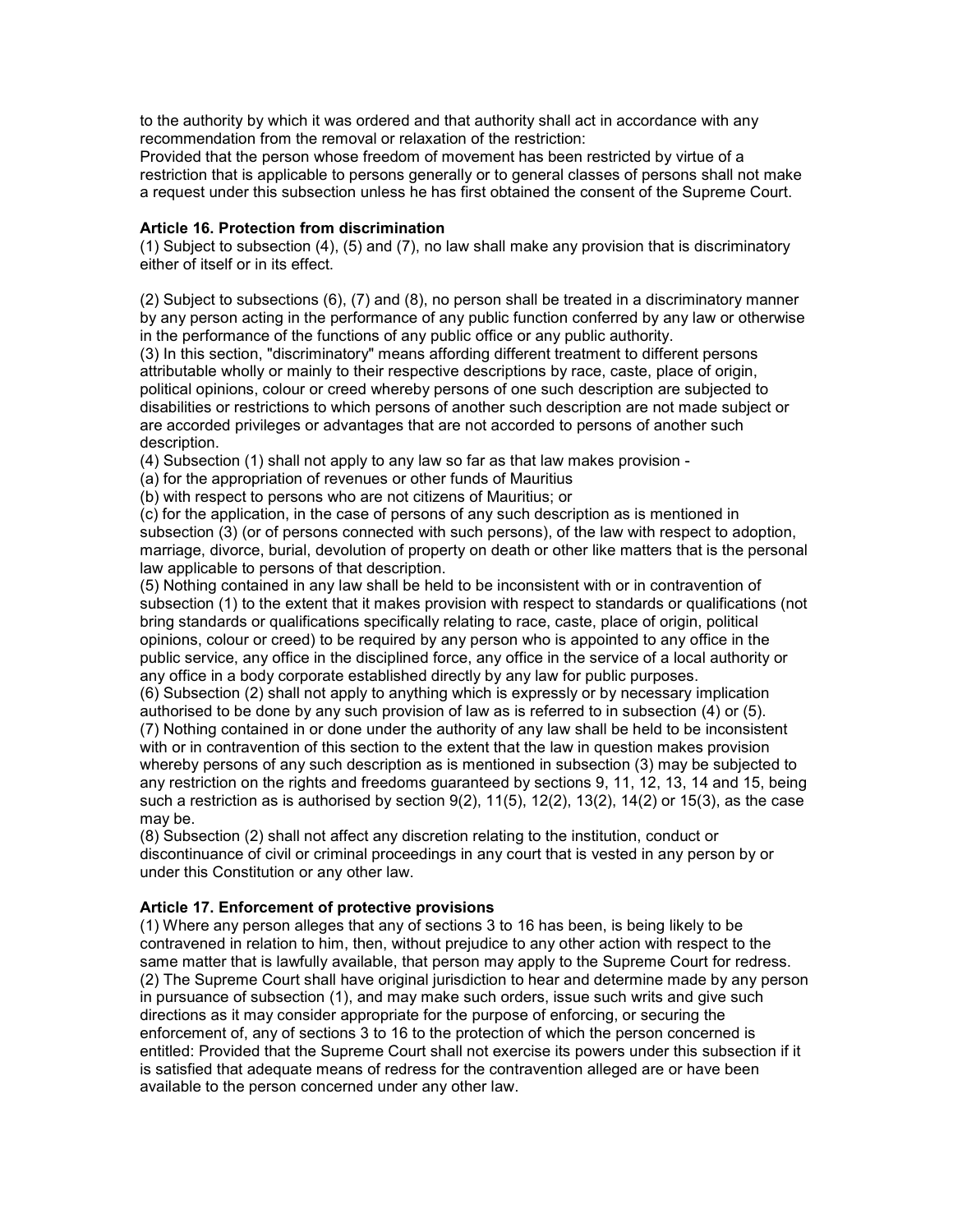(3)The Supreme Court shall have such powers in addition to those conferred by this section as may be prescribed for the purpose of enabling that court more effectively to exercise the jurisdiction conferred upon it by this section.

(4)The Chief Justice may make rules with respect to the practice and procedure of the Supreme Court in relation to the jurisdiction and powers conferred upon it by or under this section (including rules with respect to the time within which applications to that court may be made).

### **Article 18. Derogations from fundamental rights and freedoms under emergency powers**

(1)Nothing contained in or done under the authority of a law shall be held to be inconsistent with or in contravention of section 5 or section 16 to the extent that the law authorises the taking during any period of public emergency of measures that are reasonably justifiable for dealing with the situation that exists in Mauritius during that period: Provided that no law, to the extent that it authorises the taking during a period of public emergency, other than a period during which Maurutius is at war, of measures that would be inconsistent with or in contravention of section 5 or section 16 if taken otherwise than during a period of emergency, shall have effect unless there is in force a Proclamation of the President declaring that, because of the situation existing at the time, the measures authorised by the law are required in the interests of peace, order and good government.

(2) A Proclamation made by the President for the purposes of this section -

(a) shall, when the Assembly is sitting or when arrangements have already been made for it to meet within 7 days of the date of the Proclamation, lapse unless within 7 days the assembly by resolution approves the Proclamation;

(b) shall, when the Assembly is not sitting and no arrangements have been made for it to meet within 7 days, lapse unless within 21 days it meets and approves the Proclamation by resolution; (c) shall, if approved by resolution, remain in force for such period, not exceeding 6 months, as the Assembly may specify in the resolution;

(d) may be extended in operation for further periods not exceeding 6 months at a time by resolution of the assembly;

(e) may be revoked at any time by the President, or by resolution of the Assembly: Provided that no resolution for the purposes of paragraph (a), (b), (c) or (d) shall be passed unless it is supported by the votes of at least two-thirds of all the members of the Assembly.

(3) Where a person is detained by virtue of any such law as is referred to in subsection(1)(not being a person who is detained because he is a person who, not being a citizen of Mauritius, is a citizen of a country with which Mauritius is at war, or has been engaged in hostilities against Mauritius in association with or on behalf of such a country or otherwise assisting or adhering to such a country)-

(a) he shall, as soon as is reasonable practicable and in any case not more than 7 days after the commencement of his detention, be furnished with a statement in writing in a language that he understands, specified in detail the grounds upon which he is detained;

(b) not more than 14 days after the commencement of his detention, a notification shall be published in the Gazette stating that he has been detained and giving particulars of the provision of law under which his detention is authorised;

(c) not more than one month after the commencement of his detention at intervals of not more than 6 months, his case shall be reviewed by an independent an impartial tribunal consisting of a chairman and 2 other members appointed by the Judicial and Legal Service Commission, the chairman being appointed from among persons who are entitled to practise as barrister or as an attorney in Mauritius;

(d) he shall be afforded reasonable facilities to consult a legal representative of his own choice who shall be permitted to make representations to the tribunal appointed for the review of the case of the detained person; and

(e) at the hearing of his case by the tribunal appointed for the review of his case, he shall be permitted to appear in person or by a legal representative of his own choice.

(4) On any review by a tribunal in pursuance of this section of the case of a detained person, the tribunal may make recommendations concerning the necessity or expediency of continuing his detention to the authority by which it was ordered but, unless it is otherwise provided by the law, that authority shall not be obliged to act in accordance with any such recommendations.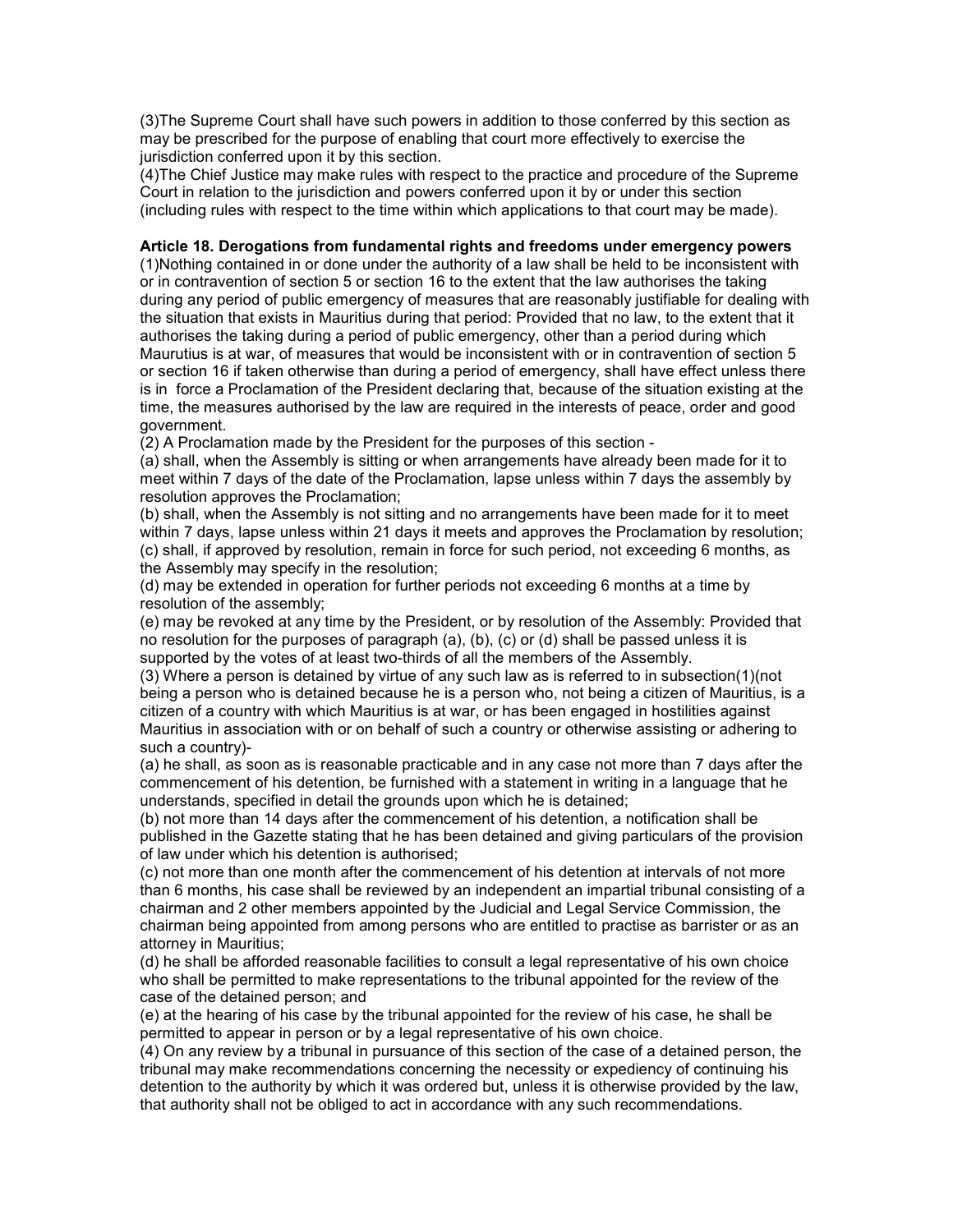#### **Article 19. Interpretation and savings**

(1) In this chapter - "contravention", in relation to any requirement, includes a failure to comply with that requirement, and cognate expressions shall be construed accordingly; "court", means any court of law having the jurisdiction in Mauritius, including the Judicial Committee, but excepting, save in sections 4 and 6 and this section, a court established by a disciplinary law; "legal representative", means a person lawfully in or entitled to barrister or, except in relation to proceedings before a court in which an attorney has no right of audience, as an attorney. "member", in relation to a disciplined force, includes any person who, under the law regulating the discipline of that force, is subject to that discipline.

(2) Nothing contained in section 5(4), 15(4) or 18(3) shall be construed as entitling a person to legal representation at public expense.

(3) Nothing contained in section 12, 13 or 15 shall be construed as precluding the inclusion in the terms and conditions of service of public officers of reasonable requirements as to their communication or association with other persons or as to their movements or residence.

(4) In relation to any person who is member of a disciplined force in Mauritius, nothing contained in or done under the authority of the disciplinary law of that force shall be held to be inconsistent with or in contravention of any of the provisions of this Chapter, other than sections 4, 6 and 7. (5) In relation to any person who is a member of a disciplined force that is not a disciplined force of Mauritius and who is present in Mauritius in pursuance of arrangements made between the Government of Mauritius and another government or an international organisation, nothing contained in or done under the authority of the disciplinary law of that force shall be held to be inconsistent with or in contravention of this Chapter.

(6) No measures taken in relation to a person who is a member of a disciplined force of a country with which Mauritius is at war and no law, to the extent that it authorises the taking of any such measures, shall be held to be inconsistent with or in contravention of this Chapter.

(7) In this Chapter "period of public emergency" means any period during which -

(a) Mauritius is engaged in any war;

(b) There is in force a Proclamation by the declaring that a state of public emergency exists; or (c) There is in force a resolution of the Assembly supported by the votes of a majority of all the members of the Assembly declaring that democratic institution in Mauritius are threatened by subversion.

(8) A Proclamation made by the President for the purposes of subsection (7) -

(a) shall, when the Assembly is sitting or when arrangements have already been made for it to meet within 7 days of the date of the proclamation, lapse unless within 7 days the Assembly by resolution approves the proclamation;

(b) shall, when the Assembly is not sitting and no arrangements have been made for it to meet within 21 days it meets and approves the proclamation by resolution;

(c) may be revoked at any time by the president, or by resolution of the Assembly: Provided that no resolution for the purposes of paragraph (a) or (b) shall be passed unless it is supported by the votes of a majority of all members of the Assembly.

(9) A resolution passed by the Assembly for the purposes of subsection  $(7)(c)$  -

(a) shall remain in force for such period, not exceeding months, as the Assembly may specify in the resolution.

(b) may be extended in operation for further periods, not exceeding 12 months at a time by a further resolution supported by the votes of a majority of all the members of the Assembly;

(c) may be revoked at any time by resolution of the Assembly.

### **CHAPTER III – CITIZENSHIP**

### **Article 20. Persons who became citizens on 12 March 1968**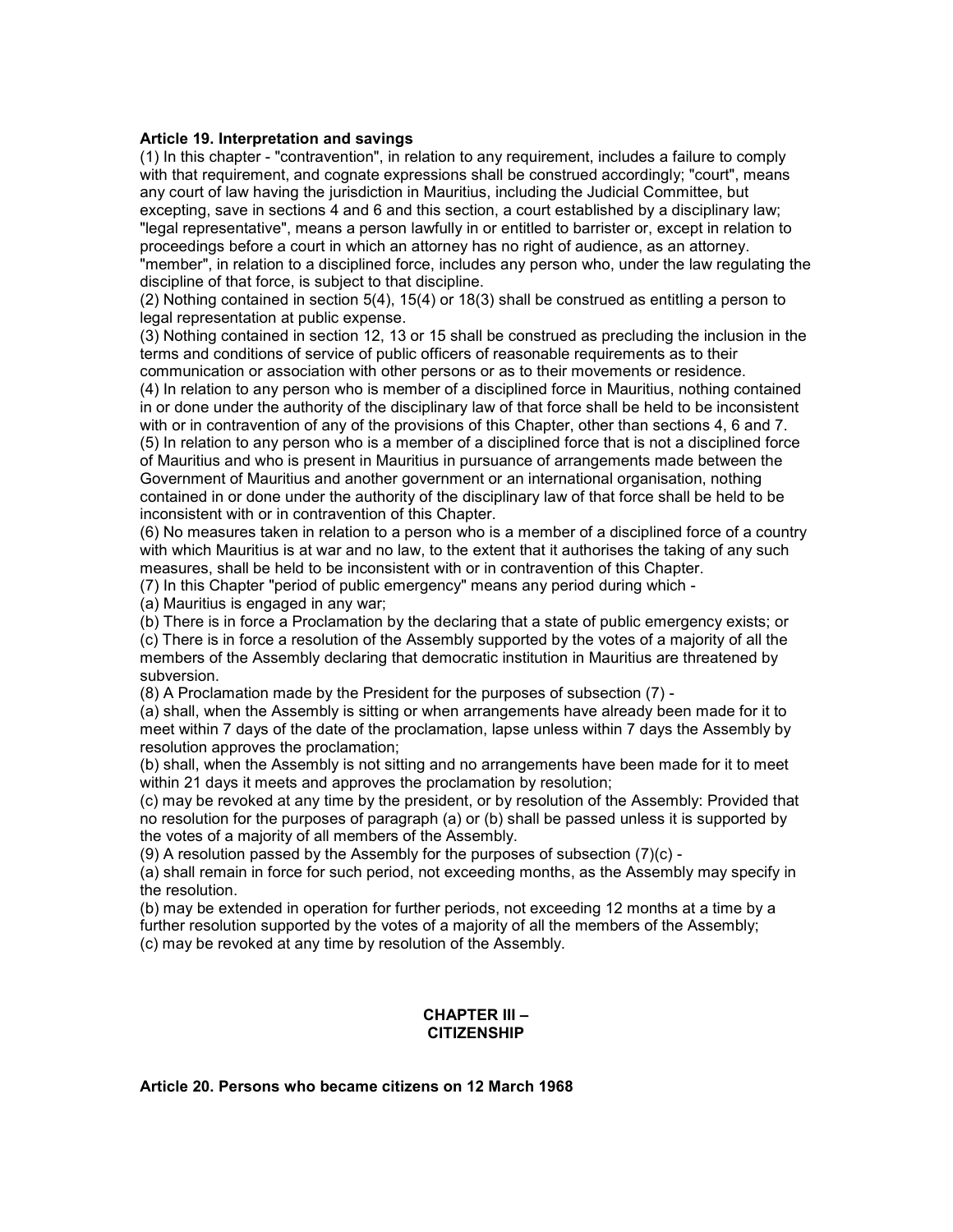(1) Every person who, having been born in Mauritius, was on 11 March 1968 a citizen of the United Kingdom and Colonies became a citizen of Mauritius on 12 March 1968.

(2) Every person who, on 11 March 1968, was a citizen of the United Kingdom and Colonies - (a) having become such a citizen under the British Nationality Act 1948, by virtue of his having been naturalised by the Governor of the former Colony of Mauritius as a British subject before that Act came into force; or

(b) having become such a citizen by virtue of his having been naturalised or registered by the Governor of the former Colony of Mauritius under the Act, became a citizen of Mauritius on 12 March 1968.

(3) Every person who, having been born outside Mauritius, was on 11 March 1968 a citizen of the United Kingdom and Colonies, if his father became, or would but for his death have become, a citizen of Mauritius by virtue of subsection (1) or subsection (2), became a citizen of Mauritius on 12 March 1968.

(4) For the purposes of this section, a person shall be regarded as having been born in Mauritius if he was born in the territories which were comprised in the former Colony of Mauritius immediately before 8 November 1965 but were not so comprised immediately before 12 March 1968 unless his father was born in the territories which were comprised in the Colony of Seychelles immediately before 8 November 1965.

## **Article 21. Persons entitled to be registered as citizens**

(1) Any woman who, on 12 March 1968, was or had been married to a person -

(a) who became a citizen of Mauritius by virtue of section 20; or

(b) who, having died before 12 March 1968 would, but for his death; have become a citizen of Mauritius by virtue of section 20, shall be entitled, upon making application and, if she is a British protected person or an alien, upon taking the oath of allegiance, to be registered as a citizen of Mauritius: Provided that, in the case of any woman who, on 12 March 1968 was not a citizen of the United Kingdom and Colonies, the right to be registered as a citizen of Mauritius under this section shall be subject to such exceptions or qualifications as may be prescribed in the interest of national security or public policy.

(2) Any application for registration under this section shall be made in such manner as may be prescribed as respects that application.

### **Article 22. Persons born in Mauritius after 11 march 1968**

Every person born in Mauritius after 11 march 1968 shall become a citizen of Mauritius at the date of his birth: Provided that a person shall not become a citizen of Mauritius by virtue of this section if at the time of birth -

(a) his father possesses such immunity from suit and legal process as is accorded to an envoy of a sovereign power accredited to Mauritius and neither of his parents is a citizen of Mauritius; or (b) his father is an enemy alien and the birth occurs in a place then under occupation by the enemy.

## **Article 23. Persons born outside Mauritius after 11 March 1968**

A person born outside Mauritius after 11 March 1968 shall become a citizen of Mauritius at the date of his birth or at that date his father is a citizen of Mauritius otherwise than by virtue of this section or section 20(3).

### **Article 24. Marriage to a citizen of Mauritius**

Any woman who, after 11 March 1968, marries a person who is or becomes a citizen of Mauritius shall be entitled, upon making application in such manner as may be prescribed and, if she is a British protected person or an alien, upon taking the oath of allegiance, to be registered as a citizen of Mauritius: Provided that the right to be registered as a citizen of Mauritius under this section shall be subject to such exceptions or qualifications as may be prescribed in the interests of national security or public policy.

### **Article 25. Commonwealth citizens**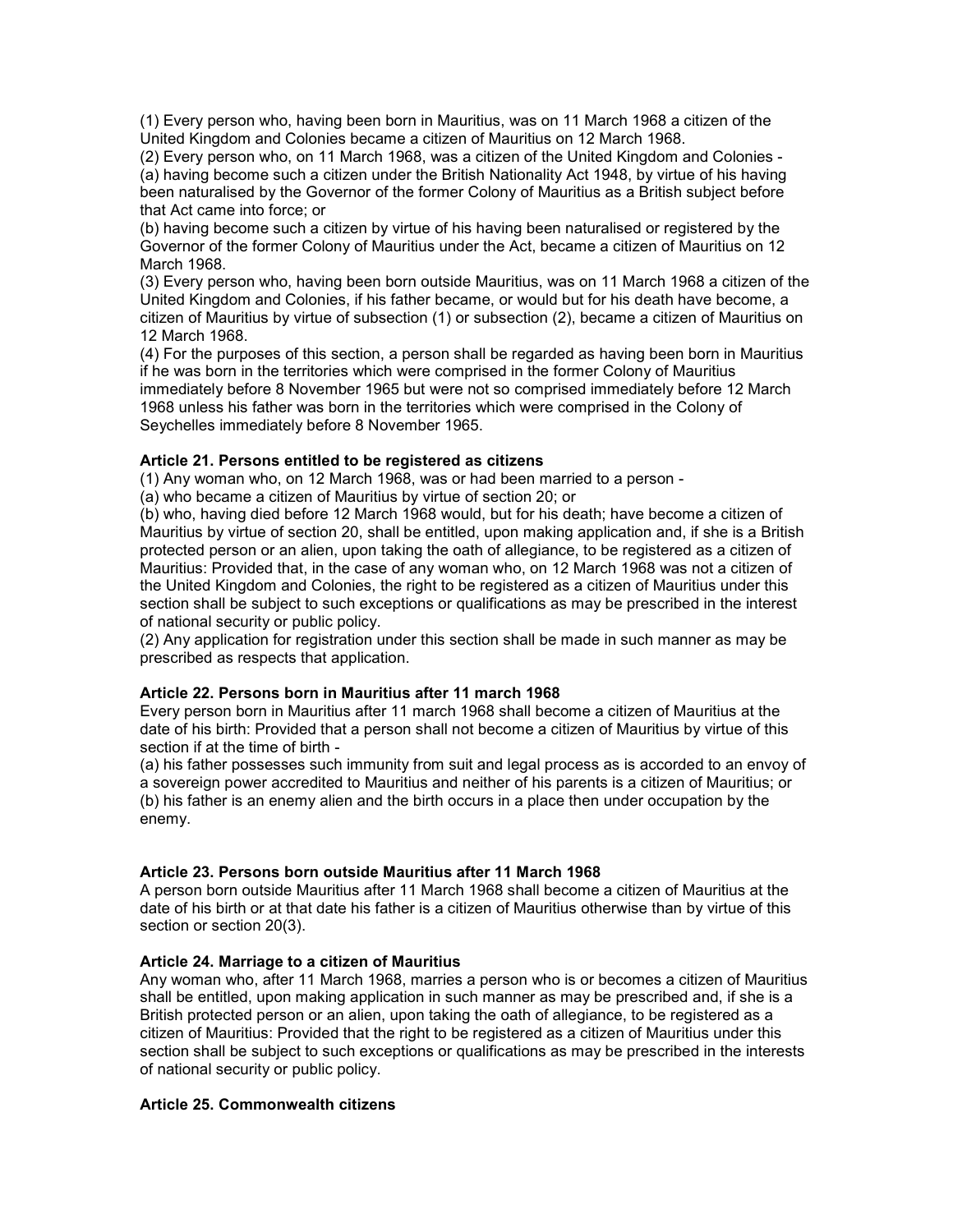(1) Every person who under this Constitution or any other law is a citizen of Mauritius or under any enactment for the time being in force in any country to which this section applies is a citizen of that country shall, by virtue of that citizenship, have the status of a Commonwealth citizen. (2) Every person who is a British subject without citizenship under the British nationality Act 1948, or continues to be a British subject under section 2 of that Act or is a British subject under the British Nationality Act 1965 shall, by virtue of that status, have the status of a Commonwealth citizen.

(3) Except as may be otherwise provided by regulations made by the Prime Minister, the countries to which this section applies are Antigua and Barbuda, Australia, Bahamas, Bangladesh, Barbados, Belize, Botswana, Brunei, Canada, Cyprus, Dominica, The Gambia, Ghana, Grenada, Guyana, India, Jamaica, Kenya, Kiribati, Lesotho, Malawi, Malaysia, Maldives, Malta, Namibia, Nauru, New Zealand, Nigeria, Pakistan, Papua New Guinea, St Christopher-Nevis, St Lucia, St Vincent, Seychelles, Sierra Leone, Singapore, Solomon Islands, Sri Lanka, Swaziland, Tanzania, Togo, Trinidad and Tobago, Tuvalu, Uganda, United Kingdom and Colonies, Vanuatu, Western Samoa, Zambia and Zimbabwe.

## **Article 26. Powers of Parliament**

(a) for the acquisition of citizenship of Mauritius by persons who are not eligible or who are no longer eligible to become citizens of Mauritius by virtue of this chapter;

(b) for depriving of his citizenship of Mauritius any person who is citizen of Mauritius otherwise than by virtue of section 20, 22 or 23;

(c) for the renunciation by any person of his citizenship of Mauritius;

(d) for the maintenance of a register of citizens of Mauritius who are also citizens of other countries; or

(e) for the depriving of his citizenship of Mauritius any citizen of Mauritius who has attained the age of 21 after 11 March 1968, and who, being a citizen of some other country, has not, within such period after his attainment of that age as may be prescribed, renounced his citizenship of that other country or, if the law of that other country does not permit him to renounce his citizenship of that other country, made such declaration as may be prescribed.

### **Article 27. Interpretation**

(1) In this chapter, "British protected person" means a person who is a British protected person foe the purposes of the British nationality Act 1948.

(2) Any reference in this Chapter to the father of a person shall, in relation to a person born out of wedlock, be construed as a reference to the mother of that person.

(3) For the purposes of this chapter, a person born aboard a registered ship or aircraft, or aboard an unregistered ship or aircraft of the government of any country, shall be deemed to have been born in the place in which the ship or aircraft was registered or, as the case may be, in that country.

(4) Any reference to this chapter to the national status of the father of a person's birth shall, in relation to a person born after the death of his father, be construed as a reference to the national status of the father at the time of the father's death, and where that death occurred before 12 March 1968 and the birth occurred after 11 March 1968, the national status that the father would have had if he had died on 12 March 1968 shall be deemed to be his national status at the time of his death.

## **CHAPTER IV – THE PRESIDENT AND THE VICE-PRESIDENT OF THE REPUBLIC OF MAURITIUS**

### **Article 28. The President**

(1) There shall be a President who shall be the Head of State and Commander-in-Chief of the republic of Mauritius.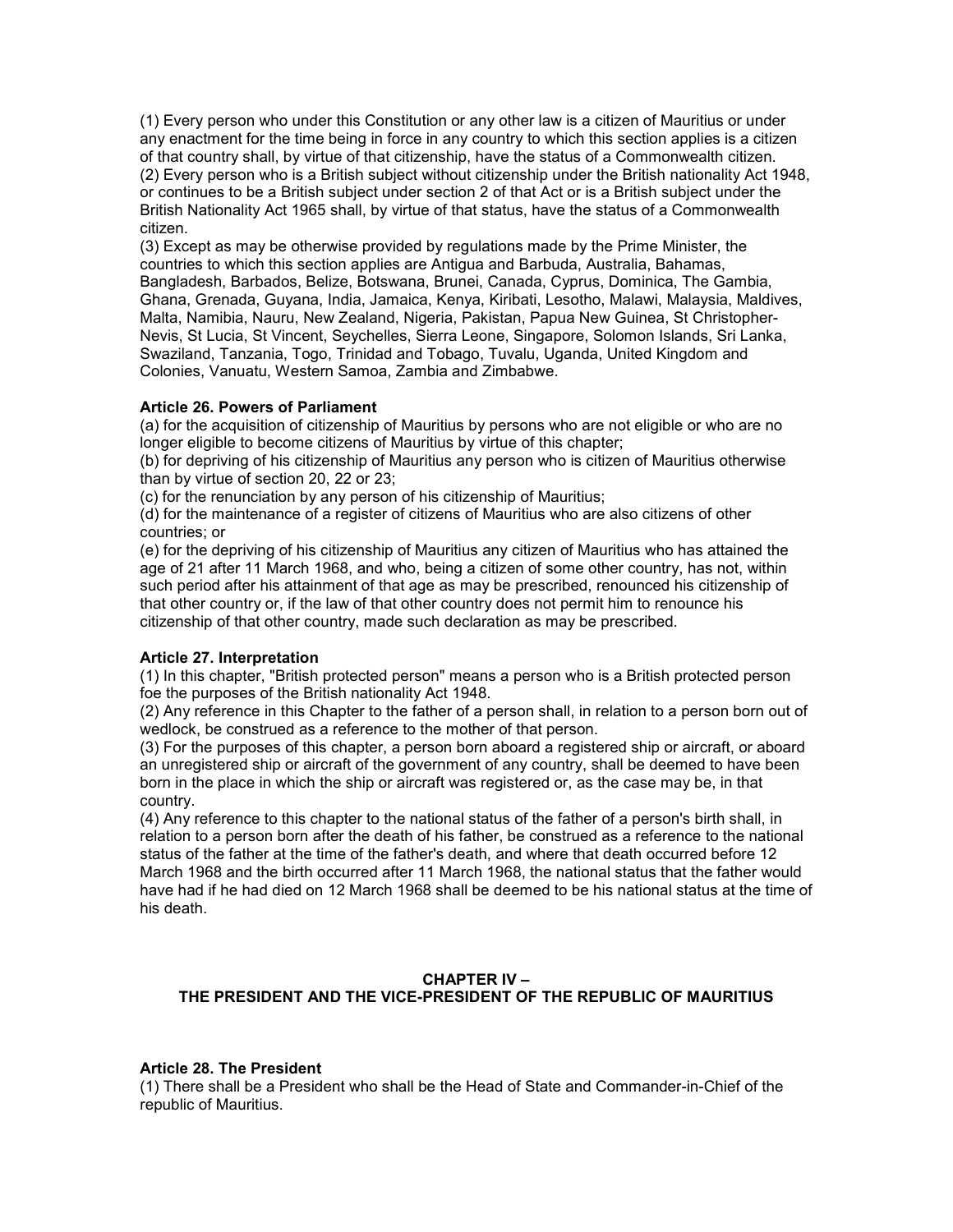(2) (a) The President shall -

(i) be elected by Assembly on a motion made by the Prime Minister and supported by the votes of a majority of all the members of the Assembly; and

(b) subject to this section and section 30, hold office for a term of 5 years and shall be eligible for re-election.

(c) A motion under paragraph (a) shall not be the subject matter of a debate in the Assembly.

(3) No person shall be eligible for election to the office of President unless he is a citizen of Mauritius who is not less than 40 years of age and has resided in Mauritius for a period of not less than 5 years immediately preceding the election.

(4) Where a person is elected to the office of President, he shall not, whilst in office -

(a) hold any other office of emolument, whether under the constitution or otherwise;

(b) exercise any profession or calling or engage in any trade or business.

(5) The President shall, at the expiry of his term, continue to hold office until another person assumes office as President.

(6) The office of the President shall become vacant –

(a) subject to subsection (5), at the expiry of his term of office;

(b) where he dies or resigns his office by writing addressed to the Assembly and delivered to the Speaker; or

(c) where he is removed or suspended from office under section 30.

(7) Where the office of the President is vacant, or the President is absent from Mauritius or is for any other reason unable to perform the functions of his office, those functions shall be performed

- (a) by the Vice-President; or

(b) where there is no Vice-President -

(i) elected under section 29(2) or (7); and

(iii) able to perform the functions of the office of President, by the Chief Justice.

(8) The person performing the functions of President under subsection (7) shall cease to perform those functions as soon as -

(a) another person is elected as president or the President resumes his office, as the case may be; or

(b) in the case of the Chief Justice, a Vice-President is elected under section 29(2) or (7); and assumes office or the Vice-President resumes his office, as the case may be.

## **Article 29. The Vice-President**

(1) Subject to subsection (7), there shall be a Vice-President of the Republic of Mauritius

(2) The Vice-President shall -

(a) be elected in the manner specified in section  $28(2)(a)(i)$  and, subject to this section and section 30, hold office for a term of 5 years and shall be eligible for re-election;

(b) perform such functions as may be assigned to him by the President.

(4) Where a person is elected to the office of Vice-President, he shall not, whilst in office, -

(a) hold any other office of emolument, whether under the constitution or otherwise;

(b) exercise any profession or calling or engage in any trade or business.

(5) The Vice-President shall, at the expiry of his term, continue to hold office until another person assumes office as Vice-President.

(6) The office of the Vice-president shall become vacant -

(a) subject to subsection (5), at the expiry of his term of office;

(b) where he dies or resigns his office by writing addressed to the Assembly and delivered to the speaker; or

(c) where he is removed or suspended from office under section 30.

(7)(a) where the office of Vice-President is vacant, or the Vice-President is absent from Mauritius or is for any other reason unable to perform the function of his office, those functions may be performed by such person as may be elected by the Assembly in the manner specified in section 28(2)(a)(i).

(c) No person may be elected under paragraph (a) unless he satisfies the conditions specified in section 28(3).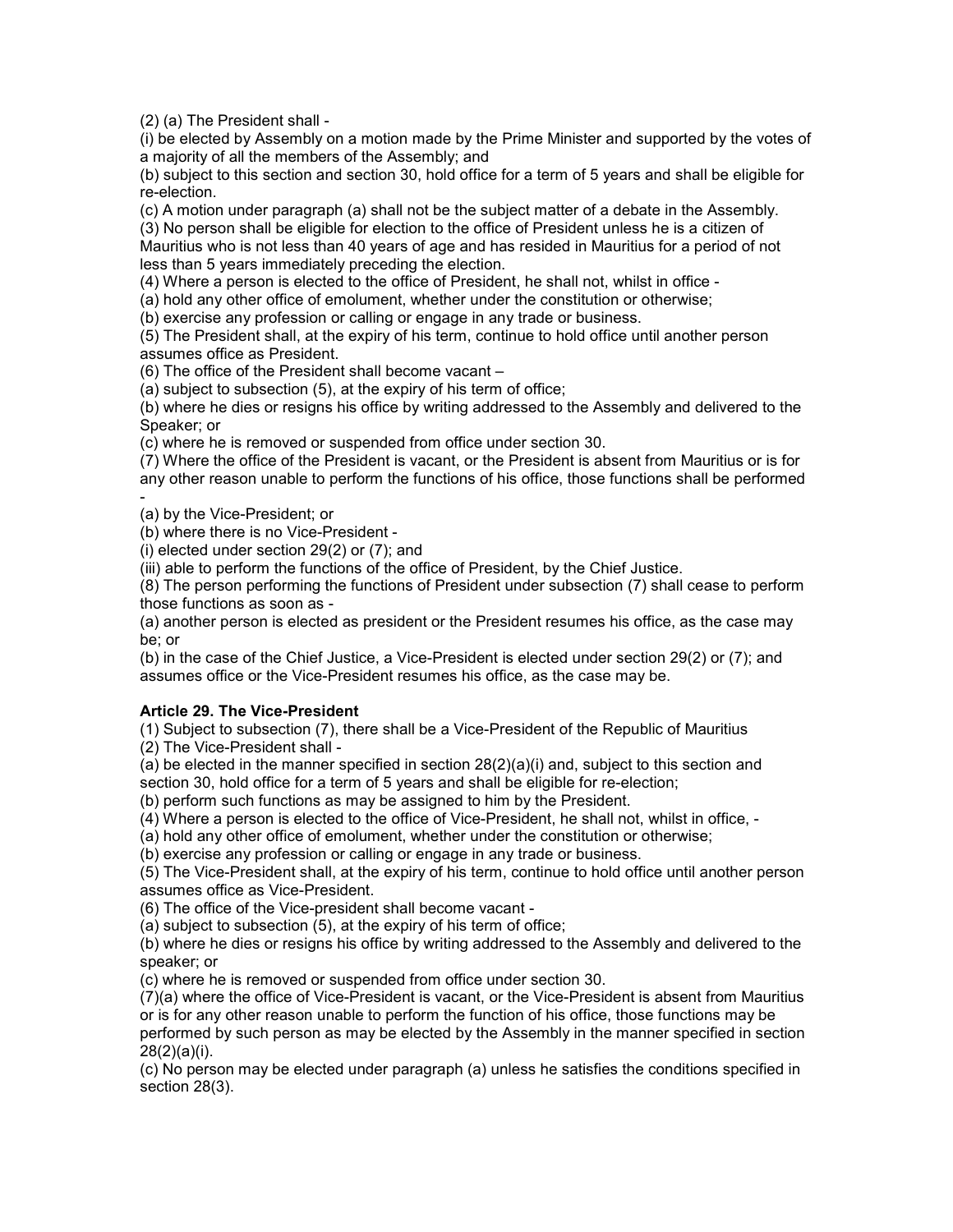(8) The person performing the functions of Vice-President under subsection (7) shall cease to perform those functions as soon as another person is elected and assumes office as Vice-President or the Vice-President resumes his office, as the case may be.

## **Article 30. Removal of the President and the Vice-President**

(1) The President or the Vice-President may be removed from office in accordance with this section for -

(a) violation of the constitution or any other serious act of misconduct;;

(b) inability to perform his functions whether arising from infirmity of mind or body or from any other cause.

(2) Where the President fails to comply with section 46(2), he may be removed from office on motion made by the Prime Minister in the Assembly and supported by the votes of a majority of all the members of the Assembly.

(3) The President or the Vice-President shall not be removed from office for any other cause unless -

(a) a motion that the circumstances requiring the removal of the President or the Vice-President be investigated by a tribunal is made in the Assembly by the Prime Minister;

(b) the motion states with full particulars the ground on which the removal of the President or Vice-President is sought;

(c) the motion is supported by the votes of not less than two-thirds of all the members of the Assembly;

(d) the tribunal, after its investigation, forwards a written report on the investigation addressed to the Assembly and delivered to the speaker and recommends the removal of the President or the Vice-President; and

(e) subject to paragraph (f), a motion made by the Prime Minister and supported by the votes of a majority of all the members of the Assembly requires the removal of the President or the Vice-President on a recommendation to that effect by the tribunal;

(f) a motion under paragraph (e) is made -

(i) where the Assembly is sitting, within 20 days of the receipt of the report of the tribunal by the speaker;

(ii) where the Assembly is not sitting, within 20 days of the day on which the Assembly resumes its sitting.

(4) The President or the Vice-President shall have the right to appear and to be represented before the tribunal during its investigation.

(5) Where the Assembly supports a motion under subsection (3)(c), it may suspend the President or the Vice-President from performing the functions of his office.

(6) A suspension under subsection (5) shall cease to have effect where -

(a) a report under subsection (3)(d) does not recommend that the president or the Vice-president ought to be removed from office; or

(b) the Assembly does not support a motion under subsection (3)(e) requiring the removal of the president or the Vice-president.

(7) Where the Assembly supports a motion under subsection (3)(e) requiring the removal of the President or the Vice-President, the office of the President or the Vice-President, as the case may be, shall be vacant.

(8) In this section, "tribunal" means a tribunal consisting of chairman and 2 or 4 other members appointed by the Chief Justice from amongst persons who hold or have held office as Judge of a court having unlimited jurisdiction in civil or criminal matters in some part of the Commonwealth or a court having jurisdiction in appeals from such a court.

## **Article 30A Privileges and immunities**

(1) Subject to section 64(5), no civil or criminal proceedings shall lie against the President or the Vice-President in respect of the performance by him of the functions of his office or in respect of any act done or purported to be done by him in the performance of those functions.

(2) Subject to section 64(5), no process, warrant or summons shall be issued or executed against the President or the Vice-President during his term of office.

(3) The president or the Vice-President shall be entitled -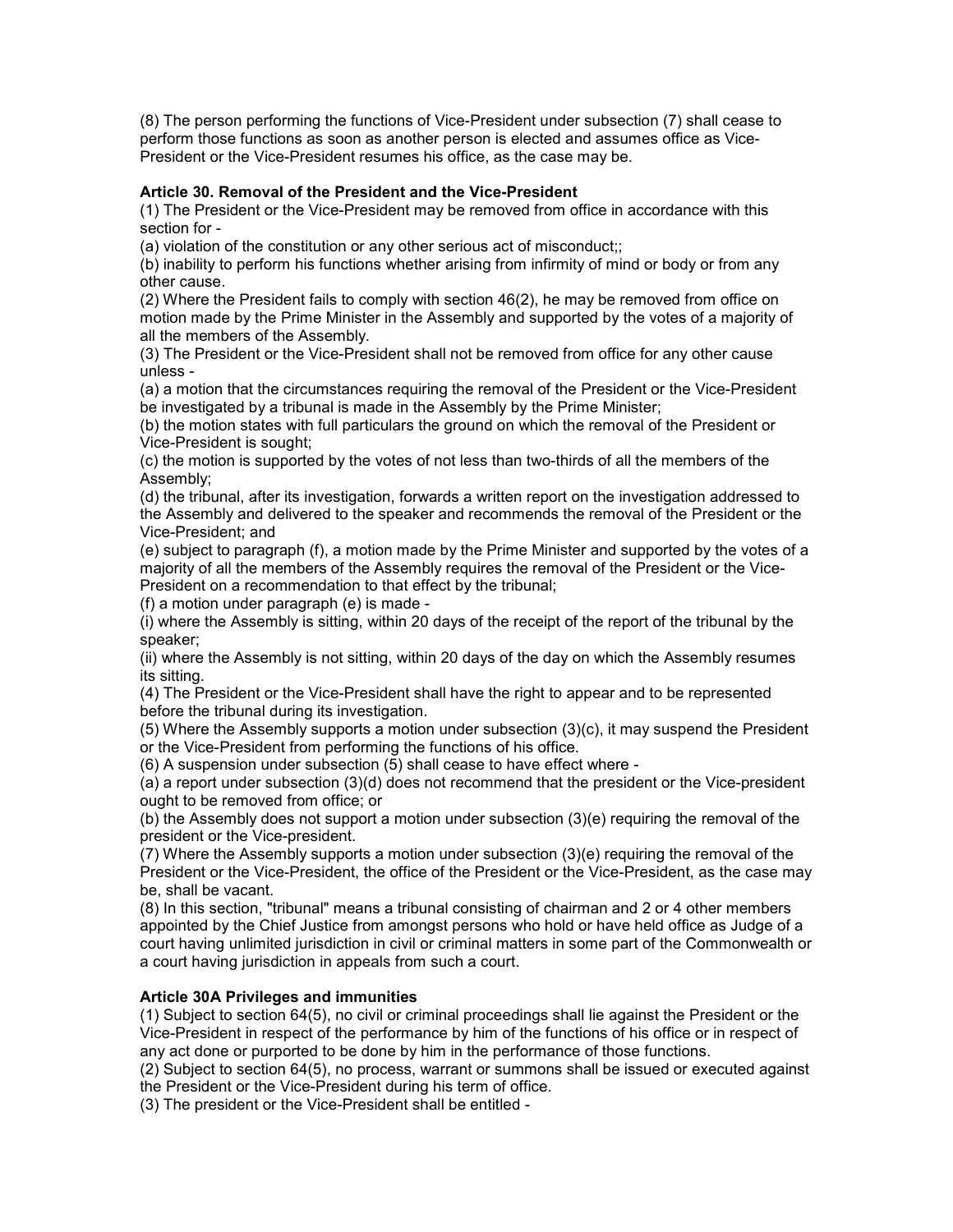(a) without payment of any rent or tax to the use of his official residence;

(b) to such emoluments, allowances and privileges, exempt from any tax thereon, as may be prescribed.

(4) No alteration to any of the entitlements specified in subsection (3) which is to the

disadvantage of the President or the Vice-President shall have effect without his consent.

## **Article 30B**

(1) A person elected to the office of President or Vice-President or who assumes the functions of any of those offices shall, before assuming his functions, take and subscribe the appropriate oath as set out in the Third Schedule.

(2) An oath under this section shall be administered by the Chief Justice.

### **CHAPTER V – PARLIAMENT**

## **PART I - THE NATIONAL ASSEMBLY**

## **Article 31. Parliament of Mauritius**

(1) There shall be a Parliament for Mauritius, which shall consist of the President and a National Assembly.

(2) The Assembly shall consist of persons elected in accordance with the First Schedule, which makes provision for the election of 70 members.

## **Article 32. Speaker and Deputy Speaker**

(1) The Assembly shall at its first sitting after any general election elect from among its members a Speaker and a Deputy Speaker.

(2) A member of the Assembly shall not be qualified for election as Speaker or Deputy Speaker if he is a Minister.

(3) The office of the Speaker or the Deputy Speaker shall become vacant -

(a) where he ceases to be a member of the Assembly otherwise than by reason or a dissolution of the Assembly;

(b) where, under section 36, he is required to cease to perform his functions as a member of the Assembly;

(c) where he becomes a Minister;

(d) where the Assembly passes a resolution supported by the votes of two-thirds of all the members requiring his removal from office;

(e) when the Assembly first sits after any general election; or

(f) in the case of the Deputy Speaker, when the Assembly first sits after being prorogued

(4) Where the office of the Speaker or the Deputy Speaker becomes vacant at any time, the Assembly shall unless it is sooner dissolved, elect one of its members to fill the vacancy at its next sitting after the occurrence of the vacancy or as soon as practicable thereafter.

(5) A person holding the office of Speaker or Deputy Speaker may resign his office by writing under his hand addressed to the Assembly and the office shall become vacant when the writing is received by the Clerk to the Assembly.

(6) No business shall be transacted in the Assembly (other than the election of a Speaker) at any time when the office of Speaker is vacant.

(7) Where a motion is presented for the purposes of subsection (3)(d), the Speaker or the Deputy Speaker, as the case may be, shall not preside over the proceedings of the Assembly at that sitting.

(8) (a) Notwithstanding any pending judicial proceedings by or against the Speaker or the Deputy Speaker or anything contained in the Standing Orders of the Assembly, where a motion is presented to the Speaker by the Prime Minister for the purposes of subsection (3)(d), the motion shall -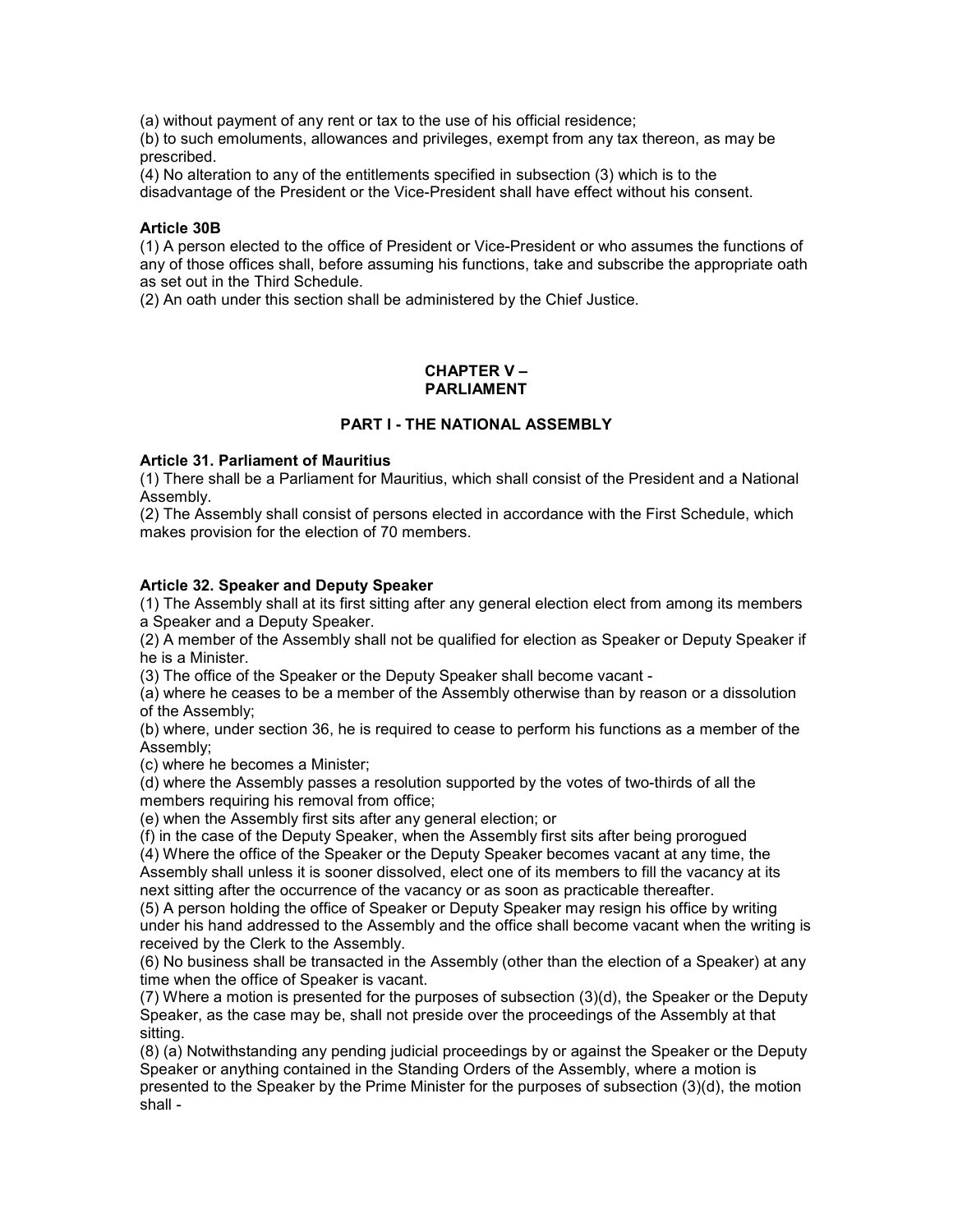(i) not be required to specify the ground or such removal;

(ii) form part of the business of the assembly when it first sits after presentation of the motion;

(iii) have priority over all other business of the Assembly;

(iv) not be the subject-matter of any debate in the Assembly;

(v) be put to the vote of members of that sitting.

(b) Where a motion presented by the Prime Minister to the purposes of subsection (3)(d)) does not form part of the business of the Assembly as provided under paragraph (a)(ii), the Prime Minister may, before the commencement of the business at the sitting, table the text of the motion in the Assembly, and the motion shall thereupon be dealt with in accordance with this subsection.

### **Article 33. Qualifications for membership**

Subject to section 34, a person shall be qualified to be elected as a member of the Assembly if, and shall not be qualified unless -

(a) is a Commonwealth citizen of not less than the age of 18 years;

(b) has resided in Mauritius for a period of, or periods amounting in the aggregate to, not less than 2 years before the date of his nomination for election;

(c) has resided in Mauritius for a period of not than less 6 months immediately before that date; and

(d) is able to speak and, unless incapacitated by blindness or other physical cause, to read the English language with a degree of proficiency sufficient to enable him to take an active part in the proceedings of the Assembly.

### **Article 34. Disqualifications for membership**

(1) No person shall be qualified to be elected as a member of the assembly who-

(a) is, by virtue of his own act, under any acknowledgement of allegiance, obedience or adherence to a power or state outside the commonwealth;

(b) is a public officer or a local government officer;

(c) is a party to, or a partner in a firm or a director or manager of a company which is a party to, any contract with the Government for or on account of the public service, and has not, within 14 days after his nomination as a candidate for election, published in the English Language in the Gazette and in a newspaper circulating in the constituency for which he is a candidate, a notice setting out the nature of such he is a candidate, a notice setting out the nature of such contract and his interest, or the interest of any such firm or company, therein;

(d) has been adjudged or otherwise declared bankrupt under any law in force in any part of the Commonwealth and has not been discharged or has obtained the benefit of a cessio bonorum in Mauritius;

(e) is a person adjudged to be of unsound mind or detained as a criminal lunatic under any law in force in Mauritius;

(f) is under sentence of death imposed on him by a court in any part of the Commonwealth, or is serving a sentence of imprisonment (by whatever name called) exceeding 12 months imposed on him by such a court, or substituted by competent authority for some other sentence imposed on him by such a court, or is under a sentence of imprisonment the execution of which has been suspended;

(g) is disqualified for election by any law in force in Mauritius by reason of his holding, or acting in, an office the functions of which involve -

(i) any responsibility for, or in connection with, the conduct of any election; or

(ii) any responsibility for the compilation or revision of any electoral register; or

(h) is disqualified for membership of the Assembly by any law in force in Mauritius relating to offences connected with elections.

(2) where it is prescribed by Parliament that any office in the public service or the service of a local authority is not to be regarded as such an office for the purposes of this section, a person shall not be regarded for the purposes of this section as a public officer or a local government officer, as the case may be, by reason only that he holds, or is acting in, that office. (3) For the purpose of this section -

(a) 2 or more terms of imprisonment that are required to be served consecutively shall be regarded as a single term of imprisonment for the aggregate period of those terms; and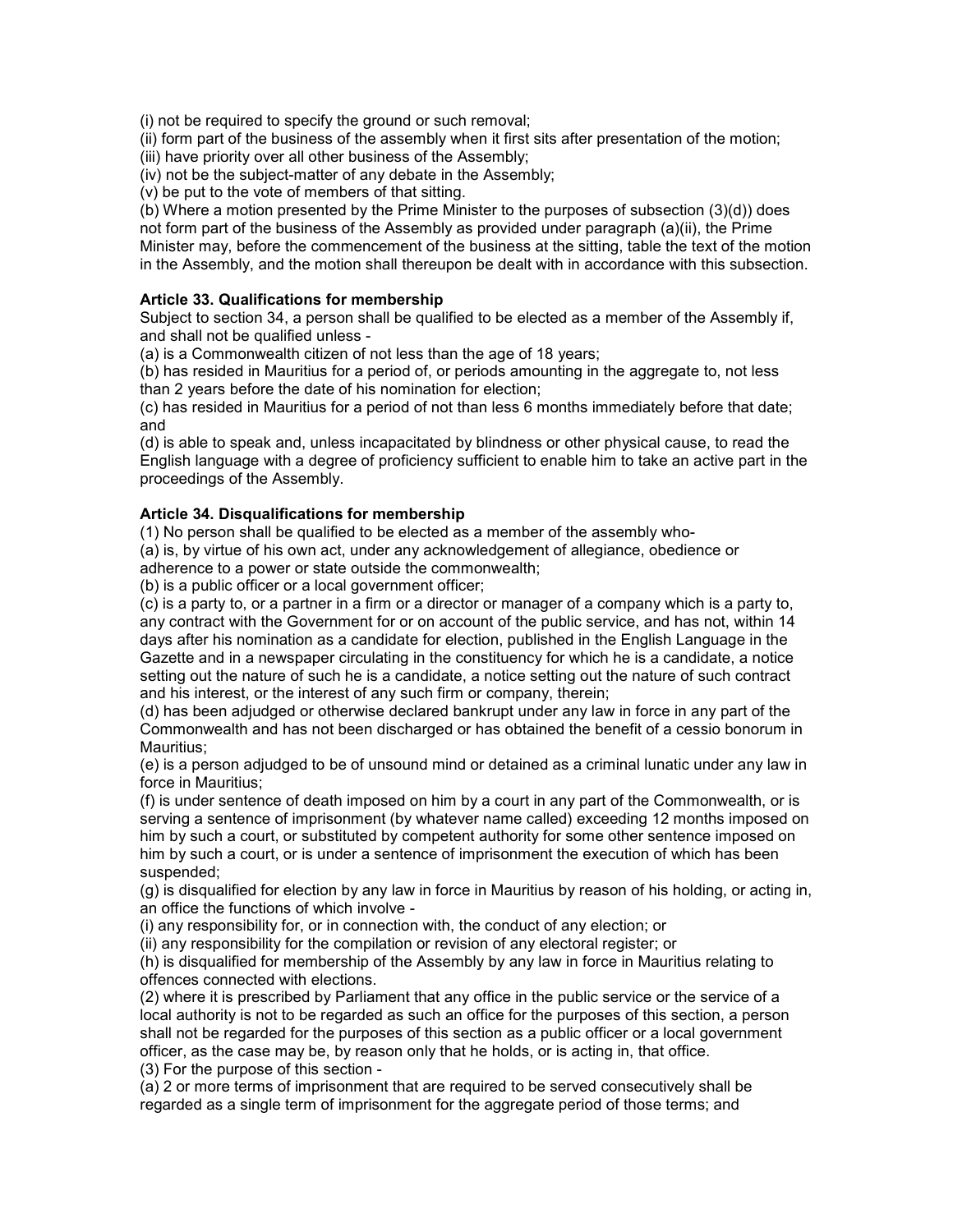(b) imprisonment in default of payment of a fine shall be disregarded.

## **Article 35. Tenure of office of members**

(1) The seat in the Assembly of a member shall become vacant -

(a) upon a dissolution of Parliament;

(b) where he ceases to be a Commonwealth citizen;

(c) where he becomes a party to any contract with the Government for or on account of the public service, or where any firm in which he is a partner or any company of which he is director or manager becomes a party to any such contract, or where he becomes a partner in a firm or a director or manager of a company which he is a party to any such contract: Provided that, where in the circumstances it appears to him to be just to do so, the speaker (or, where the office of Speaker is vacant or he is for any reason unable to perform the functions of his office, the deputy Speaker) may exempt any member from vacating his seat under this paragraph where such member, before becoming a party to such contract, or before or as soon as practicable after becoming otherwise interested in such contract (whether as a partner in a firm or as a director or manager of a company), discloses to the Speaker or, as the case mat be, the Deputy Speaker the nature of such contract and his interest over interest of any such firm or company therein; (d) where he ceases to be resident in Mauritius;

(e) where, without leave of the Speaker (or, where the office of Speaker is vacant or he is for any reason unable to perform the functions of his office, the Deputy Speaker) previously obtained, he is absent from the sittings of the Assembly for a continuous period of 3 months other than his being in lawful custody in Mauritius;

(f) where any of the circumstances arise that, if he were not a member of the Assembly, would cause him to be disqualified for election thereto by virtue of section  $34(1)(a)$ , (b), (d), (e), (g) or (h);

(g) in the circumstances mentioned in section 36.

(2) A member of the Assembly may resign his seat by writing under his hand addressed to the Speaker and the seat shall become vacant when the writing is received by the Speaker or, if the office of the Speaker is vacant or the Speaker is foe any reason unable to perform the functions of his office, by the Deputy Speaker or such other person as may be specified in the rules and orders of the Assembly.

(3) Where the seat in the Assembly of a member who, represents a constituency becomes vacant otherwise than by reason of a dissolution of Parliament, the writ for an election ti fill the vacancy shall, unless Parliament is sooner dissolved, be issued within 90 days of the occurrence of the vacancy.

## **Article 36. Vacation of seat on sentence**

(1) Subject to this section, where a member of the Assembly is sentenced by a court in any part of the Commonwealth to death or to imprisonment (by whatever name called) for a term exceeding 12 months, he shall forthwith cease to perform his functions as a member of the Assembly and his seat in the Assembly shall become vacant at the expiration of a period of 30 days thereafter: Provided that the Speaker (or, where the office of Speaker is vacant or he is for any reason unable to perform the functions of his office, the Deputy Speaker) may, at the request of the member, from time to time extend that period of 30 days to enable the member to pursue any appeal in respect of his conviction or sentence, so however that extensions of time exceeding in the aggregate 330 days shall not be given without the approval of the Assembly signified by resolution.

(2) Where at any time before the member vacates his seat he is granted a free pardon or his conviction is set aside or his sentence is reduced to a term of imprisonment of less than 12 months or a punishment, other than imprisonment is substituted, his seat in the Assembly shall not become vacant under subsection (1) and he may again perform his functions as a member of the Assembly.

(3) For the purpose of this section - (a) 2 or mote terms of imprisonment that are required to be served consecutively shall be regarded as a single term of imprisonment for the aggregate period of those terms; and (b) imprisonment in default of payment of a fine shall disregarded.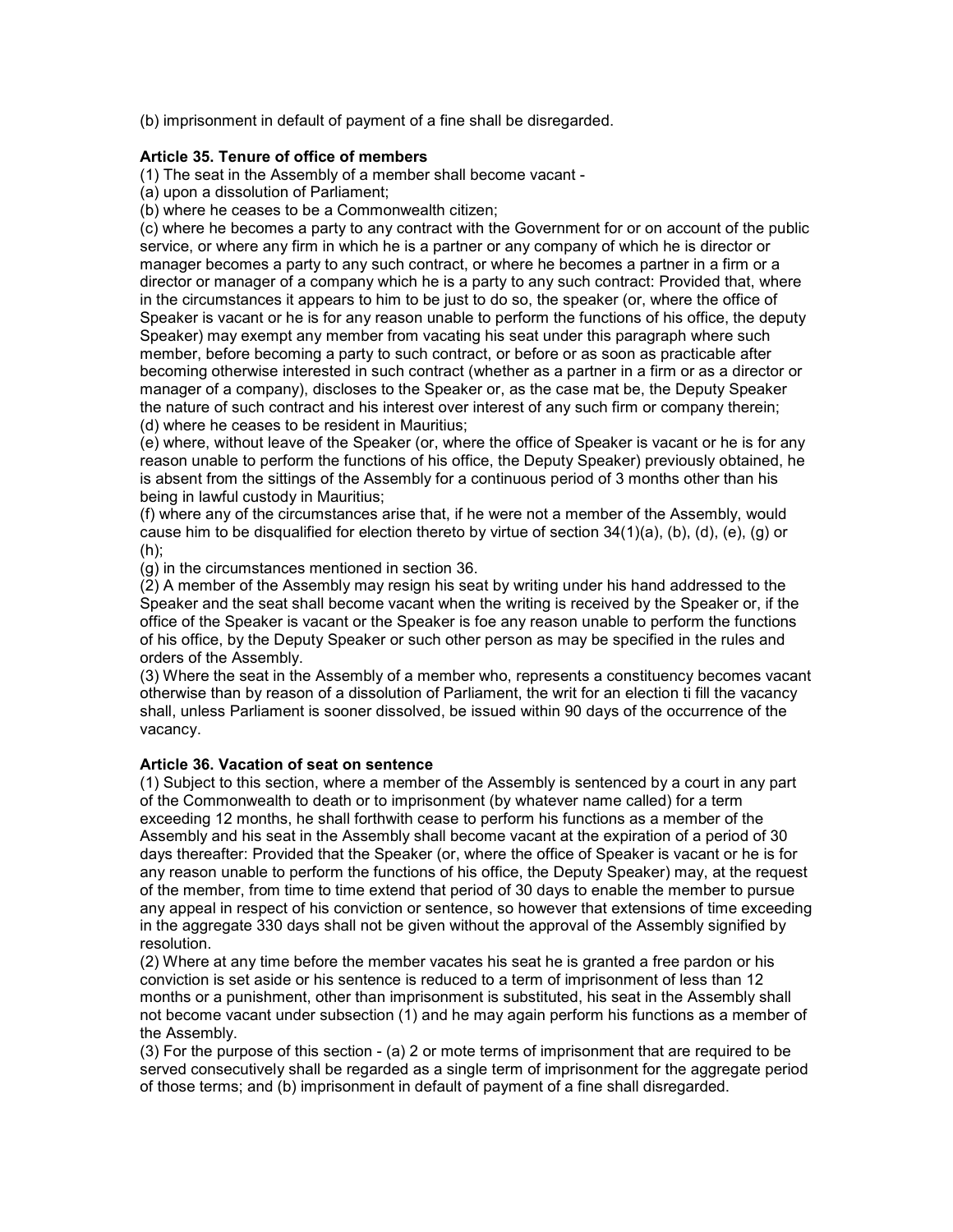## **Article 36A. Validity of previous elections**

Notwithstanding any provision of this Constitution relating to the election of members of the Assembly or to their tenure of office as members of the Assembly, where, in relation to any general election held between 1 January 1967 and 30 September 1991, any person has committed an offence against an electoral law by reason of any act or omission in relation to the printing, publishing or posting of any bill, placard or poster, that act or omission shall not be held - (a) to have affected or to affect the validity of the election of that person to the Assembly or of anything done by the Assembly or that member;

(b) to have disqualified or to disqualify that person from membership of the Assembly.

### **Article 37. Determination of questions as to membership**

(1) The Supreme Court shall have jurisdiction to hear and determine any question whether - - (a) any person has been validly elected as a member of the Assembly;

(b) any person who has been elected as Speaker or Deputy Speaker was qualified to be so elected or has vacated the office of Speaker or Deputy Speaker as the case may be; or (c) any member of the Assembly has vacated his seat or is required, under section 36, to cease

to perform his functions as a member of the Assembly.

An application to the Supreme Court for the determination of any question under subsection (1)(a) may be made by any person entitled to vote in the election to which the application relates or by any person who was a candidate at that election or by the Attorney-General and, where it is made by a person other than the Attorney-General, the Attorney-General may intervene and may then appear or to be represented in the proceedings.

(3) An application to the Supreme Court for the determination of any question under subsection (1)(b) may be made by any member of the Assembly or By the Attorney-General, and, where it is made by a person other than the Attorney-General, the Attorney-General may intervene and may then appear or to be represented in the proceedings.

(4) An application to the Supreme Court for the determination of any question under subsection  $(1)(c)$  may be made -

(a) by any member of the Assembly or by the Attorney-General; or

(b) by any person registered in some constituency as an elector, and, where it is made by a person other than the Attorney-General, the Attorney-General may intervene and may then appear or be represented in the proceedings.

(5) Parliament may make provision with respect to -

(a) the circumstances and manner in which and the imposition of conditions upon which any application may be made to the Supreme Court for the determination of any question under this section; and

(b) the powers, practice and procedure of the Supreme Court in relation to any such application. (6) A determination by the Supreme Court in proceedings under this section shall no be subject to an appeal: Provided that an appeal shall lie to the Judicial Committee in such cases as may be prescribed by Parliament.

(7) In the exercise of his functions under this section, the Attorney-General shall not be subject to the direction or control of any other person or authority.

### **Article 38. Electoral Commissions**

(1) There shall be an Electoral Boundaries Commission which shall consist of a chairman and not less than 2 nor more than 7 other members appointed by the President, acting in accordance with the advice of the Prime Minister tendered after the Prime Minister has consulted the leader of the Opposition.

(2) There shall be an Electoral Supervisory Commission which consist of a chairman appointed by the President in accordance with the advice of the Judicial and Legal Service Commission and not less than 2 nor more than 7 other members appointed by the President acting in accordance with the advice of the Prime Minister tendered after the Prime Minister has consulted the Leader of the Opposition.

(3) No person shall be qualified for appointment as a member of the Electoral Boundaries Commissioner the Electoral Supervisory Commission if he is a member of, or a candidate for election to, the Assembly or any local authority or a public officer or a local government officer.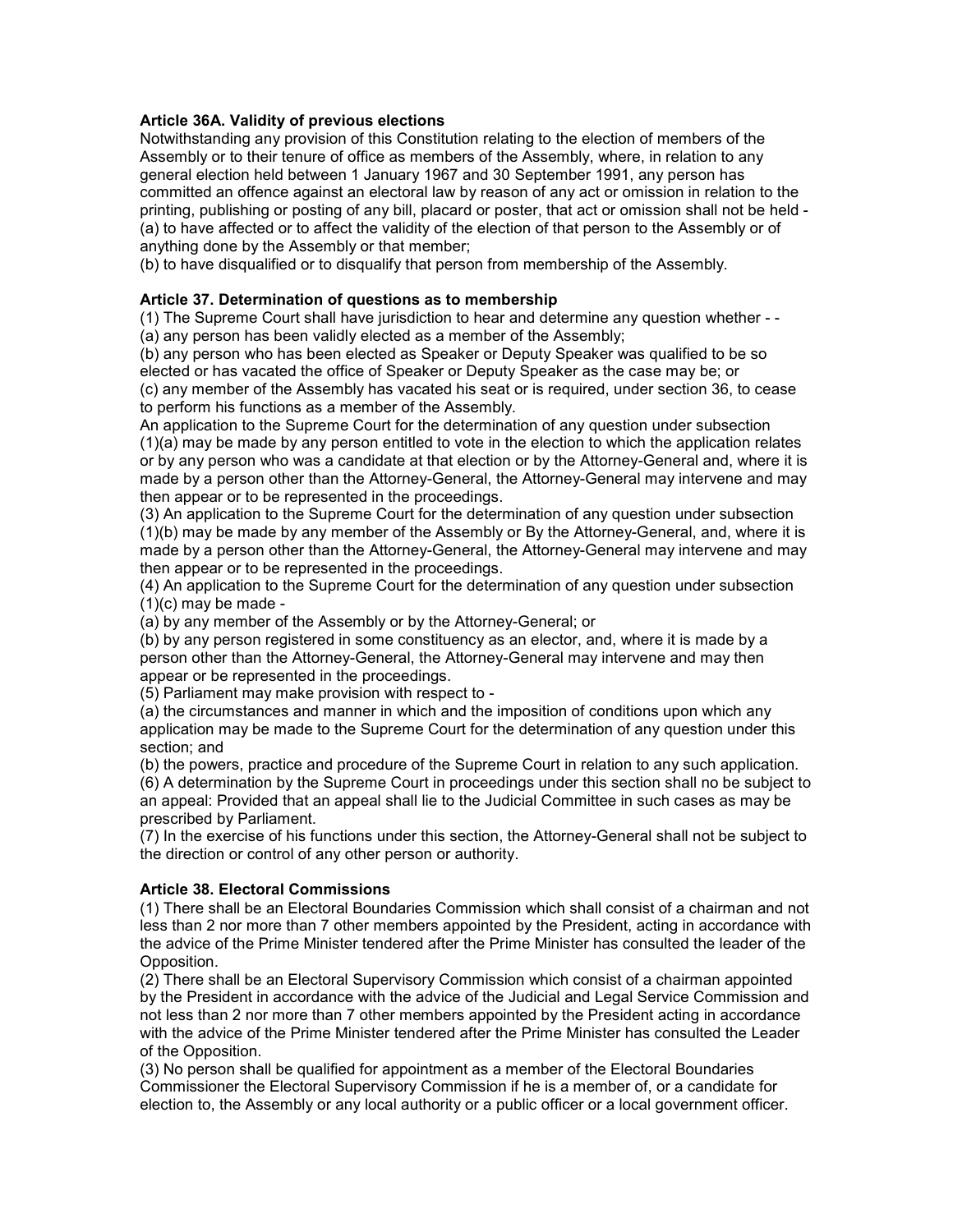(4) Subject to this section, a member of the Electoral Boundaries Commissioner the Electoral Supervisory Commission shall vacate his office-

(a) at the expiration of 5 years from the date of his appointment ;or

(b) where any circumstances arise that, if he were not a member of the Commission, would cause him to be disqualified for appointment as such.

(b) where any circumstances arise that, if he were not a member of the Commission, would cause him to be disqualified for appointment as such.

(5)The provisions of section 92(2) to (5) shall apply to a member of the Electoral Boundaries Commission or the Electoral Supervisory Commission as they apply to a Commissioner within the meaning of section 92.

## **Article 39. Constituencies**

(1) There shall be 21 constituencies and accordingly -

(a) the island of Mauritius shall be divided into 20 constituencies;

(b) Rodrigues shall form one constituency: Provided that the Assembly may by resolution provide that any island forming part of Mauritius that is not comprised in the Island of Mauritius or Rodrigues shall be included in such one of the constituencies as the Electoral Boundaries Commission may determine and with effect from the next dissolution of Parliament after the passing of any such resolution, this section shall have effect accordingly.

(2) The Electoral Boundaries Commission shall review the boundaries of the constituencies at such times as will them to present a report to the Assembly 10 years, as near as may be after 12 August 1966 and, thereafter 10 years after presentation of their last report: Provided that the Commission may at any time carry out a review and present a report if it considers it desirable to do so by reason of the holding of an official census of the population of Mauritius and shall do so if a resolution is passed by the Assembly in pursuance of subsection (1).

(3) The report of the Electoral Boundaries Commission shall make recommendations for any alterations to the boundaries of the constituencies as appear to the Commission to be required so that number of inhabitants of each constituency is as nearly equal as is reasonably practicable to the population quota: Provided that the number of inhabitants of a constituency may be greater or less than the population quota in order to take account of means of communication, geographical features, density of population and the boundaries of administrative areas.

(4) The Assembly may, by resolution, approve or reject the recommendations of the Electoral Boundaries Commission but may not vary them; and, if so approved, the recommendations shall have effect as from the next dissolution of Parliament.

(5) In this section, "population quota" means the number obtained by dividing the number of inhabitants of the Island of Mauritius (including any island included in any constituency in the Island of Mauritius by virtue of any resolution under subsection (1) according to the latest official census of the population of Mauritius by 20.

## **Article 40. Electoral Commissioner**

(1) There shall be an Electoral Commissioner, whose office shall be a public office and who shall be appointed by the Judicial and Legal Service Commission.

(2) No person shall be qualified to hold or act in the office of Electoral Commissioner unless he is qualified to practise as a barrister in Mauritius.

(3) Without prejudice to section 41, in the exercise of his functions under this Constitution, the Electoral Commissioner shall not be subject to the direction or control of any other person or authority.

## **Article 41. Functions of Electoral Supervisory Commission and Electoral Commissioner**

(1) The Electoral Supervisory Commission shall have general responsibility for, and shall supervise, the registration of electors for the election of members of the Assembly and the conduct of elections of such members and the commission shall have such powers and other functions relating to such registration and such elections as may be prescribed.

(2) The Electoral Commissioner shall have such powers and other functions relating to such registration and elections as may be prescribed, and he shall keep the Electoral Supervisory Commission fully informed concerning the exercise of his functions and shall have the right to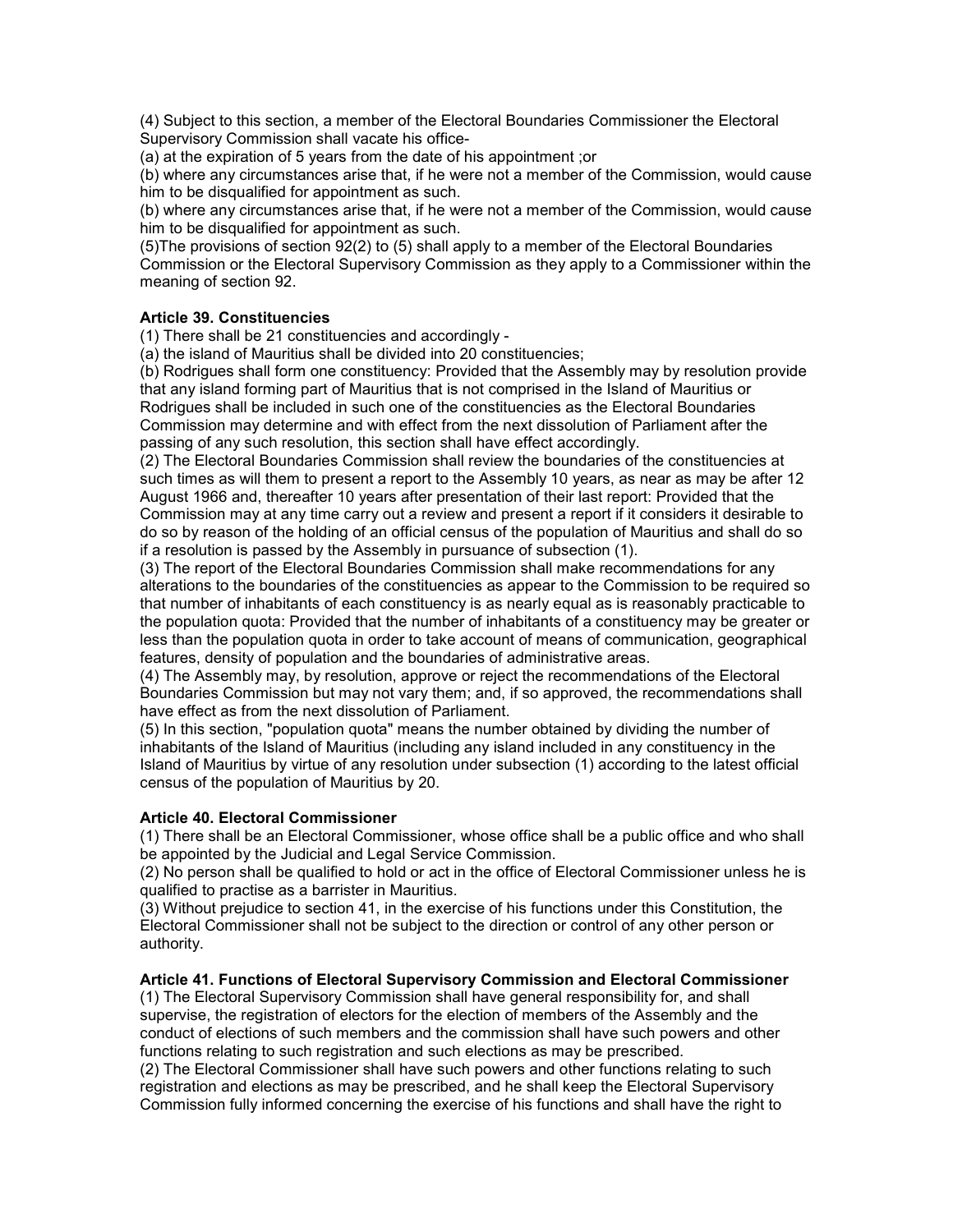attend meetings of the Commission and to refer to the Commissioner for their advice or decision any question relating to his functions.

(3) Every proposed Bill and every proposed regulation or other instrument having the force of law relating to the registration of electors for the election of members of the Assembly or to the election of such members shall be referred to the Electoral Supervisory Commission and to the Electoral Commissioner at such time as shall give them sufficient opportunity to make comments thereon before the Bill is introduced in the Assembly or, as the case may be, the regulation or other instrument is made.

(4) The Electoral Supervisory Commission may make such reports to the President concerning the matters under their supervision, or any draft bill or instrument that is referred to them, as they may think fit and if the Commission so requests in any such report, other than a report on a draft Bill or instrument, that report shall be laid before the Assembly.

(5) The question whether the Electoral Commissioner has acted in accordance with the advice of or a decision of the Electoral Supervisory Commission shall not be enquired into in any court of law.

## **Article 42. Qualifications of electors**

(1) Subject to section 43, a person shall be entitled to be registered as an elector if, shall not be so entitled unless -

(a) he is a Commonwealth citizen of not less than the age of 18 years; and

(b) either he has resided in Mauritius for a period of not less than 2 years immediately before such date as may be prescribed by Parliament or he is domiciled in Mauritius and is resident there on the prescribed date.

(2) No person shall be entitled to be registered as an elector -

(a) in more than one constituency; or

(b) in any constituency in which he is not resident on the prescribed date.

## **Article 43. Disqualifications of electors**

No person shall be entitled to be registered as an elector who -

(a) in under sentence of death imposed on him by a court in any part of the Commonwealth, or is serving a sentence of imprisonment (by whatever name called) exceeding 12 months imposed on him by such a court or substituted by competent authority for some other sentence imposed on him by such a court, or is under such a sentence of imprisonment the execution of which has been suspended;

(b) is a person adjudged to be of unsound mind or detained as a criminal lunatic under any law in force in Mauritius; or

(c) is disqualified for registration as an elector by any law in force in Mauritius relating to offences connected with elections.

## **Article 44. Right to vote at elections**

(1) Any person who is registered as an elector in a constituency shall be entitled to vote in such a manner as may be prescribed at any election for that constituency unless he is prohibited from so voting by any law in force in Mauritius because -

(a) he is a returning officer; or

(b) he has been concerned in any offence connected with elections: Provided that no such person shall be entitled so to vote if on the date prescribed for polling he is in lawful custody or (except in so far as may otherwise be prescribed) he is for any other reason unable to attend in person at the place and time prescribed for polling.

(2) No person shall vote at any election for any constituency who is not registered as an elector in that constituency.

## **PART II - LEGISLATION AND PROCEDURE IN NATIONAL ASSEMBLY**

### **Article 45. Power to make laws**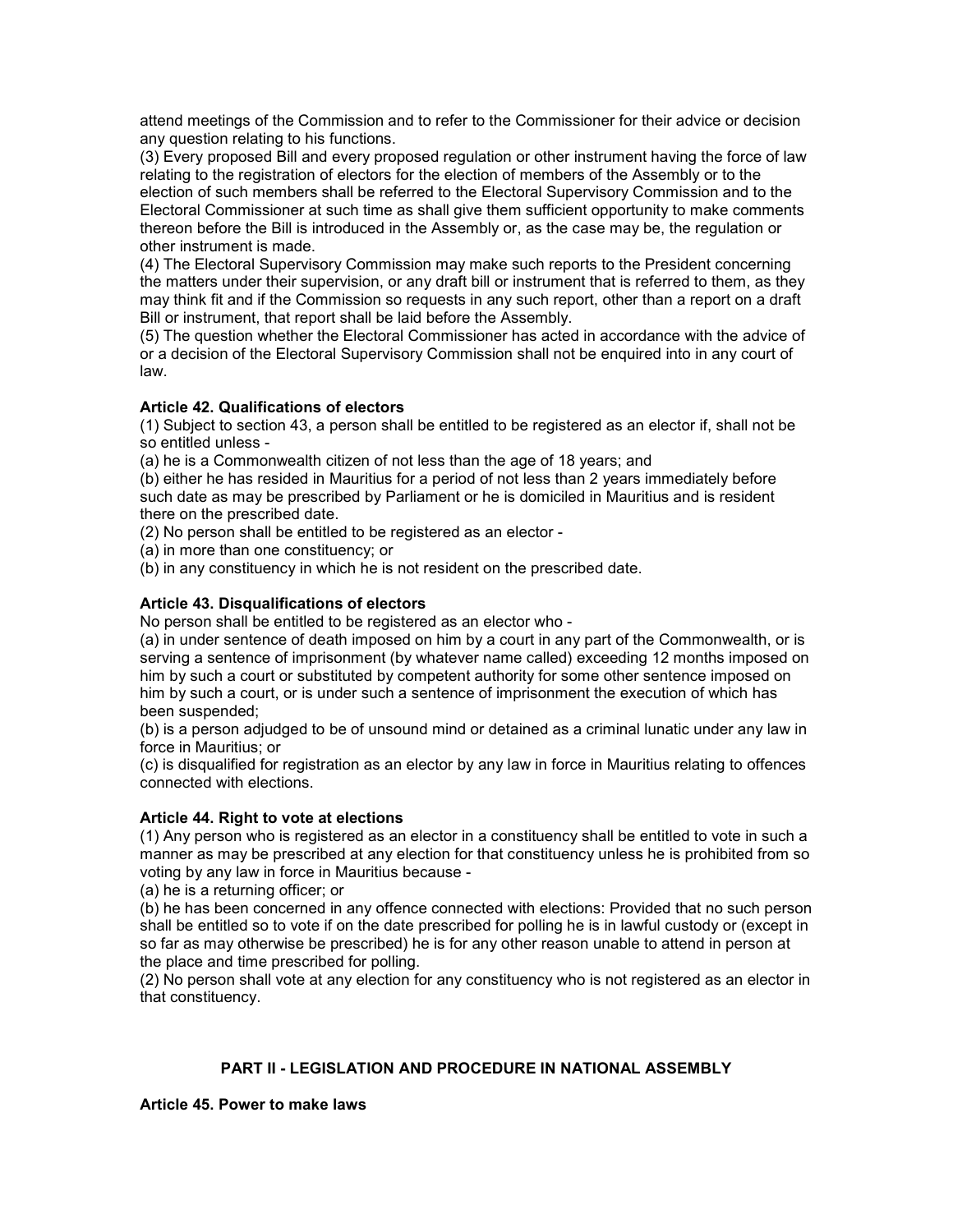(1) Subject to this Constitution, Parliament may make laws for the peace, order and good government of Mauritius.

(2) Without prejudice to subsection (1) Parliament may by law determine the privileges, immunities and powers of the Assembly and its members.

## **Article 46. Mode of exercise of legislative power**

(1) The Power of parliament to make law shall be exercisable by Bills passed by the Assembly and assented to by the President.

(2) (a) Subject to paragraphs (b) and (c), where a Bill is submitted to the President for assent in accordance with this Constitution, he shall signify or that he withholds assent.

(c) The President shall not withhold assent under paragraph (a)-

i) in the case of a Bill which makes provision for any of the purposes specified in section 54;,

(ii) in the case of a Bill which amends any provision of the constitution and which is certified by the Speaker as having complied with the requirements of section 47;

(iii) in the case of any other Bill, unless he is of opinion, acting in his own deliberate judgement, that the Bill including any proposed amendment thereto, should be reconsidered by the Assembly.

(c) Where the President withholds assent under paragraph (b)(iii), he shall, within 21 days of the submission of the Bill for assent, return the Bill which, to the Assembly with a request that it should reconsider the Bill, including any proposed amendment thereto.

(d) Where a Bill is returned to the Assembly under paragraph (c), the Assembly shall reconsider the Bill accordingly , and where it is passed again by the Assembly with or without amendment and submitted anew to the President for assent, the President shall signify his assent.

(3) Where the President assents to a Bill that has been submitted to him in accordance with this constitution, the bill shall become law and the President shall thereupon cause it to be published in the Gazette as a law.

(4) No law made by Parliament shall come into operation until it has been published in the Gazette but the Parliament may postpone the coming into operation of any such law and may make laws with retrospective effect.

(5) All laws made by Parliament shall be styled "Acts of the Parliament" and the words of enactment shall be "Enacted by the Parliament of Mauritius".

## **Article 47. Alteration of Constitution**

(1) Subject to this section, Parliament may alter this constitution.

(2) A bill for an Act of Parliament to alter any of the following provisions of this constitution-

(a) this section;

(b) sections 28 to 31, 37 to 46, 56 to 58 other than 57(2), 64, 65, 71, 72 and 108;

(c) Chapters II, VII, VIII and IX;

(d) The First Schedule; and

(e) Chapter XI, to the extent that it relates to any of the provisions specified in paragraphs (a) to

(d), Shall not be passed by the Assembly unless it is supported at the final voting in the Assembly by the votes of not less than three quarters of all the members of the Assembly.

(3) A Bill for an Act of Parliament to alter the provision of section 1 or 57(2) shall not be passed by the Assembly unless -

(a) the proposed Bill has therefore its introduction in the Assembly been submitted by

referendum, to the electorate of Mauritius and has been approved by the votes of not less than three quarters of the electorate;

(b) it is supported at the final voting in the Assembly by the votes of all the members of the Assembly.

(4) A Bill for an Act of Parliament to alter any provision of this Constitution (but which does not alter any of the provisions of this Constitution as specified in subsection(2) shall not be passed by the Assembly unless it is supported at the final voting in the Assembly by the votes of not less than two-thirds of all the members of the Assembly.

(5) In this section, references to altering this Constitution or any part of this Constitution include references -

(a) to revoking it, with or without re-enactment or the making of different provision;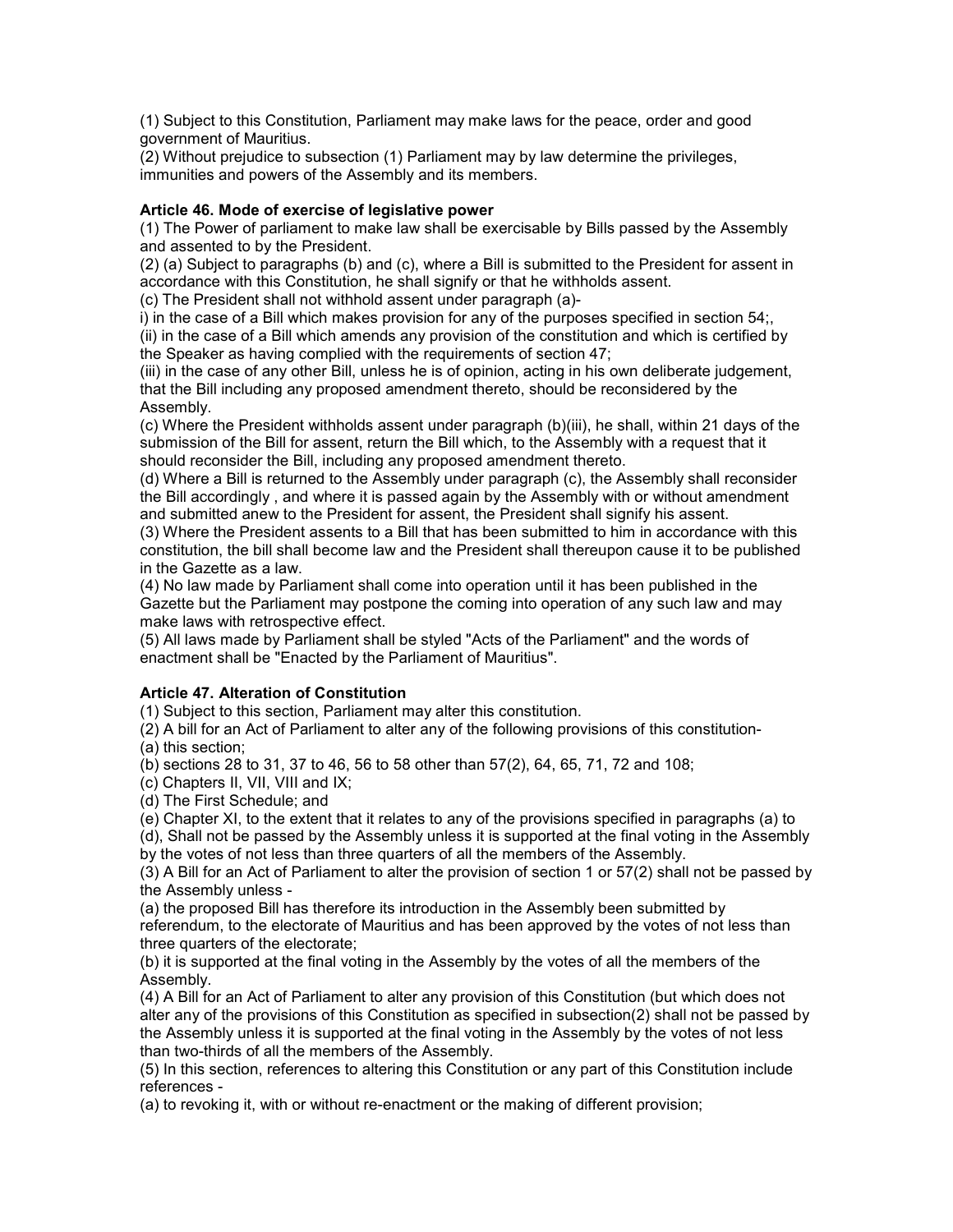(b) to modifying it, whether by omitting or amending any of its provisions or inserting additional provisions in it or otherwise; and

(c) to suspending its operation for any period, or terminating any such suspension.

### **Article 48. Regulation of procedure in National Assembly**

Subject to this Constitution, the Assembly may regulate its own procedure and may, in particular, make rules for the orderly conduct of its own proceedings.

### **Article 49. Official language**

The official language of the Assembly shall be English but any member may address the chair in French.

### **Article 50. Presiding in National Assembly**

The Speaker or in his absence the Deputy Speaker or in their absence a member of the assembly (not being a minister) elected by the Assembly for the sitting, shall preside at any sitting of the Assembly.

#### **Article 51. National Assembly may transact business notwithstanding vacancies**

The Assembly may act, notwithstanding any vacancy in its membership,(including any vacancy not filled when the Assembly first meets after any general election) and the presence or participation of any person not entitled to be present at, or to participate in, the proceedings of the Assembly shall not invalidate those proceedings.

#### **Article 52. Quorum**

(1) Where at any sitting of the Assembly a quorum is not present and any member of the Assembly who is present objects on that account to the transaction of business and, after such interval as may be prescribed by the Assembly, the person presiding at the sitting ascertains that a quorum is still not present, he shall adjourn the Assembly.

(2) For the purposes of this section, a quorum shall consist of 17 members of the Assembly in addition to the person presiding.

### **Article 53. Voting**

(1) Except as otherwise provided in this Constitution, all questions proposed for decision in the Assembly shall be determined by a majority of the votes of the members present and voting; and a member of the Assembly shall not be precluded from so voting by reason only that he holds the office of Speaker or Deputy Speaker or is presiding in the Assembly.

(2) Where, upon any question before the Assembly that falls to be determined by a majority of the members present and voting, the votes cast are equally divided, the Speaker or other person presiding shall have and shall exercise a casting vote.

### **Article 54. Bills, motions and petitions**

Except upon the recommendation of a Minister, the Assembly shall not -

(a) proceed upon any Bill (including any amendment to a Bill) that, in the opinion of the person presiding, makes provision for any of the following purposes -

(i) for the imposition or taxation or the alteration of taxation otherwise than by reduction;

(ii) for the imposition of any charge upon the Consolidated Fund or other public funds of Mauritius or the alteration of any such charge otherwise than by reduction;

(iii) for the payment, issue or withdrawal from the Consolidated Fund or other public funds of Mauritius of any money not charged on it or any increase in the amount of such payment, issue or withdrawal; or

(iv) for the composition or remission of any debt to the Government;

(b) proceed upon any motion (including any amendment to a motion) the effect of which, in the opinion of the person presiding, would be to make provision for any of those purposes; or

(c) receive any petition that, in the opinion of the person presiding, requests that provision be made for any of those purposes.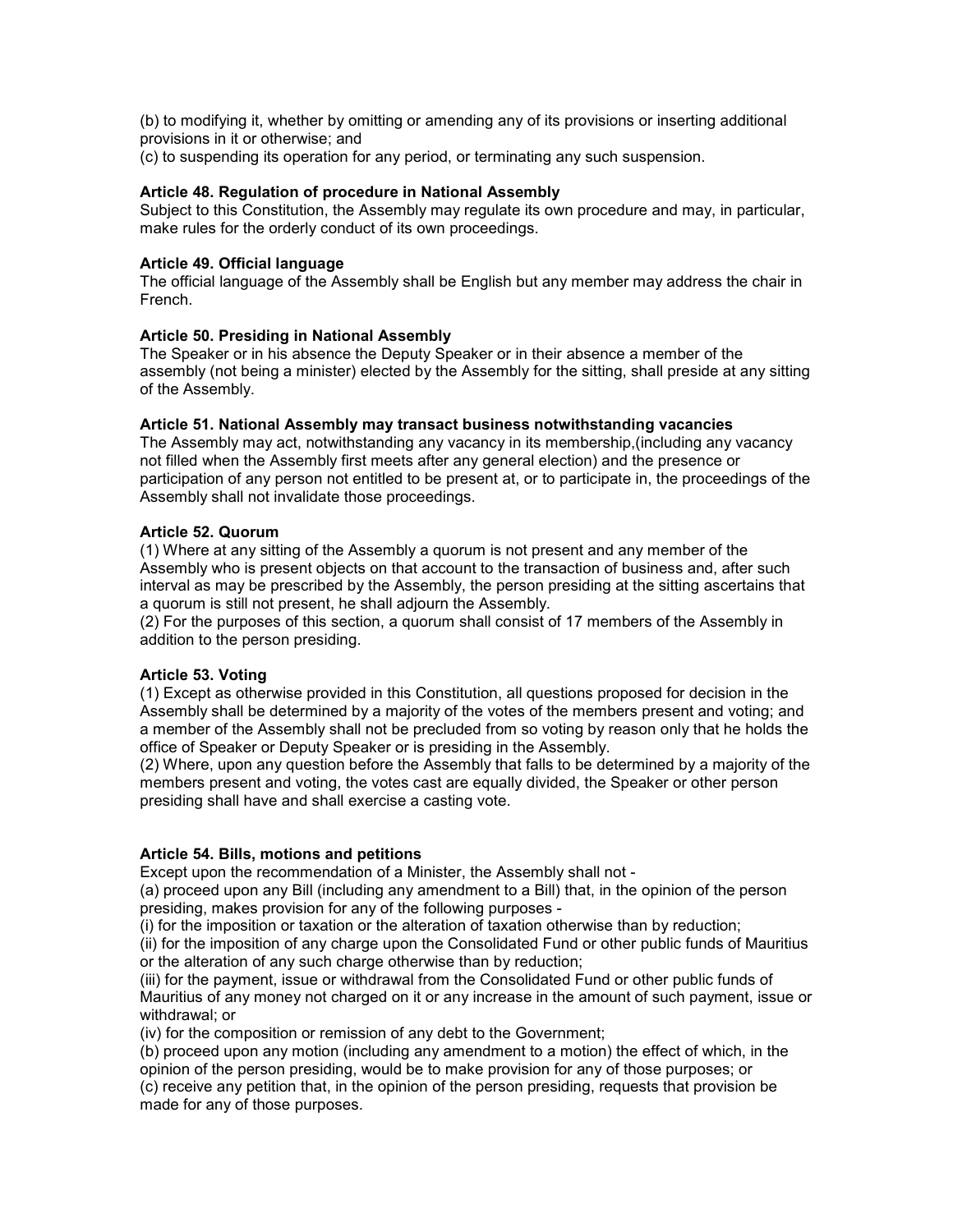### **Article 55. Oath of allegiance**

No member of the Assembly shall take part in the proceedings of the Assembly (other than proceedings necessary for the purposes of this section) until he has taken and subscribed before the Assembly the oath of allegiance prescribed in the Third Schedule.

## **Article 56. Sessions**

(1) The sessions of the Assembly shall be held in such place and begin at such time as the President by Proclamation may appoint: Provided that the place at which any session of the Assembly is to be held may be altered from time to time during the course of the session by a further Proclamation made by the President.

(2) A session of the Assembly shall be held from time to time so that a period of 12 months shall not intervene between the last sitting of the Assembly in one session and its first sitting in the next session.

(3) The President may address the Assembly at the first sitting of every session.

(4) Writs for a general election of members of the Assembly shall be issued within 60 days of the date of any dissolution of Parliament and a session of the Assembly shall be appointed to commence within 30 days of the date prescribed for polling at any general election.

## **Article 57. Prorogation and dissolution of Parliament**

(1) The President, acting in accordance with the advice of the Prime Minister, may at any time prorogue or dissolve Parliament:

Provided that -

(a) Where the Assembly passes a resolution that it has no confidence in the government and the Prime Minister does not within 3 days either resign from his office or advise the President to dissolve Parliament within 7 days or at such later time as the President, in his own deliberate judgement, may consider reasonable, the President, acting in his own deliberate judgement, may dissolve Parliament

(b) where the office of Prime Minister is vacant and the President considers that there is no prospect of his being able within a reasonable time to appoint to that office a person who can command the support of a majority of the members of the Assembly, the President, acting in his own deliberate judgement, may dissolve Parliament.

(2) Parliament unless sooner dissolved, shall continue for 5 years from the date of the first sitting of the Assembly after any general election and shall then stand dissolved.

(3) At any time when Mauritius is at war, Parliament may from time to time extend the period of 5 years specified in subsection (2) by not more than 12 months at a time: Provided that the life of Parliament shall not be extended under this subsection for more than 5 years.

(4) At any time when there is in force a Proclamation by the President declaring, for the purposes of section 19 (7)(b), that a state of public emergency exists, Parliament may from time to time extend the period of 5 years specified in subsection (2) by not more than 6 months at a time: Provided that the life of Parliament shall not be extended under this subsection for more than one year.

(5) Where, after a dissolution and before the holding of the election of members of the Assembly, the Prime Minister advises the President that, owing to the existence of a state of war or of a state of emergency in Mauritius or any part thereof, it is necessary to recall Parliament, the President shall common the Parliament that has been dissolved to meet.

(6) Unless the life of Parliament is extended under subsection (3) or subsection (4), the election of members of the Assembly shall proceed, notwithstanding the summoning of Parliament under subsection (5) and the Parliament that has been recalled shall, if not sooner dissolved, again stand dissolved on the day before the day prescribed for polling at the election.

### **CHAPTER VI – THE EXECUTIVE**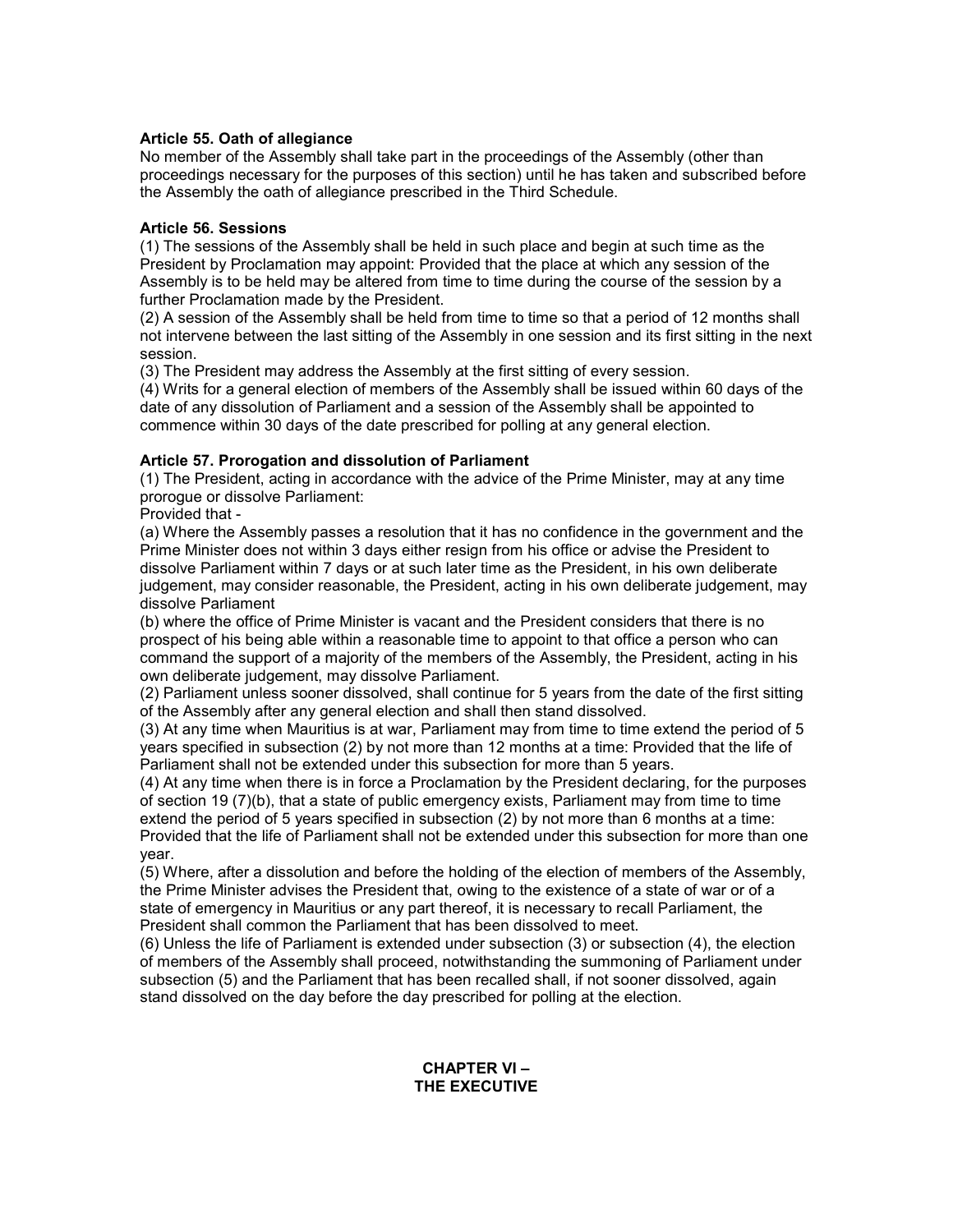### **Article 58. Executive authority of Mauritius**

(1) The executive authority of Mauritius is vested in the President.

(2) Except as otherwise provided in this Constitution, that authority may be exercised by the President either directly or through officers subordinate to him.

(3) Nothing in this section shall preclude persons or authorities, other than the President from exercising such functions as may be conferred upon them by any law.

### **Article 59. Ministers**

(1) There shall be a Prime Minister and a Deputy Prime Minister who shall be appointed by the president.

(2) There shall be, in addition to the offices of Prime Minister, Deputy Prime Minister and Attorney-General, such other offices of Minister of the Government as may be prescribed by Parliament or, subject to any law, established by the President, acting in accordance with the advice of the Prime Minister : Provided that the number of offices of minister, other than the prime Minister, shall not be more than 24.

(3) The president, acting in his own deliberate judgement, shall appoint as Prime minister the member of the Assembly who appears to him best able to command the support of the majority of the members of the Assembly, and shall, acting in accordance with the advice of the Prime Minister, appoint the Deputy Prime Minister, the Attorney-General and the other Ministers from among the members of the Assembly:

Provided that-

(a) where occasion arises for making an appointment while Parliament is dissolved, a person who was a member of the Assembly immediately before the dissolution may be appointed ; and (b) a person may be appointed Attorney-General, not with-standing that he is not (or, as the case may be, was not) a member of the Assembly.

## **Article 60. Tenure of office of Ministers**

(1) Where a resolution of no confidence in the Government is passed by the Assembly and the Prime Minister does not within 3 days resign from his office, the President shall remove the Prime Minister from office unless, in pursuance of section 57(1), Parliament has been or is to be dissolved in consequence of such resolution.

(2) Where at any time between the holding of a general election and the first sitting of the Assembly thereafter the president, acting in his own deliberate judgment, considers that, in consequence of changes in the membership of the Assembly resulting from that general election, the Prime Minister will not be able to commend the support of a majority of the members of the Assembly, the president may remove the Prime Minister from office: Provided that the President shall not remove the Prime Minister from office within the period of 10 days immediately following the date prescribed for polling at that general election unless he is satisfied that a party or party alliance in opposition to the Government and registered for the purposes of that general election under paragraph 2 of the First Schedule has at that general election gained a majority of all seats in the Assembly.

(3) The office of Prime Minister or any other Minister shall become vacant -

(a) where he ceases to be a member of the Assembly otherwise than by reason of a dissolution of parliament ; or

(b) where, at the first sitting of the Assembly after any general election, he is not a member of the Assembly :

Provided that paragraph (b) shall not apply to the office of Attorney-General where the holder thereof was not a member of the Assembly on the preceding dissolution of Parliament.

(4) The office of a Minister (other the Prime Minister) shall become vacant -

(a) where the President, acting in accordance with the advice of the Prime Minister, so directs ;

(b) where the Prime Minister resigns from office within 3 days after the passage by the Assembly of a resolution of no confidence in the Government or is removed from office under subsection (1)

or (2) ; or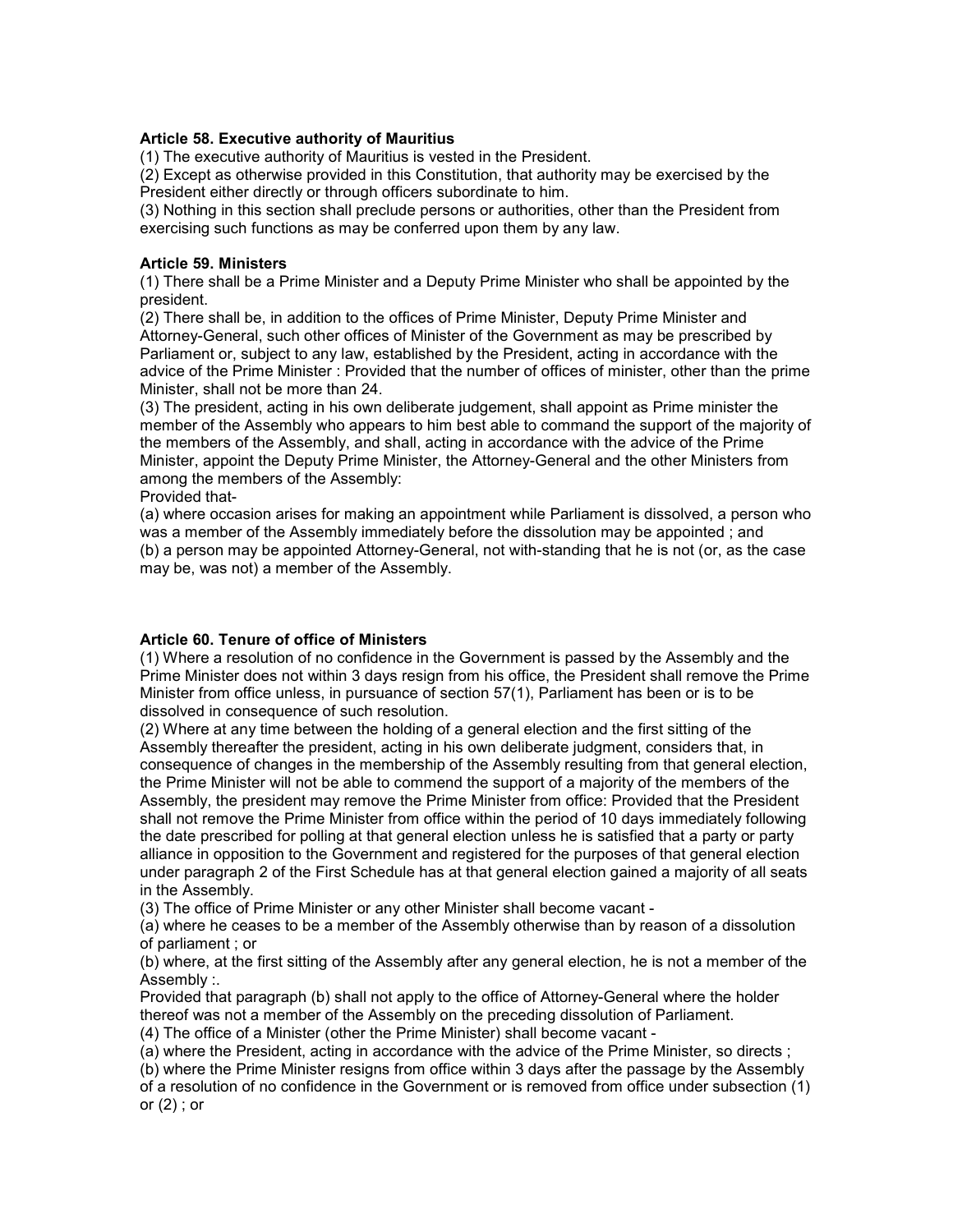(c) upon the appointment of any person to the office of Prime Minister.

(5) Where for any period the prime Minister or any other Minister is unable by reason of section 36(1) to perform his functions as a member of the Assembly, he shall not during that period perform any of his functions as Prime Minister or Minister, as the case may be.

### **Article 61. The Cabinet**

(1) There shall be a Cabinet for Mauritius consisting of the Prime Minister and the other Ministers; (2) The functions of the Cabinet shall be to advise the President in the Government of Mauritius and the Cabinet shall be collectively responsible to the Assembly for any advice given to the President by or under the general authority of the Cabinet and for all things done by or under the authority of any Minister in execution of his office.

(3) Subsection (2) shall not apply in relation to -

(a) the appointment and removal from office of Ministers, the assigning of responsibility to any Minister under section 62, or the authorisation of another Minister to perform the functions of the Prime Minister during absence or illness ;

(b) the dissolution of Parliament ; or

(c) the matters referred to in section 75.

### **Article 62. Assignment of responsibilities to Ministers**

The President, acting in accordance with the advice of the Prime Minister, may , by directions in writing, assign to the Prime Minister or any other Minister responsibility for the conduct (subject to this Constitution and any other law) of any business of the Government, including responsibility for the administration of any department of Government.

### **Article 63. Performance of functions of Prime Minister during absence or illness**

(1) Where the Prime Minister is absent from Mauritius or is by reason of illness or of section 60(5) unable to perform the functions conferred on him by this Constitution, the president may, by directions in writing, authorise the Deputy Prime Minister or, in his absence, some other Minister to perform those functions (other than the functions conferred by this section) and that Minister may perform those functions until his authority is revoked by the President.

(2) The powers of the President under this section shall be exercised by him in accordance with the advice of the Prime Minister : Provided that where the president, acting in his own deliberate judgement, considers that it is impracticable to obtain the advice of the Prime Minister owing to the Prime Minister's absence or illness, or where the Prime Minister is unable to tender advice by reason of section 60(5), the president may exercise those powers without that advice and in his own deliberate judgement.

### **Article 64. Exercise of President's functions**

(1) In the exercise of his functions under this Constitution or any other law, the president shall act in accordance with the advice of the Cabinet or of a Minister acting under the general authority of the Cabinet except in cases where he is required by this Constitution to act in accordance with the advice of, or after consultation with, any person or authority other than the Cabinet or in his own deliberate judgement.

(2) The President may request the Cabinet to reconsider any advice tendered by it and shall act in accordance with such advice as may be tendered by the Cabinet after such reconsideration. (3) Where the president so requests, the Prime Minister shall submit for the consideration of the Cabinet any matter on which a policy decision has been taken by a Minister but which has not been considered by the Cabinet.

(4) Where the president is directed by this Constitution to exercise any function after consultation with any person or authority other than the Cabinet, he shall not be obliged to exercise that function in accordance with the advice of that person or authority.

(5) (a) Subject to paragraphs (b) and (c), where the President is required by this Constitution to act in accordance with the advice of or after consultation with any person or authority, the question whether in fact he has so acted shall not be called in question in any court of law. (b) Where the President dissolves Parliament otherwise than under the provision to section 57, the Prime Minister may, by motion, request the Supreme Court to enquire into the decision.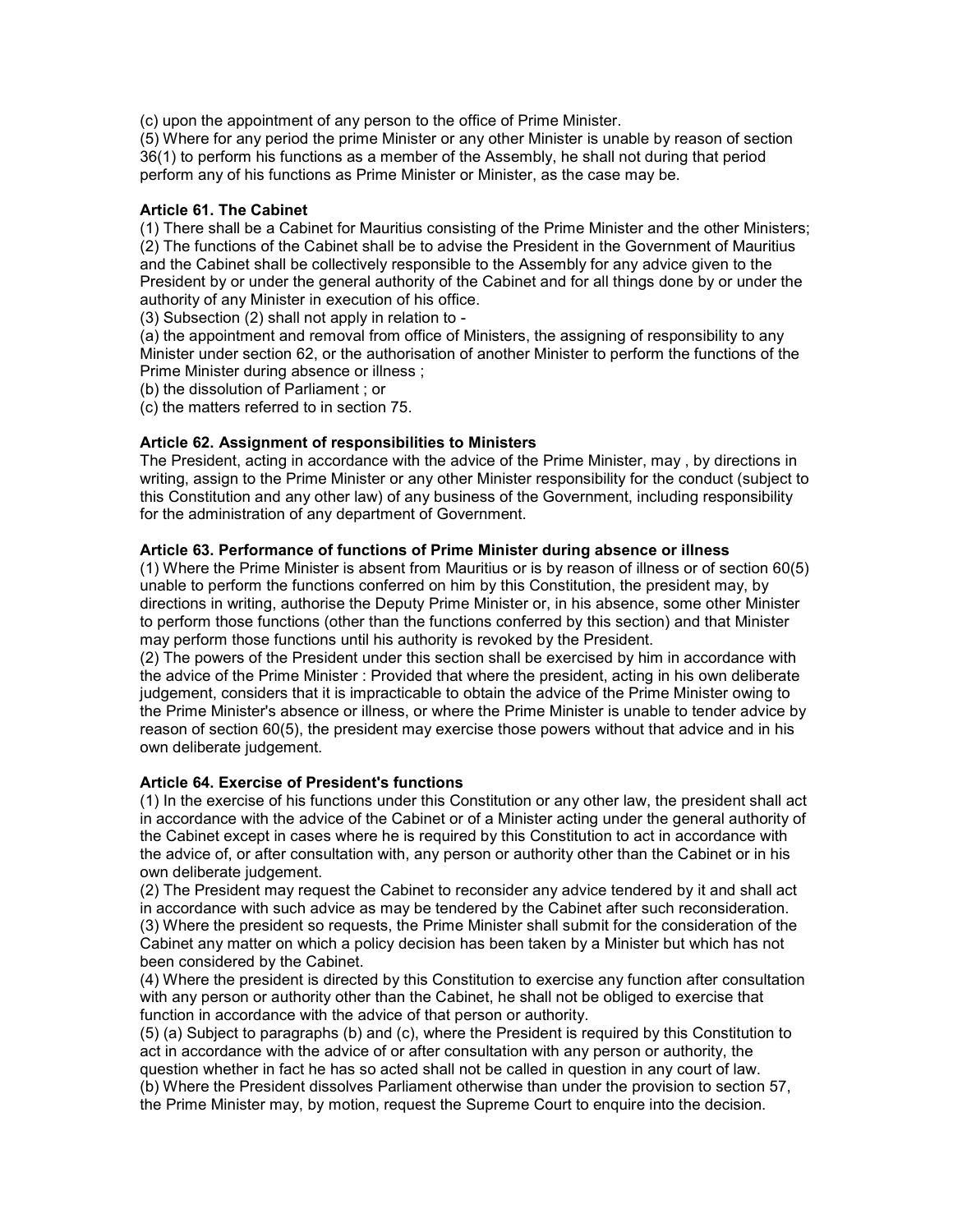(c) Upon the hearing of a motion under paragraph (b), the Supreme Court shall determine whether or not the president has acted in accordance with the advice of the Prime Minister and where the Supreme Court declares that the President has not acted in accordance with such advice, the dissolution of the Parliament shall, subject to section 57(2), have no effect. (6) During any period in which the office of Leader of the Opposition is vacant by reason that there is no such opposition party as is referred to in section 73(2)(a) and the President, acting in his own deliberate judgement, is of the opinion that no member of the Assembly would be acceptable to the leaders of the opposition parties for the purposes of section 73(2)(b) or by reason that there are no opposition parties for the purposes of that section, the operation of any provision of this Constitution shall, to the extent that it requires the President, the Prime Minister or the Public Service Commission to consult the Leader of the Opposition, be suspended.

## **Article 65. President to be kept informed**

The Prime Minister shall keep the president fully informed concerning the general conduct of the Government of Mauritius and shall furnish the President with such information as he may request with respect to any particular matter relating to the Government of Mauritius.

## **Article 66. \_\_**

## **Article 67. Oaths to be taken by ministers**

A Minister shall not enter upon the duties of his office unless he has taken and subscribed the oath of allegiance and such oath for the due execution of his office as is prescribed by the Third Schedule.

## **Article 68. Direction of Government departments**

Where any Minister has been charged with responsibility for the administration of any department of Government, he shall exercise general direction and control over that department and, subject to such direction and control, any department in the charge of a Minister (including the office of the Prime Minister or any other Minister) shall be under the supervision of a Permanent Secretary or of some other supervising officer whose office shall be a public office : Provided that -

(a) any such department may be under the joint supervision of 2 or more supervising officers ; and

(b) different parts of any such department may respectively be under the supervision of different supervising officers.

## **Article 69. Attorney-General**

(1) There shall be an Attorney-General who shall be principal legal adviser to the Government of Mauritius.

(2) The office of Attorney-General shall be the office of a Minister.

(3) No person shall be qualified to hold office of Attorney-General unless he is entitled to practise as a barrister in Mauritius, and no person who is not a member of the Assembly shall be qualified to hold the office if he is for any cause disqualified from membership of the Assembly.

Provided that a person may hold the office of Attorney-General notwithstanding that he holds or is acting in a public office (not being the office of Director of Public Prosecutions).

(4) Where the person holding the office of Attorney-General is not a member of the Assembly, he shall be entitled to take part in the proceedings of the Assembly, and this Constitution and any other law shall apply to him as if he were a member of the Assembly :

Provided that he shall not be entitled to vote in the Assembly.

(5) Where the person holding the office of Attorney-General is for any reason unable to exercise the functions conferred upon him by or under any law, those functions may be exercised by such other person, being a person entitled to practise as a barrister in Mauritius (whether or not is a member of the Assembly), as the President, acting in accordance with the advice of the Prime Minister, may direct.

## **Article 70. Secretary to the Cabinet**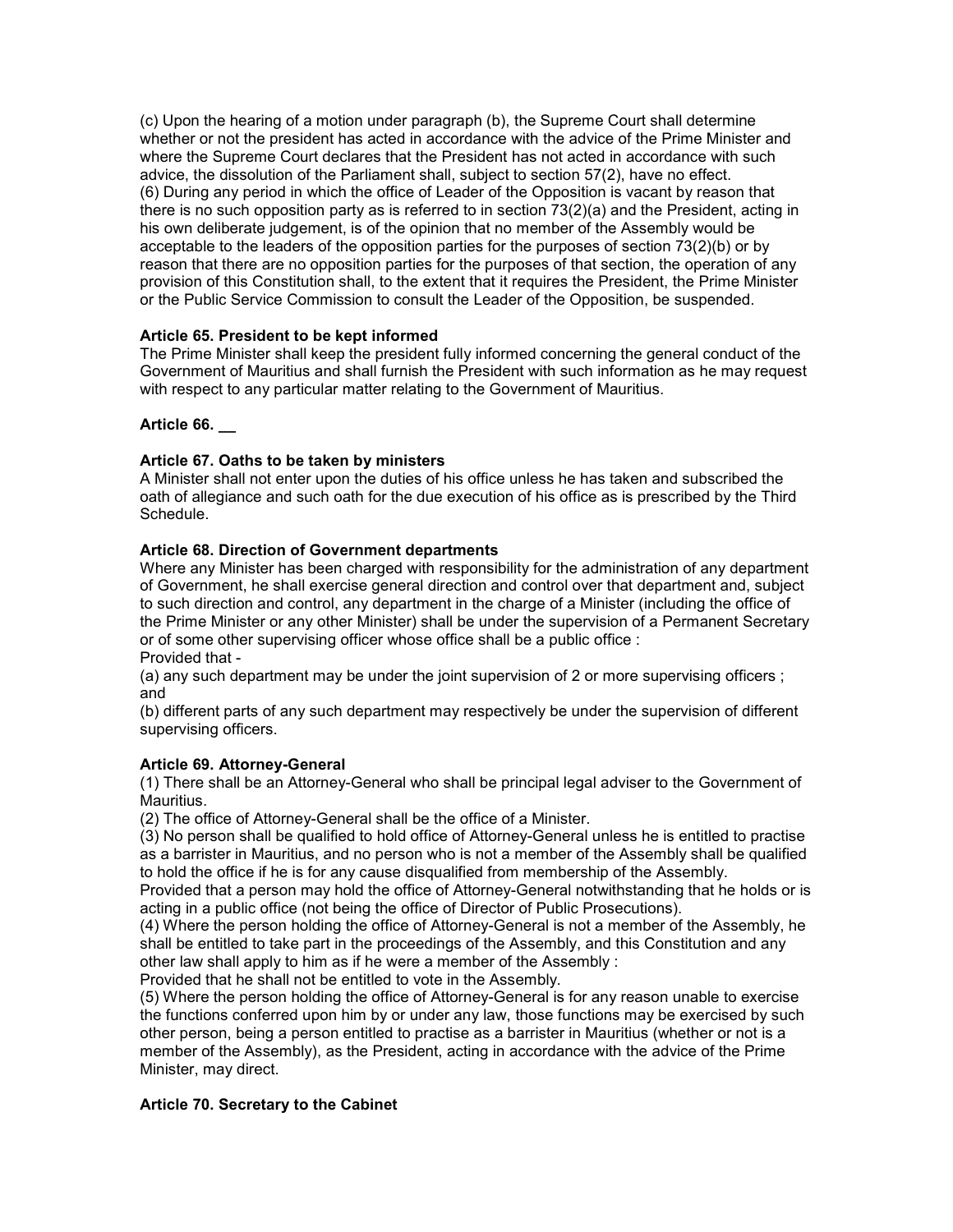(1) There shall be a Secretary to the Cabinet whose office shall be a public office.

(2) The Secretary to the Cabinet shall be responsible, in accordance with such instructions as may be given to him by the Prime Minister, for arranging the business for, and keeping the minutes of the Cabinet or any of its committees and for conveying the decisions of the Cabinet or any of its committees to the appropriate person or authority, and shall have such other functions as the Prime Minister may direct.

## **Article 71. Commissioner of Police**

(1) There shall be a Commissioner of Police whose office shall be a public office.

(2) The Police Force shall be under the command of the Commissioner of Police.

(3) The Prime Minister, or such other Minister as may be authorised in that behalf by the Prime Minister, may give to the Commissioner of Police such general directions of policy with respect to the maintenance of public safety and public order as he may consider necessary and the Commissioner shall comply with such directions or cause them to be complied with. (4) Nothing in this section shall be construed as precluding the assignment to a Minister of responsibility under section 62 for the organisation, maintenance and administration of the Police Force, but the Commissioner of Police shall be responsible for determining the use and controlling the operations of the force and, except as provided in subsection (3), the Commissioner shall not, in the exercise of his responsibilities and powers with respect to the use and operational control of the force, be subject to the direction or control of any person or authority.

## **Article 72. Director of Public Prosecutions**

(1) There shall be a Director of Public Prosecutions whose office shall be a public office and who shall be appointed by the Judicial and Legal Service Commission.

(2) No person shall be qualified to hold or act in the office of Director of Public Prosecutions unless he is qualified for appointment as a Judge of the Supreme Court.

(3) The Director of Public Prosecutions shall have power in any case in which he considers it desirable so to do -

(a) to institute and undertake criminal proceedings before any court of law (not being a court established by a disciplinary law) ;;

(b) to take over and continue any such criminal proceedings that may have been instituted by any other person or authority ; and

(c) to discontinue at any stage before judgement is delivered any such criminal proceedings instituted or undertaken by himself or any other person or authority.

(4) The powers of the Director of Public Prosecutions under subsection (3) may be exercised by him in person or through other persons acting in accordance with his general or specific instructions.

(5) The powers conferred upon the Director of Public Prosecutions by subsection (3)(b) and (c) shall be vested in him to the exclusion of any other person or authority : Provided that, where any other person or authority has instituted criminal proceedings, nothing in this subsection shall prevent the withdrawal of those proceedings by or at the instance of that person or authority at any stage before the person against whom the proceedings have been instituted has been charged before the court.

(6) In the exercise of the powers conferred upon him by this section, the Director of Public Prosecutions shall not be subject to the direction or control of any other person or authority. (7) For the purposes of this section, any appeal from any determination in any criminal proceedings before any court, or any case stated or question of law reserved for the purposes of any such proceedings to any other court, shall be deemed to be part of those proceedings : Provided that the power conferred on the Director of Public Prosecutions by subsection (3)(c) shall not be exercised in relation to any appeal by a person convicted in any criminal proceedings or to any case stated or question of law reserved except at the instance of such a person.

### **Article 73. Leader of Opposition**

(1) There shall be a Leader of the Opposition who shall be appointed by the President.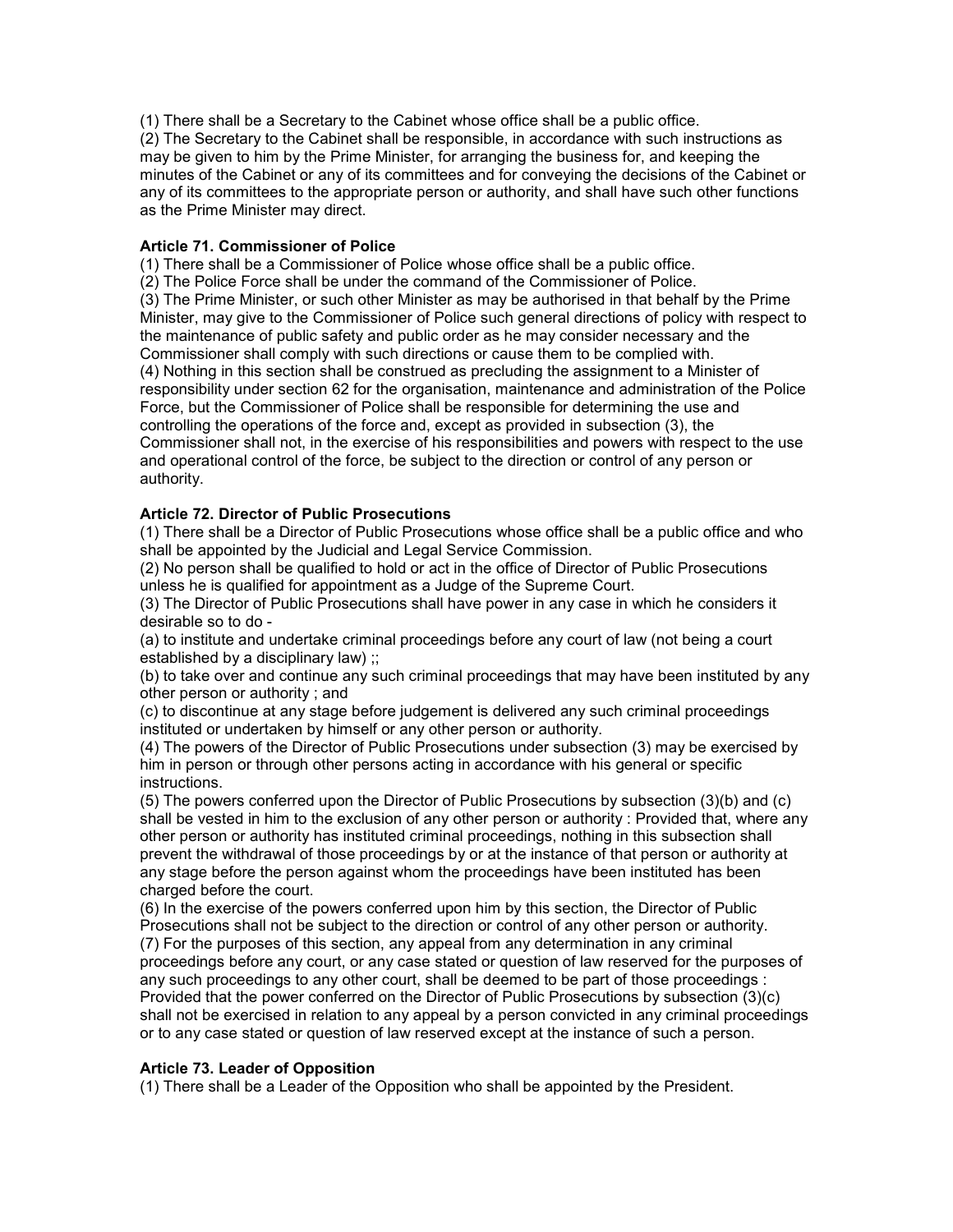(2) Where the President has occasion to appoint a Leader of the Opposition, he shall in his own deliberate judgement appoint -

(a) where there is one opposition party whose numerical strength in the Assembly is greater than the strength of any other opposition party, the member of the Assembly who is the leader in the Assembly of that party ; or

(b) where there is no such party, the member of the Assembly whose appointment would, in the judgement of the President, be most acceptable to the leaders in the Assembly of the opposition parties :

Provided that, where occasion arises for making an appointment while Parliament is dissolved, a person who was a member of the Assembly immediately before the dissolution may be appointed Leader of the Opposition.

(3) The office of the Leader of the Opposition shall become vacant -

(a) where, after any general election, he is informed by the President that the President is about to appoint another person as Leader of the Opposition ;

(b) where, under section 36(1), he is required to cease to perform his functions as a member of the Assembly ;

(c) where he ceases to be a member of the Assembly otherwise than by reason of a dissolution of Parliament ;

(d) where, at the first sitting of the Assembly after any general election, he is not a member of the Assembly ; or

(e) where his appointment is revoked under subsection (4).

(4) Where the President, acting in his own deliberate judgement, considers that a member of the Assembly, other than the Leader of the Opposition, has become the leader in the Assembly of the opposition party having the greatest numerical strength in the Assembly or, as the case may be, the Leader of the Opposition is no longer acceptable as such to the leaders of the opposition parties in the Assembly, the President may revoke the appointment of the Leader of the Opposition.

(5) For the purposes of this section, "opposition party" means a group of members of the Assembly whose number includes a leader who commands their support in opposition to the Government.

## **Article 74. Constitution of offices**

Subject to this Constitution and any other law, the President may constitute offices for Mauritius, make appointments to any such office and terminate any such appointment.

## **Article 75. Prerogative of mercy**

(1) The president may -

(a) grant to any person convicted of any offence a pardon, either free or subject to lawful conditions ;

(b) grant to any person a respite, either indefinite or for a specified period, of the execution of any punishment imposed on that person for any offence;

(c) substitute a less severe form of punishment for any punishment imposed on any person for any offence ; or

(d) remit the whole or part of any punishment imposed on any person for an offence or of any penalty or forfeiture otherwise due to the State on account of any offence.

(2) There shall be a Commission on the Prerogative of Mercy (referred to in this section as "the Commission") consisting of a chairman and not less than 2 other members appointed by the President, acting in his own deliberate judgement.

(3) A member of the Commission shall vacate his seat on the Commission -

(a) at the expiration of any term of appointment specified in the instrument of his appointment ; or

(b) where his appointment is revoked by the President, acting in this own deliberate judgement.

(4) In the exercise of the powers conferred upon him by subsection (1), the President shall act in accordance with the advice of the Commission.

(5) The validity of the transaction of business by the Commission shall not be affected by the fact that some person who was not entitled to do so took part in the proceedings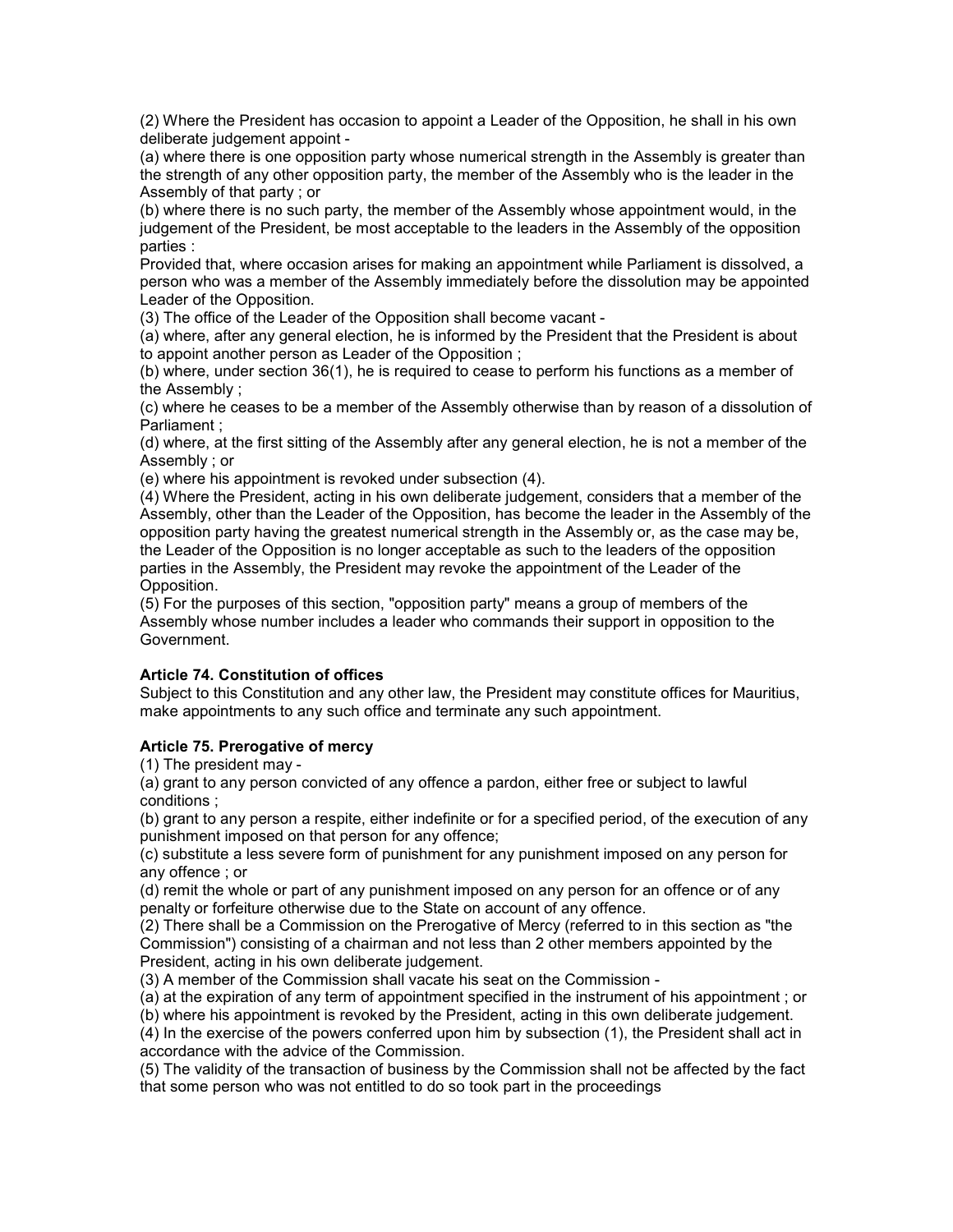(6) Where any person has been sentenced to death (otherwise than by a court martial) for an offence, a report on the case by the judge who presided at the trial (or, where a report cannot be obtained from that judge, a report on the case by the Chief Justice), together with such other information derived from the record of the case or elsewhere as may be required by or furnished to the Commission shall be taken into consideration at a meeting of the Commission which shall then advice the President whether or not to exercise his powers under subsection (1) in that case. (7) This section shall not apply in relation to any conviction by a court established under the law of a country other than Mauritius that has jurisdiction in Mauritius in pursuance of arrangements made between Government of Mauritius and another government or an international organisation relating to the presence in Mauritius of members of the armed forces of that other country or in relation to any punishment imposed in respect of any such conviction or any penalty or for feature resulting from any such conviction.

### **CHAPTER VII – THE JUDICATURE**

### **Article 76. Supreme Court**

(1) There shall be a Supreme Court for Mauritius which shall have unlimited jurisdiction to hear and determine any civil or criminal proceedings under any law other than a disciplinary law and such jurisdiction and powers as may be conferred upon it by this Constitution or any other law. (2) Subject to section 77, the judges of the Supreme Court shall be the Chief Justice, the Senior Puisne Judge and such number of Puisne Judges as may be prescribed by Parliament : Provided that the office of a judge shall not be abolished while any person is holding that office unless he consents to its abolition. .

### **Article 77. Appointment of Judges of Supreme Court**

(1) The Chief Justice shall be appointed by the President, acting after consultation with the Prime Minister.

(2) The Senior Puisne Judge shall be appointed by the President, acting in accordance with the advice of the Chief Justice.

(3) The Puisne Judges shall be appointed by the President, acting in accordance with the advice of the Judicial and Legal Service Commission.

(4) No person shall be qualified for appointment as a Judge of the Supreme Court unless he is, and has been for at least 5 years, a barrister entitled to practise before the Supreme Court:. (5) Where the office of Chief Justice is vacant or the person holding that office is for any reason unable to perform the functions of the office, those functions shall be discharged by such one of the other Judges of the Supreme Court as may be designated in that behalf by the President acting in accordance with the advice of the person holding the office of chief Justice : Provided that if the officer of Chief Justice is vacant or if the person holding that office is on leave of absence, pending retirement, or if the President, acting in his own deliberate judgement, considers that it is impracticable to obtain the advice of that person owing to that person's absence or illness, the President shall act after consultation with the Prime Minister.

(6) Where the office of Senior Puisne Judge is vacant or the person holding that office is acting as Chief Justice or is for any reason unable to perform the functions of the office, such one of the Judges of the Supreme Court as the President, acting in accordance with the advice of the Chief Justice, may appoint shall act in the office of Senior Puisne Judge.

(7) Where the office of any Puisne Judge is vacant or where a person holding the office of Puisne Judge is acting as Chief Justice or as Senior Puisne Judge or is for any reason unable to perform the functions of his office or where the Prime Minister, having been informed by the Chief Justice that the state of business in the Supreme Court requires that the number of Judges should be temporarily increased and having consulted with the Chief Justice, requests the President to appoint an additional Judge, the President, acting in accordance with the advice of the Judicial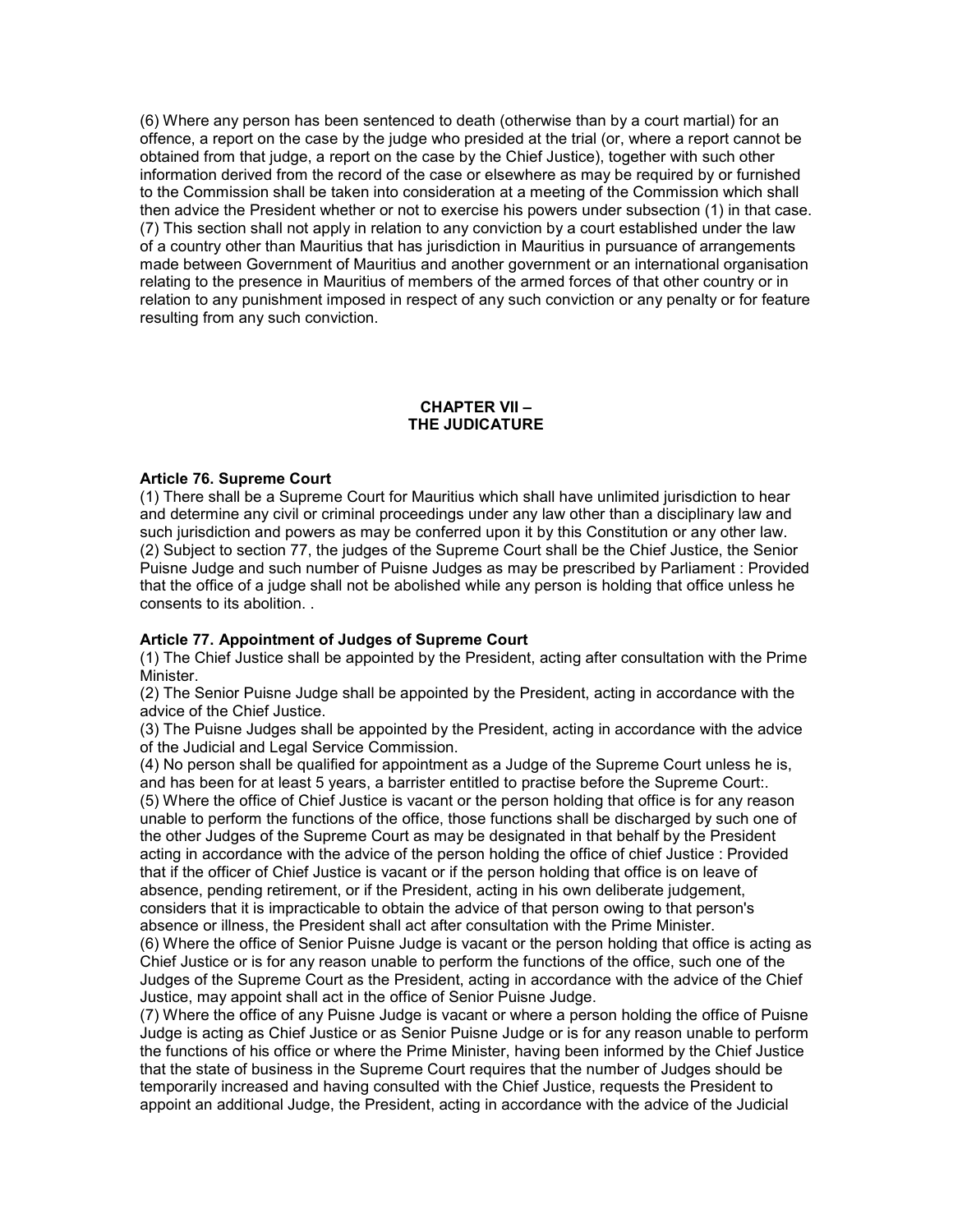and Legal Service Commission, may appoint a person qualified for appointment as a Judge of the Supreme Court to act as a Puisne Judge of that court : Provided that a person may act as a Puisne Judge notwithstanding that he has attained the age prescribed for the purposes of section 78(1).

(8) Any person appointed under this section to act as a Puisne Judge shall, unless he is removed from office under section 78, continue to act for the period of his appointment or, if no such period is specified, until his appointment is revoked by the President, acting in accordance with the advice of the Chief Justice : Provided that a person whose appointment to act as a Puisne Judge has expired or has been revoked may, with the permission of the President, acting in accordance with the advice of the Chief Justice, continue to act as such for such a period as may be necessary to enable him to deliver judgement or to do any other thing in relation to proceedings that were commenced before him previously thereto.

## **Article 78. Tenure of office of Judges of Supreme Court**

(1) Subject to this section, a person holding the office of a Judge of the Supreme Court shall vacate that office on attaining the retiring age : Provided that he may, with the permission of the President, acting in his own deliberate judgement, in the case of the Chief Justice or in any other case, in accordance with the advice of the Chief Justice, continue in office for such period as may be necessary to enable him to deliver judgement or to do any other thing in relation to proceedings that were commenced before he attained that age.

(2) A Judge of the Supreme Court may be removed from office only for inability to perform the functions of his office (whether arising from infirmity of body or mind or from any other cause) or for misbehaviour, and shall not be so removed except in accordance with subsection (3). (3) A Judge of the Supreme Court shall be removed from office by the president where the

question of removing him from office has, pursuant to subsection (4), been referred to the Judicial Committee and the Judicial Committee has advised that the Judge ought to be removed from office for inability or misbehaviour.

(4) Where the Chief Justice or in relation to the removal of the person holding the office of Chief Justice, the President considers that the question of removing a Judge of the Supreme Court from office for inability or misbehaviour ought to be investigated\_

(a) the President shall appoint a tribunal, which shall consist of a chairman and not less than 2 other members, selected by the President from among persons who hold or have held office as a Judge of a court having unlimited jurisdiction in civil and criminal matters in some part of the Commonwealth or a court having jurisdiction in appeals from any such court;

(b) the tribunal shall enquire into the matter and report on the facts to the President and recommend to the President whether he should request that the question of removing the Judge from office should be referred to the Judicial Committee; and

(c) where the tribunal so recommends, the President shall offer the question accordingly.

(5) Where the question of removing a Judge of the Supreme Court from office has been referred to a tribunal under subsection (4), the President may suspend the Judge from performing the functions of his office; and any such suspension may at any time be revoked by the President and shall in any case cease to have effect\_

(a) where the tribunal recommends to the President that he should not refer the question of removing the Judge from office to the Juridical Committee; or

(b) where the Judicial Committee advises that the Judge ought not to be removed from office. (6) The functions of the President under this section shall be exercised by him in his own deliberate judgement.

(7) The retiring age for the purposes of subsection (1) shall be the age of 62 year of such other age as may be prescribed by Parliament: Provided that a provision of any Act of Parliament, to the extend that it alters the age at which Judges of the Supreme Court shall vacate their offices, shall not have effect in relation to a Judge after his appointment unless he consents to its having effect.

## **Article 79. Oaths to be taken by Judges**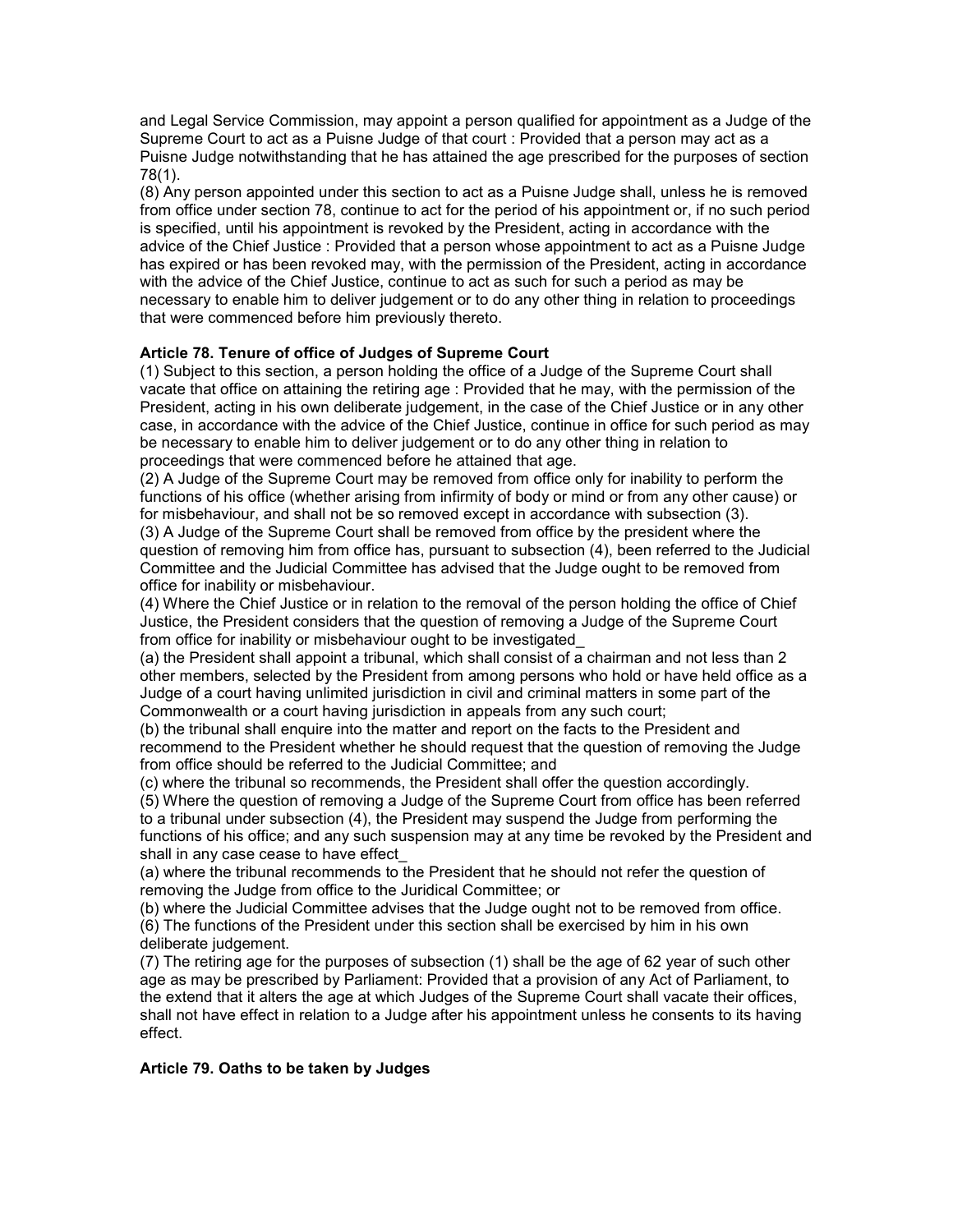A Judge of the Supreme Court shall not enter upon the duties of his office unless he has taken and subscribed the oath of allegiance and such oath for the due execution of his office as is prescribed by the Third Schedule.

## **Article 80. Courts of Appeal**

(1) There shall be a Court of Civil Appeal and a Court of Criminal Appeal for Mauritius, each of which shall be a division of the Supreme Court.

(2) The Court of Civil Appeal shall have such jurisdiction and powers to hear and determine appeals in civil matters and the Court of Criminal Appeal shall have such jurisdiction and powers to hear and determine appeals in criminal matters as may be conferred upon them respectively by this Constitution or any other law.

(3) The Judges of the Court of Civil Appeal and the Court of Criminal Appeal shall be the Judges for the time being of the Supreme Court.

## **Article 81. Appeals to the Judicial Committee**

(1) An appeal shall lie from decision of the Court of Appeal or the Supreme Court to the Judicial Committee as of right in the following cases\_

(a) final decisions, in any civil or criminal procedures, on question as to the interpretation of this Constitution;

(b) where the matter in dispute on the appeal to the Judicial Committee is of the value of 10,000 rupees or upward or where the appeal involves, directly or indirectly, a claim to or a question respecting property or a right of the value of 10,000 rupees or upwards, final decisions in any civil proceedings;

(c) final decisions in proceedings under section 17 ; and

(d) in such other cases as may be prescribed by Parliament:

Provided that no such appeal such lie from decision of the Supreme Court in any cases in which an appeal lies as of right from the Supreme Court to the Court of Appeal.

(2) An appeal shall lie from decision of the Court of Appeal or of the Supreme Court to the Judicial Committee with the leave of the Court in the following cases\_

(a) where in the opinion of the Court the question involved in the appeal is one that, by reason of its great general or public importance or otherwise, ought to be submitted to the Judicial

Committee, final decisions in any civil proceedings; and

(b) in such other cases as may be prescribed by Parliament:

Provided that no such appeal shall lie from decision of the Supreme Court in any case in which an appeal lies to the Court of Appeal, either as of right or by the leave of the Court of Appeal.

(3) Subsections (1) and (2) shall be subject to section 37(6) and paragraphs 2(5), 3(2) and (4) of the First Schedule.

(4) In this section, the references to final decisions of a court do not include any determination of a court that any application made to it is merely frivolous or vexatious.

(5) Nothing in this section shall affect any right of the Judicial Committee to grant special leave to appeal from the decision of any court in any civil or criminal matter.

## **Article 82. Supreme Court and subordinate courts**

(1) The Supreme Court shall have jurisdiction to supervise any civil or criminal proceedings before any subordinate court and may make such orders, issue such writs and give such directions as it may consider appropriate for the purpose of ensuring that justice is duly administered by any such court.

(2) Any appeal shall lie to the Supreme Court from decisions of subordinate courts in the following cases\_

(a) as of right from any final decision in any civil proceedings;

(b) as of right from any final decision in criminal proceedings whereby any person is adjudged to pay a fine of or exceeding such amount as may be prescribed or to be imprisoned with or without the option of a fine;

(c) by way of case stated, from any final decision in criminal proceedings on the ground that it is erroneous in point of law or in excess of jurisdiction; and

(d) in such other cases as may be prescribed;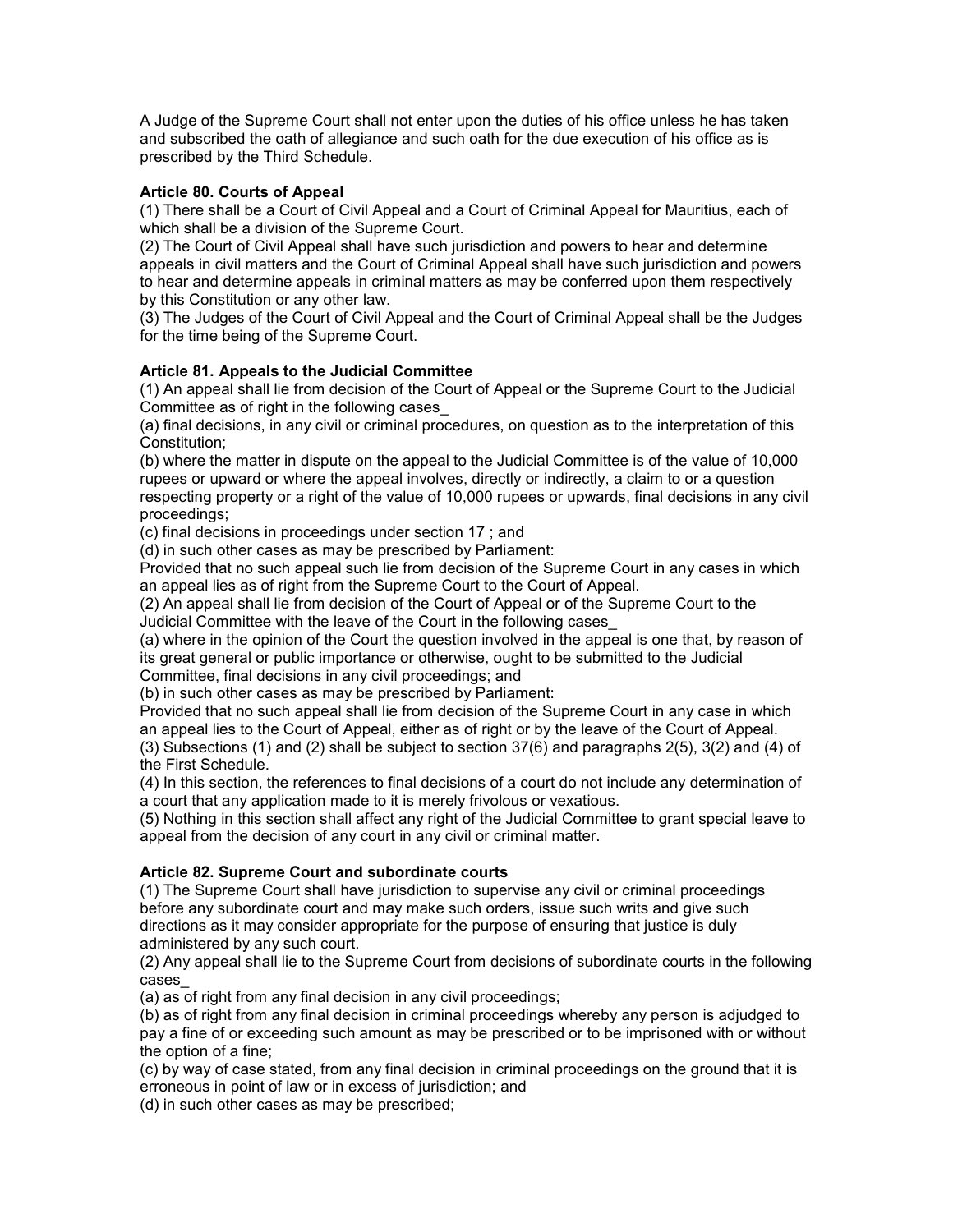Provided that an appeal shall not lie to the Supreme Court from the decision given by a subordinate court in any case where, under any law\_

(i) an appeal lies as of right from that decision to the Court of Appeal

(ii) an appeal lies from that decision to the Court of Appeal with the leave of the court that gave the decision or of some other court and that leave has not been withheld;

(iii) an appeal lies as of right from that decision to another subordinate court; or

(iv) an appeal lies from that decision to another subordinate court with the leave of the court that gave the decision or of some other court and that leave has not been withheld.

## **Article 83. Original jurisdiction of Supreme Court in constitutional questions**

(1) Subject to sections 41 (5), 64(5) and 101(1), where any person alleges that any provision of this Constitution (other than Chapter II) has been contravened and that his interests are being or are likely to be affected by such contravention, then, without prejudice to any other action with respect to the same matter which is lawfully available, that person may apply to the Supreme Court for a declaration and for relief under this section.

(2) The Supreme Court shall have jurisdiction, in any application made by any person in pursuance of subsection (1) or in any other proceedings lawfully brought before the court, to determine whether any provision of this Constitution (other than Chapter II) has been contravened and to make a declaration accordingly:

Provided that the Supreme Court shall not make a declaration in pursuance of the jurisdiction conferred by this subsection unless it is satisfied that the interests of the person by whom the application under subsection (1) is made or, in the case of other proceedings before the court, a party to these proceedings, are being or are likely to be affected.

(3) Where the Supreme Court makes a declaration in pursuance of subsection (2) that any provision of the Constitution has been contravened and the person by whom the application under subsection (1) was made or, in the case of other proceedings before the court, the party in those proceedings in respect of whom declaration is made seeks relief, the Supreme Court may grant to that person such remedy, being a remedy available against any person in any proceedings in the Supreme Court under any law for the time being in force in Mauritius, as the court considers appropriate.

(4) The Chief Justice may make rules with respect to the practice and procedure of the Supreme Court in relation to the Jurisdiction and powers conferred on it by this section ( including rules with respect to the time within which application shall be made under subsection (1)

(5) Nothing in this section shall confer jurisdiction on the Supreme Court to hear or determine any such question as is referred to in section 37 or paragraph 2(5), 3(2) or 4(4) of the First Schedule otherwise than upon an application made in accordance with that section or that paragraph, as the case may be.

(1) Where any question as to the interpretation of this Constitution arises in any court of law established for Mauritius (other than the Court of Appeal, the Supreme Court or a Court martial) and the court is of opinion that the question involves a substantial question of law , the court shall refer the question to the Supreme Court.

(2) Where any question is referred to the Supreme Court in pursuance of this section, the Supreme Court shall give its decision upon the question and the court in which the question arose shall dispose of the case in accordance with that decision or, where the decision is the subject of an appeal to the Court of Appeal or the Judicial Committee, in accordance with the decision of the Court of Appeal or, as the case may be, of the Judicial Committee.

## **CHAPTER VIII – SERVICE COMMISSIONS AND THE PUBLIC SERVICE**

### **Article 85. Judicial and Legal Service Commission**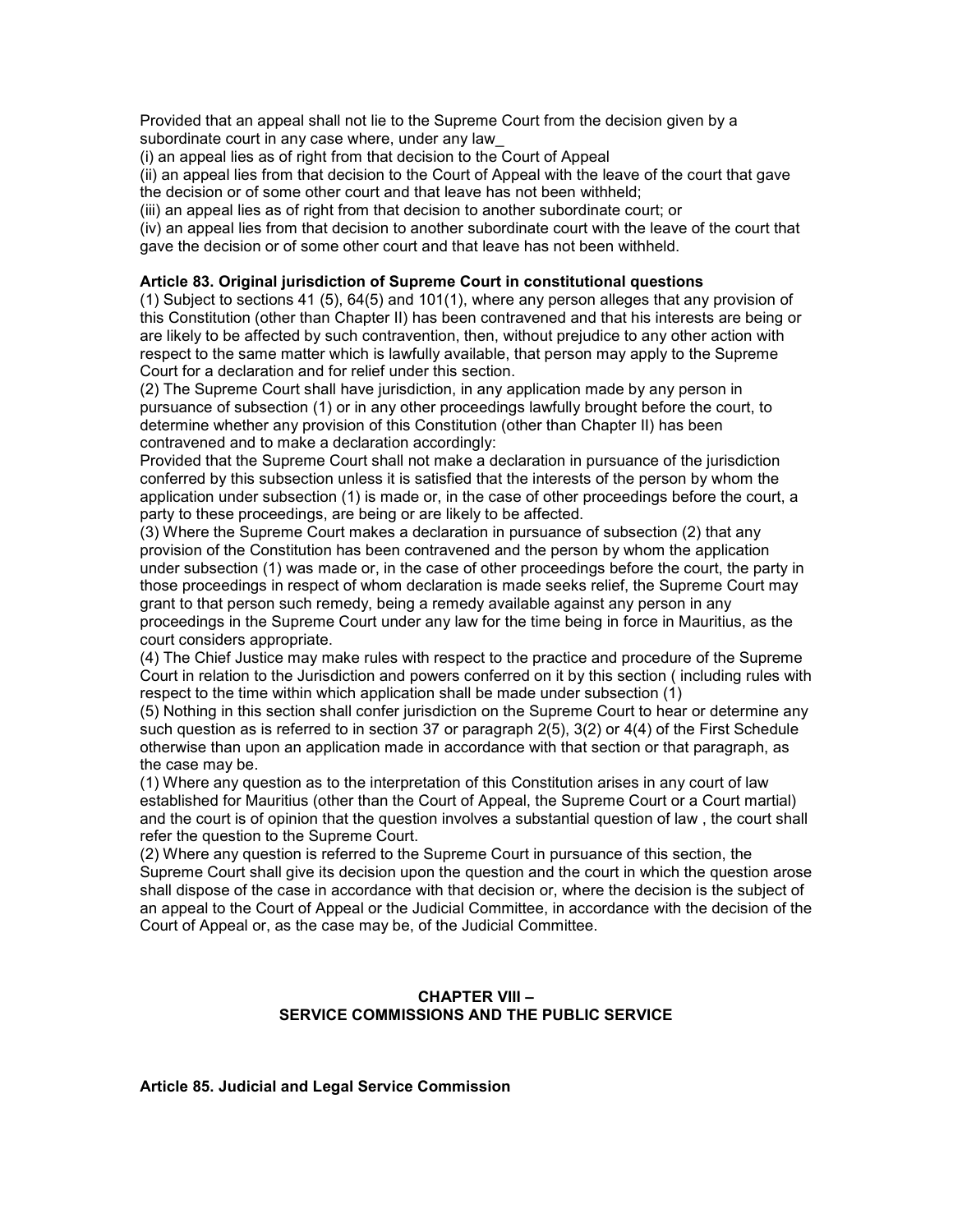(1) There shall be a Judicial and Legal Service Commission which shall consist of the Chief Justice, who shall be chairman, and the following members

(a) the Senior Puisne Judge;

(b) the chairman of the Public Service Commission; and

(c) one other member (in this section referred to as "the appointed member") appointed by the President, acting in accordance with the advice of the Chief Justice.

(2) The appointed member shall be a person who is or has been a judge of a court having unlimited jurisdiction in civil or criminal matters in some part of the Commonwealth or a court having jurisdiction in appeals from any such court.

(3) Where the office of the appointed member is vacant or the appointed member is for any reason unable to perform the functions of his office, the President, acting in accordance with the advice of the Chief Justice, may appoint a person qualified for appointment as such a member to act as a member of the Commission and any person so appointed shall continue to act until his appointment is revoked by the President, acting in accordance with the advice of the Chief Justice.

## **Article 86. Appointment of judicial and legal officers**

(1) Power to appoint persons to hold or act in offices to which this section applies (including power to confirm appointments), to exercise disciplinary control over persons holding or acting in such offices and to remove such persons from office shall vest in the Judicial and Legal Service Commission

(2) The offices to which this section applies are the offices specified in the Second Schedule and such other offices as may be prescribed:

Provided that-

(a) where the name of any such office is changed, or any such office is abolished, this section and that Schedule shall have effect accordingly;

(b) this section shall also apply to such other offices, being offices that in the opinion of the Judicial and Legal Service Commission are offices similar to those specified in the Second Schedule, as may be prescribed by the Commission, acting with the concurrence of the Prime **Minister** 

### **Article 87. Appointment of principal representatives of Mauritius abroad**

The power to appoint persons to hold the offices of Ambassador, High Commissioner or other principal representative of Mauritius in any other country or accredited to any international organisation and to remove such persons from office shall vest in the President, acting in accordance with the advice of the Prime Minister:

Provided that, before advising the President to appoint to any such office a person who holds or is acting in some other public office, the Prime Minister shall consult the Public Service Commission.

### **Article 88. Public Service Commission**

(1) There shall be a Public Service Commission, which shall consist of a chairman and 4 other members appointed by the President.

(2) No person shall be qualified for appointment as a member of the Public Service Commission if he is member of, or a candidate for election to , the Assembly or any local authority, a public officer or a local government officer.

(3) Where the office of chairman of the Public Service Commission is vacant or the chairman is for any reason unable to perform the functions of his office, those functions shall be performed by such one of the other members of the Commission as the President may appoint.

(4) Where at any time there are less than 3 members of the Public Service Commission besides the chairman or where any such member is acting as chairman or is for any reason unable to perform the functions of his office, the President may appoint a person qualified for appointment as a member of the Commission to act as a member, and any person so appointed shall continue to act until his appointment is revoked by the President.

(5) The functions of the President under this section shall be exercised by him after consultation with the Prime Minister and the Leader of the Opposition.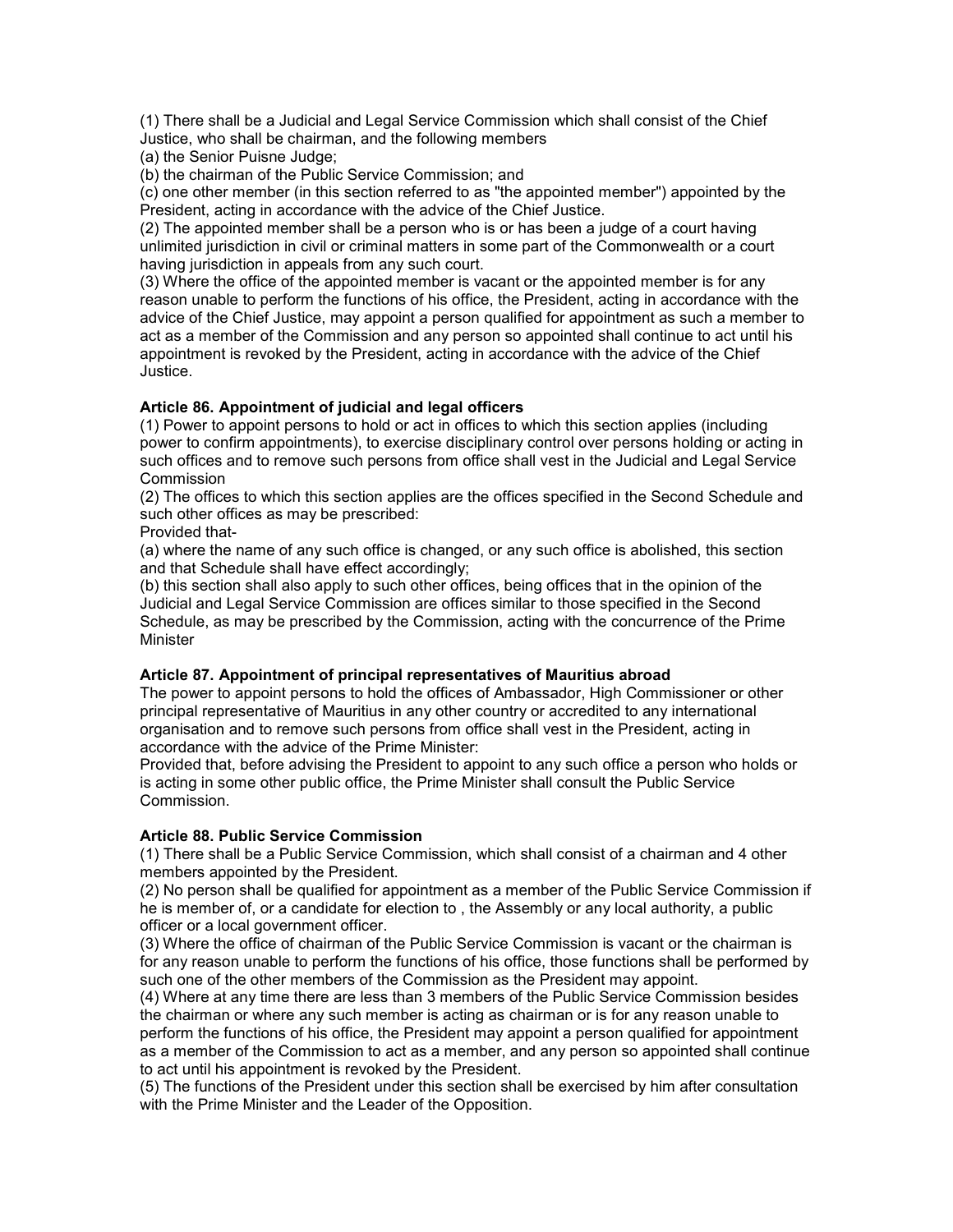### **Article 89. Appointment of public officers**

(1) Subject to this Constitution, power to appoint persons to hold or act in any offices in the public service (including power to confirm appointments), to exercise disciplinary control over persons holding or acting in such offices and to remove such persons from office shall vest in the Public Service Commission.

(2) (a) The Public Service Commission may, subject to such conditions as it thinks fit, delegate any of its powers under this section by directions in writing to any member of the Commission or to any public officer.

(c) The Public Service Commission may, subject to such conditions as it may prescribe, delegate by directions in writing, its powers under this section to enquire and report to it\_

(i) in the case of any professional misconduct or negligence committed by a public officer in the performance of his duties, to any appropriate statutory disciplinary body;

(ii) in the case of a public officer who has been seconded for duty or transferred to a body corporate established by law for public purposes, to that body corporate.

(3) This section shall not apply to-

(a) the office of Chief Justice of Senior Puisne Judge;

(b) except for the purpose of making appointment thereto or to act therein, the office of Director of Audit;

(c) the office of Ombudsman;

(d) any office, appointments to which are within the functions of the Judicial and Legal Service Commission;

(e) any office to which section 87 applies;

(f) any ecclesiastical office;

(g) any office prescribed by the Public Service Commission acting with the concurrence of a Minister, being an office the emoluments attaching to which are paid at daily rates; or (h) any office of a temporary nature, the duties attaching to which are mainly advisory and which is to be filled by a person serving under a contract on non-personable terms.

(4) Before any appointment is made to the office of Secretary to the Cabinet, of Financial Secretary, of Permanent Secretary or of any other supervising officer within the meaning of section 68, the Public Service Commission shall consult the Prime Minister and no appointment to the office of Secretary to the Cabinet, of Financial Secretary or of a Permanent Secretary shall be made unless the Prime Minister concurs in it.

(5) Notwithstanding subsections (1) to (4), the power to transfer any person holding any such office as is mentioned in subsection (4) to any other such office, being an office carrying the same emoluments, shall vest in the President, acting in accordance with the advice of the Prime Minister.

(6) Before the Public Service Commission appoints to or to act in any public office any person holding or acting in any office the power to make appointments to which is vested in the Judicial and Legal Service Commission or the Police Service Commission, the Public Service Commission shall consult that Commission.

(7) Before making any appointment to any office on the staff of the Ombudsman, the Public Service Commission shall consult the Ombudsman.

(8) The Public Service Commission shall not exercise any of its powers in relation to any office on the personal staff of the President, or in relation to any person holding or acting in any such office, without the concurrence of the President, acting in his own deliberate judgement.

(9) References in this section to the office of Financial Secretary of a Permanent Secretary are references to that office as established on 11 March 1968 and include references to any similar office established after that date that carries the same or higher emoluments.

## **Article 90. Police Service Commission**

(1) There shall be for Mauritius a Police Service Commission which shall consist of the chairman of the Public Service Commission as chairman, and 4 other members, who shall be appointed by the President.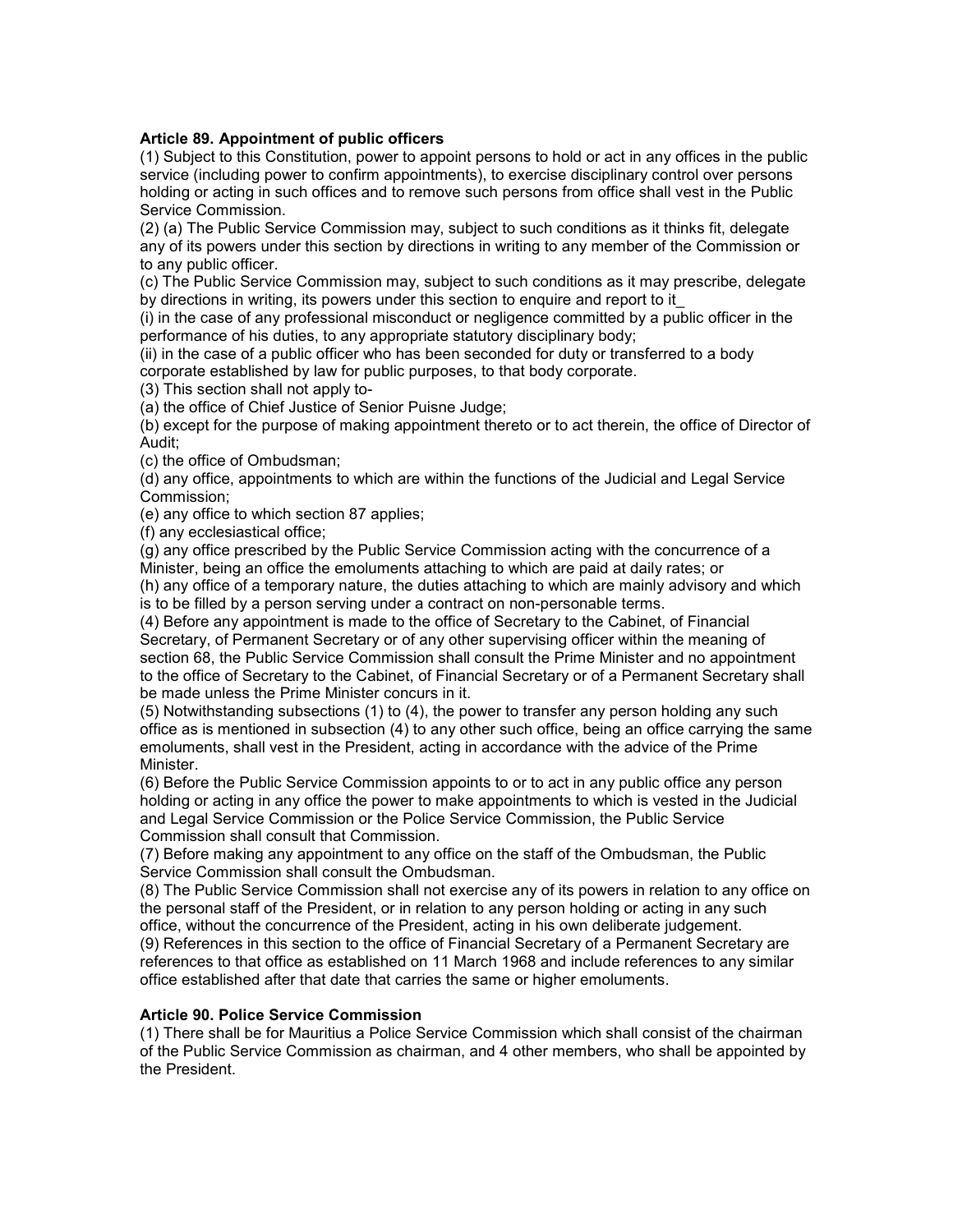(2) No person shall be qualified for appointment as a member of the Public Service Commission where he is a member of or a candidate for election to, the Assembly or any local authority, a public officer or a local government officer.

(3) Where at any time there are less than 3 members of the Police Service Commission besides the chairman or where any such member is for any reason unable to perform the functions of his office, the President may appoint a person who is qualified for appointment as a member of the Commission to act as a member, and any person so appointed shall continue to act until his appointment to act is revoked by the President.

(4) The functions of the President under this section shall be exercised by him after consultation with the Prime Minister and the Leader of the Opposition.

## **Article 91. Appointment of Commissioner of Police and other member of Police Force**

(1) Subject to section 93, power to appoint persons to hold or act in any office in the Police Force (including power to confirm appointments), to exercise disciplinary control over persons holding or acting in such officers and to remove such person from office shall vest in the Police Service Commission.

Provided that appointments to the office of Commissioner of Police shall be mad after consultation with the Prime Minister.

(2)The Police Service Commission may, subject to such conditions as it thinks fit, by directions in writing delegate any of its powers of discipline or removal from office to the Commissioner of Police or to any other officer of the Police Force, but no person shall be removed from office except with the confirmation of the Commission.

## **Article 92. Tenure of office of members of Commissions and the Ombudsman**

(1) Notwithstanding any provision to the contrary in this Constitution but subject to this section, a person holding an office to which this section applies (referred to in this section as a "Commissioner")\_

(a) subject to paragraph (b),shall vacate his office-

(i)at the expiration of 3 years from the date of his appointment; or

(ii)where any circumstances arise that, if he did not hold that office, would cause him to be disqualified for appointment;

(b) except in the case of the appointed member of the Judicial and Legal Service Commission, may be required to vacate his office at any time after a general election held after the appointment

(1)(a) Where an appointment is terminated under subsection (1)(b) no compensation shall be payable to the holder for loss of office by reason of the termination of his appointment, other than such compensation as may be prescribed under the Labour Act and he shall no be entitled to any other damages or compensation under any other law whatsoever.

(2) A Commissioner may be removed from office only for inability to discharge the functions of his office (whether arising from infirmity of body or mind or any other cause) or for misbehaviour and shall not be so removed except in accordance with this section.

(3) A Commissioner shall be removed from office by the President where the question of his removal from that office has been referred to a tribunal appointed under subsection (4) and the tribunal has recommended to the President that he ought to be removed from office for inability as aforesaid or for misbehaviour.

(4) Where the President, acting in his own deliberate judgement, considers that the question of removing a Commissioner ought to be investigated\_

(a) the President, acting in his own deliberate judgement, shall appoint a tribunal which shall consist of a chairman and not less that 2 other members, being persons who hold or have held office as a judge of a court having unlimited jurisdiction in civil and criminal matters in some part of the Commonwealth or of a court having jurisdiction in appeals from such a court; and

(b) that tribunal shall enquire into the matter and report on the facts to the President and recommend to the President whether the Commissioner ought to be removed under this section. (5) Where the question of removing a Commissioner has been referred to a tribunal under this section, the President, acting in his own deliberate judgement, may suspend; the Commissioner from performing the functions of his office and any such suspension may at any time be revoked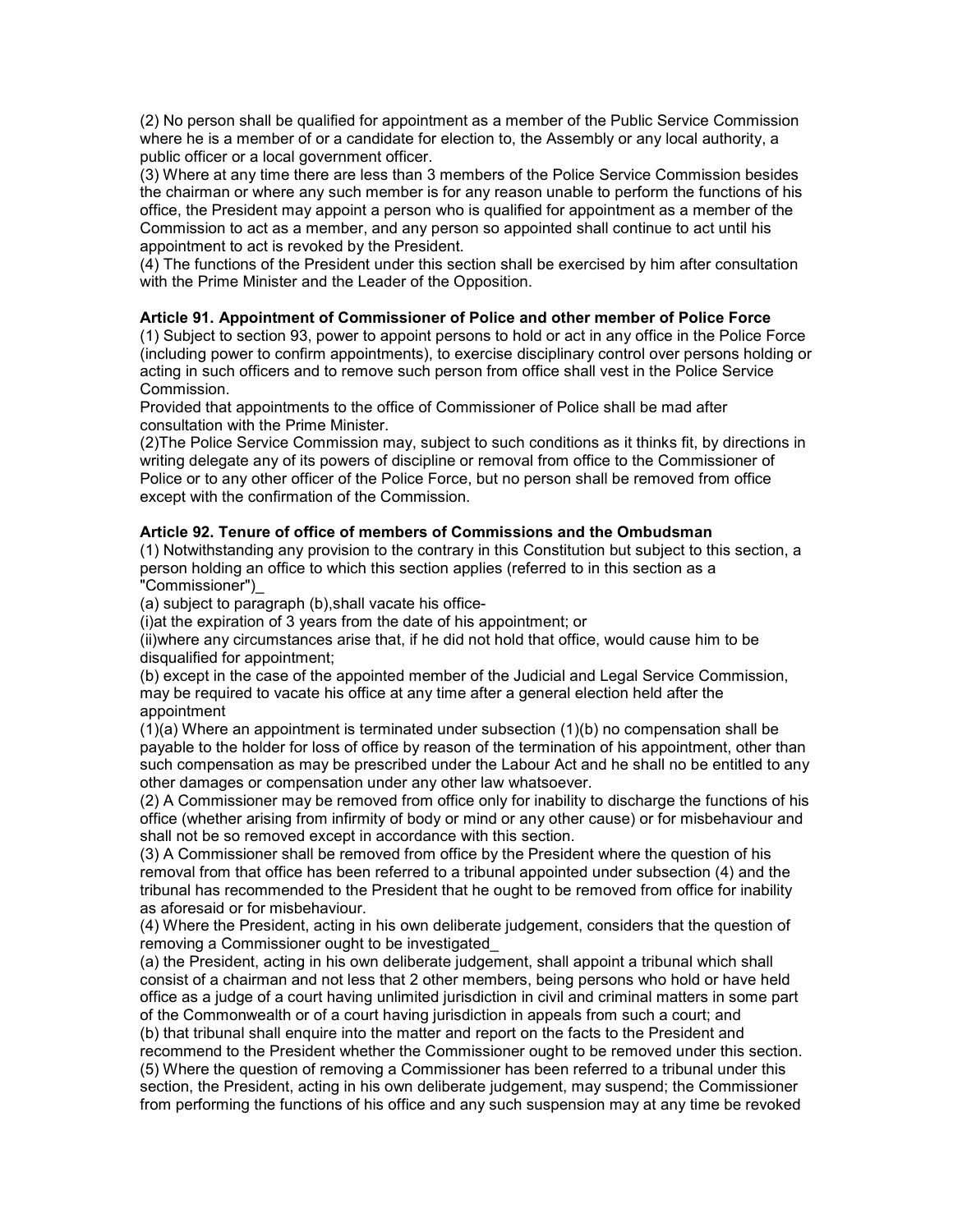by the President, acting in his own deliberate judgement, and shall in any case cease to have effect if the tribunal recommends to the President that the Commission should not be removed. (6) The offices to which this section applies are those, of appointed member of the Judicial and Legal Service Commission, chairman or other member of the Public Service Commission and member of the Police Service Commission: Provided that, in its application to the appointed member of the Judicial and Legal Service Commission, subsection(4) shall have effect as if for the words "acting in his own deliberate judgement" there were substituted the words "acting in accordance with the advice of the Chief Justice".

(7) This section shall apply to the office of Ombudsman as it applies to a person specified in subsection (6):

Provided that subsection (1) shall have effect as if the words "4 years" were substituted for the words "3 years".

### **Article 93. Removal of certain officers**

(1) Subject to this section, a person holding an office to which this section applies shall vacate that office on attaining the retiring age.

(2) Any such person may be removed from office only for inability to discharge the functions of his office (whether arising from infirmity of body or mind or any other cause) or for misbehaviour and shall not be removed except in accordance with this section.

(3) Any such person shall be removed from office by the President if the question of his removal from that office has been referred to a tribunal appointed under subsection (4) and the tribunal has recommended to the President that he ought to be removed from office for inability as aforesaid or for misbehaviour.

(4) Where the appropriate Commission considers that the question of removing any such person ought to be investigated-

(a) the President, acting in his own deliberate judgement, shall appoint a tribunal which shall consist of a chairman and not less than 2 other members, being persons who hold or have held office as a judge of a court having unlimited jurisdiction in civil and criminal matters in some part of the Commonwealth or a court having jurisdiction in appeals from such a court; and (b) that tribunal shall enquire into the matter and report on the facts to the President and recommend to the President whether he ought to be removed under this section.

(5) Where the question or removing any such person has been referred to a tribunal under this section, the President, acting in his own deliberate judgement, may suspend him from performing the functions of his office and any such suspension may at any time be revoked by the President, acting in his own deliberate judgement, and shall in any case cease to have effect if the tribunal recommends to the President that he should not be removed.

(6) The officers of which this sections applies are those of Electoral Commissioner, Director of Public Prosecutions, Commissioner of Police and Director of Audit.

(7) In this section "the appropriate Commission" means-

(a) in relation to a person holding the office of Electoral Commissioner or Director of Public Prosecutions, the Judicial and Legal Service Commission;

(b) in relation to a person holding the office of Electoral Commissioner Police, the Police Service Commission;

(c) in relation to a person holding the office of Director of Audit, the Public Service Commission.

(8) The retiring age for holders of the offices mentioned in subsection(6) shall be 60 or such other age as may be prescribed: Provided that a provision of any law, to the extent that it alters the age at which persons holding such offices, shall vacate their offices, shall not have effect in relation to any such person after his appointment unless he consents to its having effect.

### **Article 94. Pension laws and protection of pension rights**

(1) The law to be applied with respect to any pensions benefits that were granted to any person before 12 March 1968 shall be the law that was in force at the date on which those benefits were granted or any law in force at a later date that is not less favourable to that person.

(2) The law to be applied with respect to any pensions benefits (not being benefits to which subsection (1) applies) shall- (a) in so far as those benefits are wholly in respect of a period of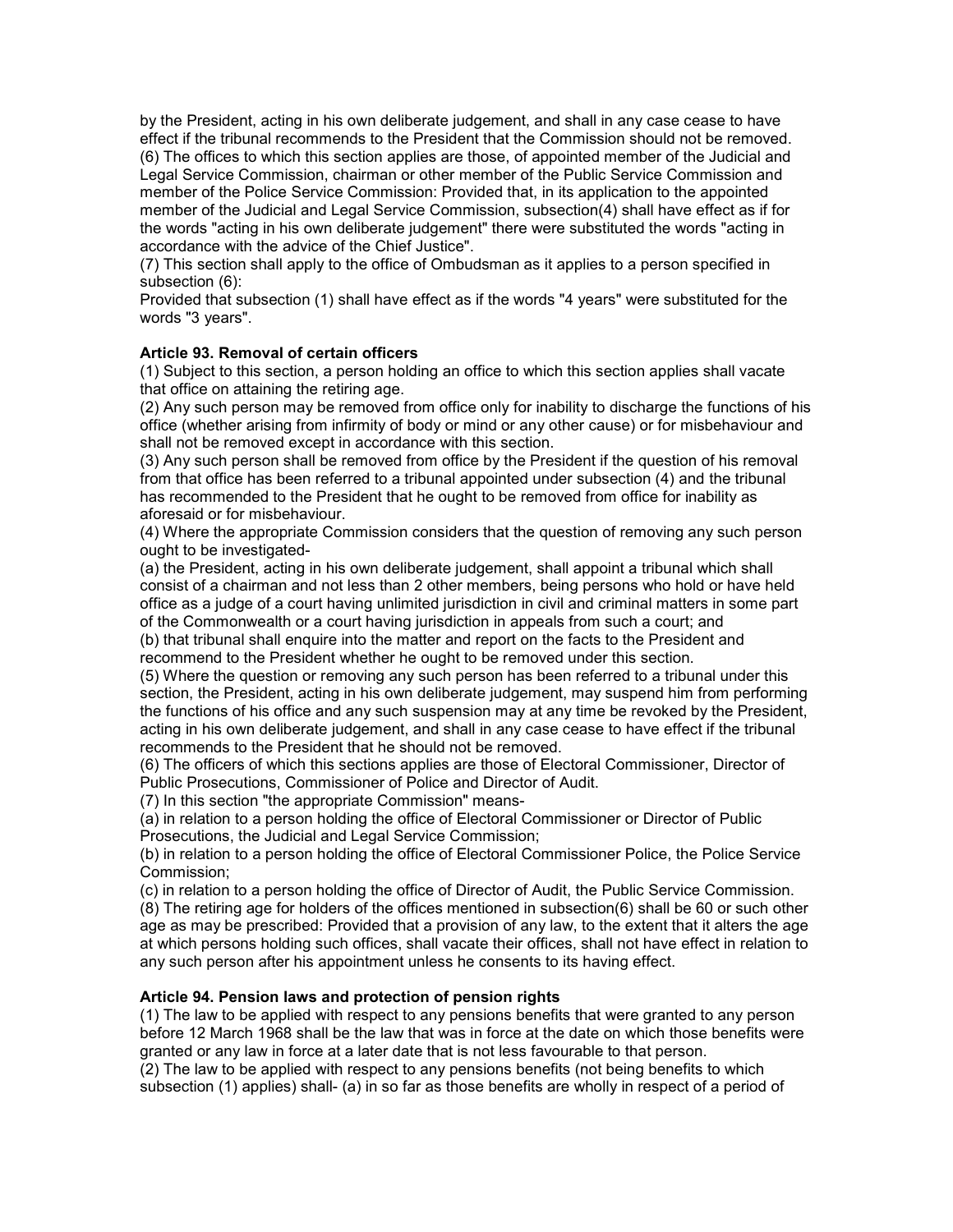service as a public officer that commenced before 12 March 1968, be the law that was in force immediately before that date; and

(b) in so far as those benefits are wholly or partly in respect of a period of service as a public officer that commenced after 11 March 1968n be the law in force on the date on which that period of service commenced. Or any law in force at a later date that is not less favourable to that person

(3) Where a person is entitled to exercised an option as to which of 2 or more laws shall apply in his case, the law for which he opts shall, for the purposes of this section, be deemed to be more favourable to him than the other law or laws.

(4) All persons benefits (except so far as they are a charge on some other fund and have been duly paid out of that fund to the person or authority to whom payment is due ) shall be a charge on the Consolidated Fund.

(5) In this section, "pensions benefits" means any pensions, compensation, gratuities or other like allowance for persons in respect of their service as public officers or for the widows, children , dependants or personal representatives of such persons in respect of such service.

(6) References in this section to the law with respect to pensions benefits include (without prejudice to their generality) references to the law regulating the circumstances in which such benefits may be granted or in which the grant of such benefits may be refused, the law regulating the circumstances in which any such benefits that have been granted may be withheld, reduced in amount or suspended and the law regulating the amount of any such benefits.

### **Article 95. Power of Commissions in relation to pensions**

(1) Where under any law any person or authority has a discretion\_

(a) to decide whether or not any pensions benefits shall be granted; or

(b) to withhold, reduce in amount or suspend any such benefits that have been granted. Those benefits shall be granted and may not be withheld, reduced in amount or suspended unless the appropriate Commission concurs in the refusal to grant the benefits or ,as the case may be, in decision to withhold them, reduce them in amount or suspend them.

(2) Where the amount of any pensions benefits that may be granted to any person is not fixed by law, the amount of the benefits to be granted to him shall be the greatest amount for which he is eligible unless the appropriate Commission concurs in his being granted benefits of a smaller amount.

(3) The appropriate Commission shall not concur under subsection (1) or (2) in action taken on the ground that any person who holds or has held the office of Electoral Commissioner, Director of Police Prosecutions, Judge of the Supreme Court, Commission of Police, Ombudsman or Director of Audit has been guilty of misbehaviour unless he has been removed from office by reason of such misbehaviour.

(4) In this section, "the appropriate Commission" means-

(a) in the case of benefits for which any person may be eligible in respect of the service in the public service of a person who, immediately before he ceased to be a public officer, was subject to the disciplinary control of the Judicial and Legal Service Commission or that have been granted in respect of such service, the Judicial and Legal Service Commission;

(b) in the case of benefits for which any person may be eligible in respect of the service in the public service of a person who, immediately before he ceased to be a public officer, was a member of the Police Force, the Police Service Commission; and

(c) in any other case, the Public Service Commission.

(5) Any person who is entitled to the payment of any pensions benefits and who is ordinarily resident outside Mauritius may, within a reasonable time after he has received that payment, remit the whole of it (free from any deduction, charge or tax made or levied in respect of its remission) to any country of his choice outside Mauritius.

Provided that nothing in this subsection shall be construed as preventing-

(a) the attachment, by order of a court, of any payment or part of any payment to which a person is entitled in satisfaction of the judgement of a court or pending the determination of civil proceedings to which he is a party to the extent to which such attachment is permitted by the law with respect to pensions benefits that applies in the case of that person; or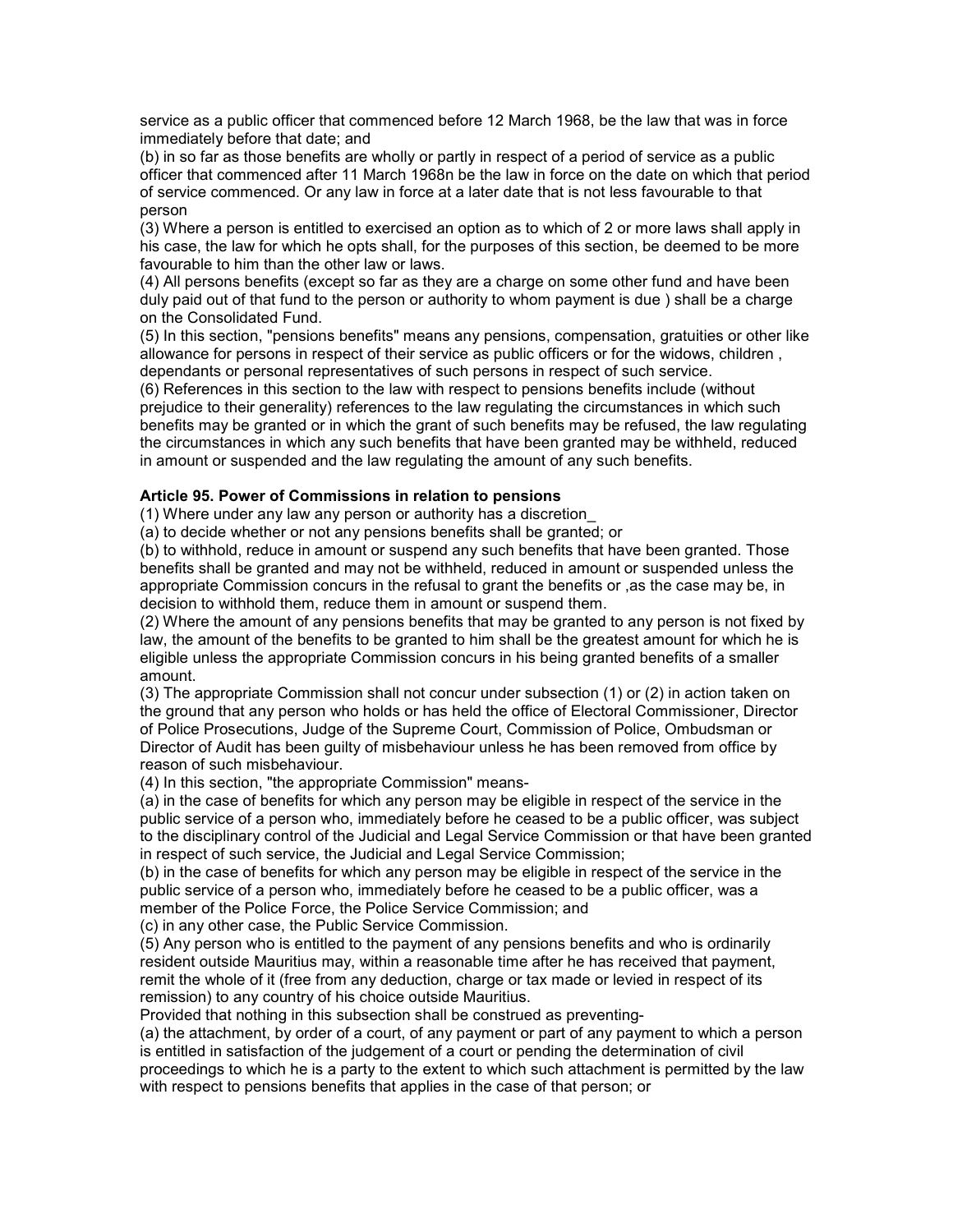(b) the imposition of reasonable restrictions as to the manner in which any payment is to be remitted.

(6) in this section , "pension benefits" means any pensions, compensation, gratuities or other like allowances for persons in respect of their service as public officers or for the widows, children, dependants or personal representatives of such persons in respect of such service..

### **CHAPTER IX – THE OMBUDSMAN**

### **Article 96. Office of Ombudsman**

(1) There shall be an Ombudsman, whose office shall be a public office.

(2) The Ombudsman shall be appointed by the President, acting after consultation with the Prime Minister, the Leader of the Opposition and such other persons, if any, as appear to the President, acting in his own deliberate judgement, to be leaders of parties in the Assembly.

(3) No person shall be qualified for appointment as Ombudsman if he is a member of, or a candidate for election to, the Assembly or any local authority or is a local government officer, and no person holding the office of Ombudsman shall perform the functions of any other public office.

(4) The offices of the staff of the Ombudsman shall be public offices and shall consist of that of a Senior Investigation officer and such other offices as may be prescribed by the President, acting after consultation with the Prime Minister.

## **Article 97. Investigations by Ombudsman**

(1) Subject to this section, the Ombudsman may investigate any action taken by any officer or authority to which this section applies in the exercise of administrative functions of that officer or authority, in any case in which a member of the public claims, or appears to the Ombudsman, to have sustained injustice in consequence of mal administration in connection with the action so taken and in which

(a) a complaint under this section is made;

(b) he is invited to do so by any Minister or other member of the Assembly; or

(c) he considers it desirable to do so of his own motion.

(2) This section applies to the following officers and authorities\_

(a) any department of the Government;

(b) the Police Force or any member thereof;

(c) the Mauritius Prison Service or any other service maintained and controlled by the

Government or any officer or authority of any such service;

(d) any authority empowered to determine the person with whom any contract or class of contracts is to be entered into by or on behalf of the Government or any such officer or authority;

(e) such other officers or authorities as may be prescribed by Parliament:

Provided that it shall not apply in relation to any of the following officers and authorities-

i. the President or his personal staff;

ii. the Chief Justice;

iii. Any Commission established by this Constitution or its staff;

iv. The Director of Public Prosecutions or any person acting in accordance with his instructions;

v. Any person exercising powers delegated to him by the Public Service Commission or the Police Service Commission, being powers the exercise of which is subject to review or confirmation by the Commission by which they were delegated.

(3) A complaint under this section may be made by an individual, or by any body of persons whether incorporated or not, not being-

(a) an authority of the Government or a local authority or other authority or body constituted for purposes of the public service or local government; or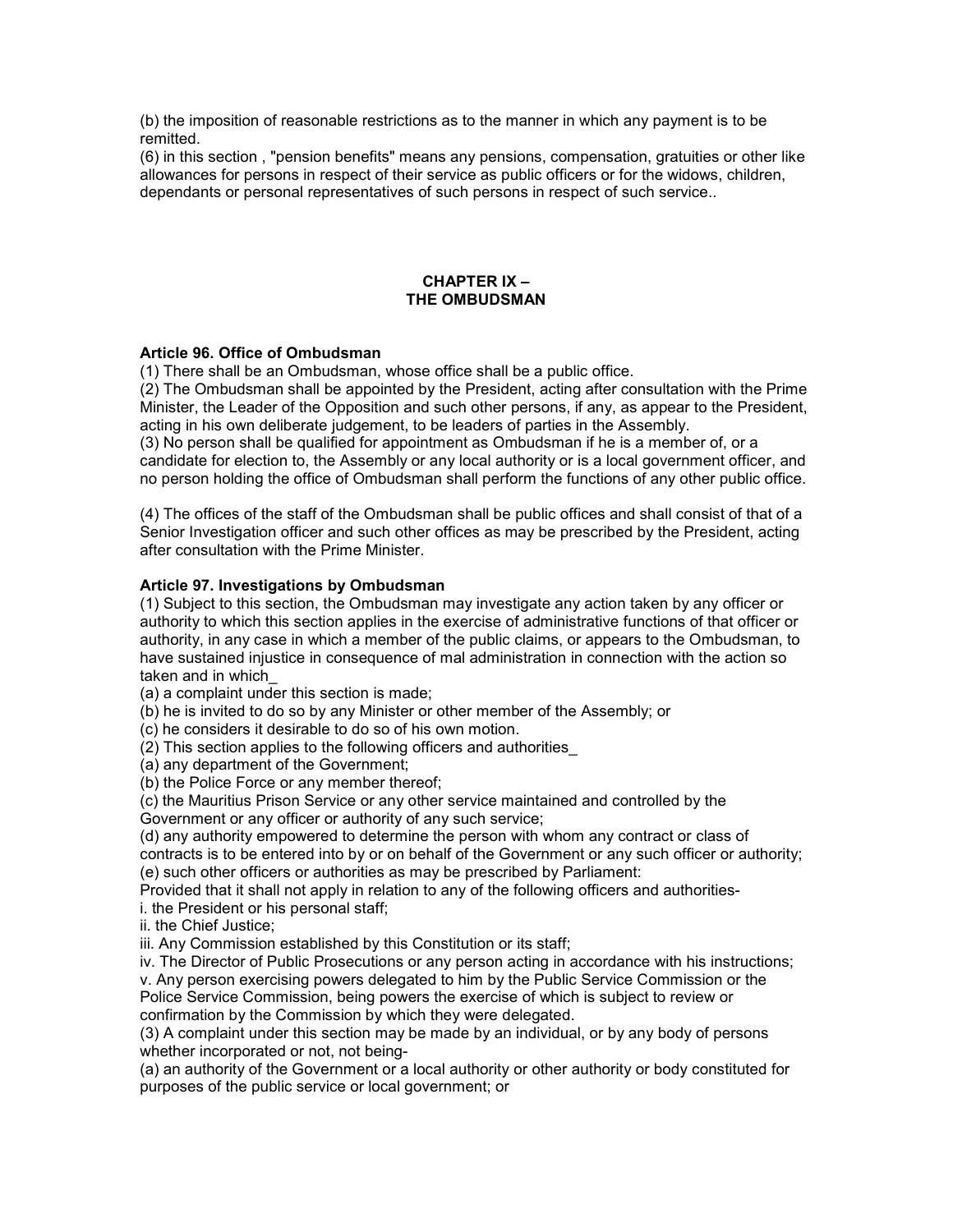(b) any other authority or body whose members are appointed by the President of by a Minister or whose revenues consist wholly or mainly of money provided from public funds.

(4) Where any person by whom a compliant might have been made under subsection (3) has died or is for any reason unable to act for himself, the complaint may be made by his personal representative or by a member of his family or other individual suitable to represent him; but except as specified in this subsection, a complaint shall not be entertained unless made by the person aggrieved himself.

(5) The Ombudsman shall not conduct an investigation in respect of any compliant under this section unless the person aggrieved is resident in Mauritius (or, if he is dead, was so resident at the time of his death) or the complaint relates to action taken in relation to him while he was present in Mauritius or in relation to rights or obligations that accrued or arose in Mauritius. (6) The Ombudsman shall not conduct an investigation under this section in respect of any complaint under this section in so far as it relates to -

(a) any action in respect of which the person aggrieved has or had a right of appeal, reference or review to or before a tribunal constituted by or under the law in force in Mauritius; or (b) any action in respect of which the person aggrieved has or had a remedy by way of proceedings in any court of law:

Provided that

(i) the Ombudsman may conduct such an investigation notwithstanding that the person aggrieved has or had such a right or remedy if satisfied that in the particular circumstances it is not reasonable to expect him to avail himself or to have availed himself of that right or remedy; or (ii) nothing in this subsection shall preclude the Ombudsman from conduction any investigation as to whether any of the provisions of Chapter II has been contravened.

(7) The Ombudsman shall not conduct an investigation in respect of any complaint made under this section in respect of any action if he is given notice in writing by the Prime Minister that the action was taken by a Minister in person in the exercise of his own deliberate judgement.

(8) The Ombudsman shall not conduct an investigation in respect of any complaint made under this section where it appears to him-

(a) that the complaint is merely frivolous or vexatious;

(b) that the subject-matter of the complaint is vital;

(c) that the person aggrieved has no sufficient interest in the subject-matter of the complaint; or

(d) that the making of the complaint has, without reasonable cause, been delayed for more than 12 months.

(9) The Ombudsman shall not conduct an investigation under this section in respect of any matter where he is given notice by the Prime Minister that the investigation of that matter would not be in the interest of the security of Mauritius.

(10) In this section, "action" includes failure to act.

## **Article 98. Procedure in respect of investigations**

(1) Where the Ombudsman proposes to conduct an investigation under section 97, he shall afford to the principal officer of any department of authority concerned, and to any other person who is alleged to have taken or authorised the action in question, an opportunity to comment on any allegations made to the Ombudsman in respect of it.

(2) Every such investigation shall be conducted in private but, except as provided in this Constitution or as prescribed under section 102, the procedure for conducting an investigation shall be such as the Ombudsman considers appropriate in the circumstances of the case; and without prejudice to subsection (1), the Ombudsman may obtain information from such persons and in such manner, and make such enquiries, as he thinks, fit and may determine whether any person may be represented, by counsel of attorney or otherwise, in the investigation.

## **Article 99. Disclosure of information**

(1) For the purposes of an investigation under section 97, the Ombudsman may require any Minister, officer or member of any department or authority concerned or any other person who in his opinion is able to furnish information or produce documents relevant to the investigation to furnish any such information or produce any such document.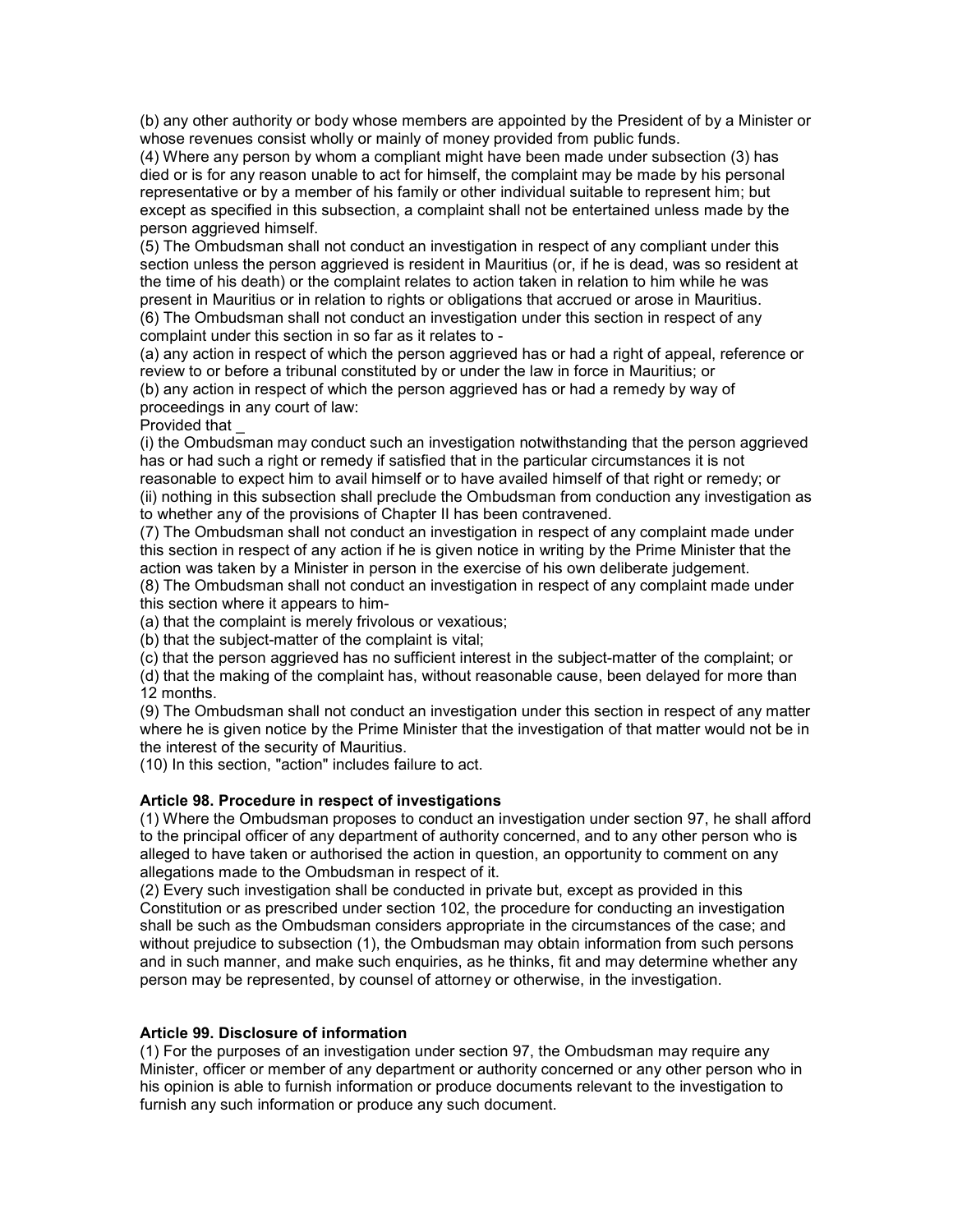(2) For the purposes of any such investigation, the Ombudsman shall have the same powers as the Supreme Court in respect of the attendance and examination of witnesses (including the administration of oaths and the examination of witnesses abroad) and in respect of the production of documents.

(3) No obligation to maintain secrecy or other restriction upon the disclosure of information obtained by or furnished to persons in the public service imposed by any law in force in Mauritius or any rule of law shall apply to the disclosure of information for the purposes of any such investigation, and the State shall not be entitled in relation to any such investigation to any such privilege in respect of the production of documents or the giving of evidence as is allowed by law in legal proceedings.

(4) No person shall be required or authorised by virtue of this section to furnish any information or answer any question or produce any document relating to proceedings of the Cabinet or any committee of Cabinet, and for the purposes of this subsection, a certificate issued by the Secretary to the Cabinet with the approval of the Prime Minister and certifying that any information, question or document so relates shall be conclusive.

(5) The Attorney-General may give notice to the Ombudsman, with respect to any document or information specified in the notice, or any class of documents or information so specified, that in his opinion the disclosure of that document or information, or of documents or information of that class, would be contrary to the public interest in relation to defence, external relations or internal security; and where such a notice is given nothing in this section shall be construed as authorising or requiring the Ombudsman or any member of his staff to communicate to any person for any purpose any document or information specified in the notice, or any document or information of a class so specified.

(6) Subject to subsection (3), no person shall be compelled for the purposes of an investigation under section 97 to give any evidence or produce any document which he could not be compelled to give or produce in proceedings before the Supreme Court.

## **Article 100. Proceedings after investigation**

(1) This section shall apply in every case where, after making an investigation, Ombudsman is of opinion that the action that was the subject-matter of investigation was-

- (a) contrary to law;
- (b) based wholly or partly on a mistake of law or fact;
- (c) unreasonably delayed; or
- (d) otherwise unjust or manifestly unreasonably.
- (2) Where in any case to which this section applies the Ombudsman is of opinion-
- (a) that the matter should be given further consideration;
- (b) that an omission should be rectified;
- (c) that a decision should be cancelled, reserved or varied;

(d) that any practice on which the act, omission, decision or recommendation was based should be altered;

(e) that any law on which the act, omission, decision or recommendation was based should be reconsidered

(f) that reasons should have been given for the decision; or

(g) that any other steps should be taken, the Ombudsman shall report his opinion, and his reasons, to the principal officer of any department or authority concerned, and may make such recommendations as he thinks fit; he may request that officer to notify him, within a specified time, of any steps that it is proposed to take to give effect to his recommendations; and he shall also send a copy of his report and recommendations to the Prime Minister and to any Minister concerned.

(3) Where within a reasonable time after the report is made no action is taken which seems to the Ombudsman to be adequate and appropriate, the Ombudsman, if he thinks fit, after considering any comments made by or on behalf of any department, authority, body of person affected, may send a copy of the report and recommendations to the Prime Minister and to any Minister concerned, and may thereafter make such further report to the Assembly on the matter as he thinks fit.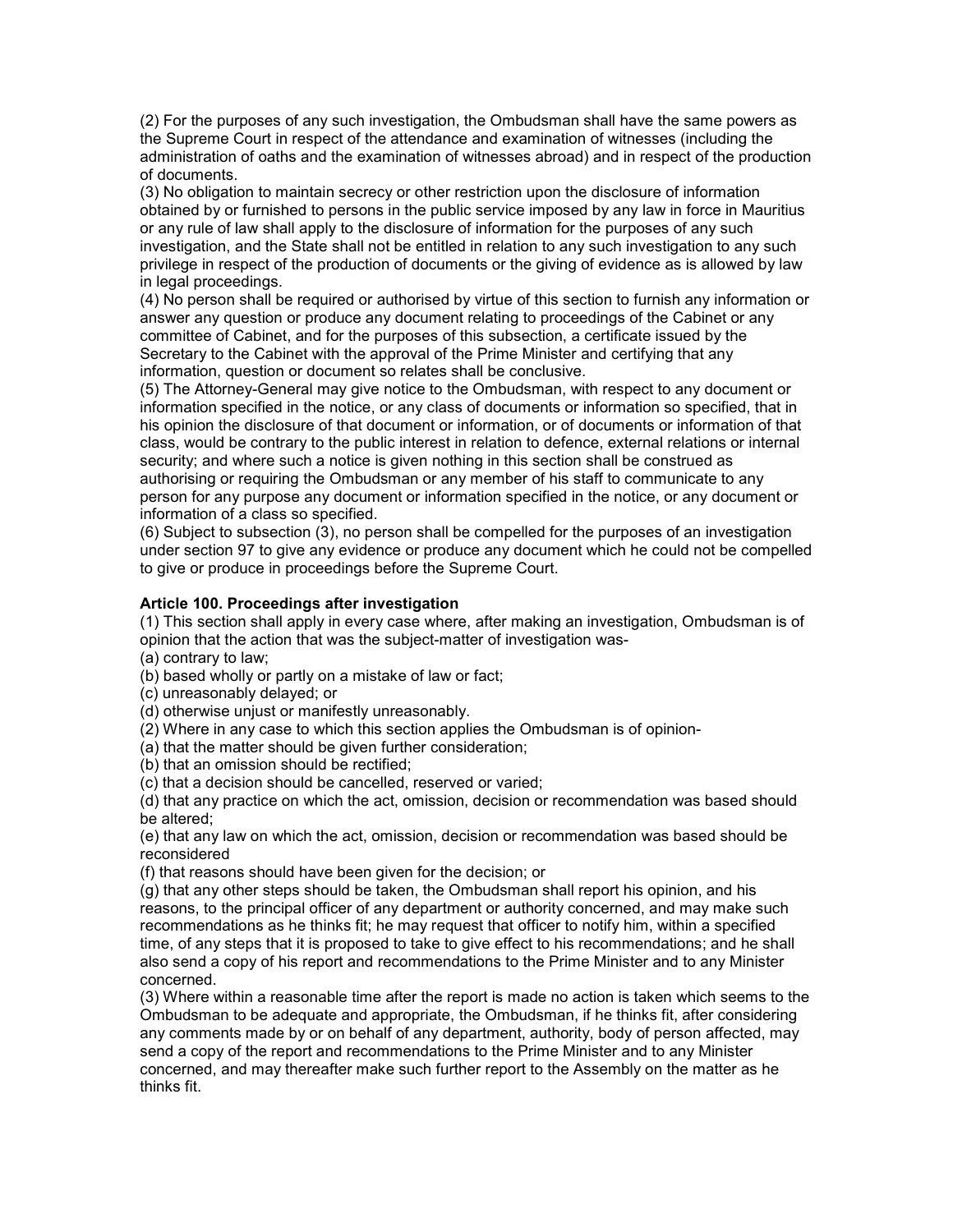## **Article 101. Discharge of functions of Ombudsman**

(1) In the discharge of his functions, the Ombudsman shall not be subject to the direction or control of any other person or authority an no proceedings of the Ombudsman, other than proceedings under section102A, shall be called in question in any court of law.

(2) In determining whether to initiate, to continue or discontinue an investigation under section 97, the Ombudsman shall act in accordance with his own discretion, and any question whether a complaint is duly made for the purposes of that section shall be determined by the Ombudsman. (3) The Ombudsman shall make an annual report to the President concerning the discharge of his functions, which shall be laid before the Assembly.

### **Article 102. Supplementary and ancillary provision**

There shall be such provision as may be prescribed for such supplementary and ancillary matters as may appear necessary or expedient in consequence of any of the provisions of this Chapter, including (without prejudice to the generality of the foregoing power) provision\_

(a) for the procedure to be observed by the Ombudsman in performing his functions

(b) for the manner in which complaints under section 97 may be made (including a requirement that such complaints should be transmitted to the Ombudsman through the intermediary of a member of the Assembly);

(c) for the payment of fees in respect of any complaint or investigation;

(d) for the powers, protection and privileges of the Ombudsman and his staff or of other persons or authorities with respect to any investigation or report by the Ombudsman, including the privilege of communications to an from the Ombudsman and his staff; and

(e) the definition and trial of offences connected with the functions of the Ombudsman and his staff and imposition of penalties for such offences

### **Article 102A. Allegation of fraud and corruption**

(1) (a) Notwithstanding the other provisions of this Chapter and subject to subsection (2), the Ombudsman may investigate any allegation of fraud or corruption against a person, other than a Judge of the Supreme Court, who holds or has held an office specified in the Fourth Schedule, concerning an act or omission related to the exercise of the duties of that person.

(b)The Ombudsman may investigate any allegation of fraud or corruption under paragraph (a)- (i) on a complaint made to him in writing;

(ii) of his own motion.

(c) In paragraph (a), "allegation of fraud or corruption" means an allegation that the person concerned has by an act or omission rendered himself liable to be prosecuted for an offence involving fraud or corruption which is punishable under the Criminal Code or such other enactment as may be prescribed.

(2) The Ombudsman shall not conduct an investigation in respect of an allegation made under subsection (1) where is appears to him that-

(a) the allegation is merely frivolous or vexatious;

(b) the subject-matter of the allegation is trivial;

(c) the making of the allegation has, without reasonable cause, been delayed for more than twelve months.

(3) Where the Ombudsman proposes to conduct an investigation under this section, he shall afford to the person against whom the allegation is made an opportunity to comment thereon.

(4) Where after hearing the person concerned and after making such preliminary investigation as he may deem fit, the Ombudsman is of the opinion that the allegation is groundless, he shall-

(a) put an end to the investigation;

(b) inform the maker of the allegation as well as the person against whom the allegation was made accordingly;

(c) make a report to the President accordingly.

(5) The Ombudsman may obtain information from such person and in such manner, and make such enquiries, as he thinks fit.

(6) Where after making a preliminary investigation, the Ombudsman is of the opinion that a full enquiry is necessary, he shall inform the maker of the allegation as well as the person against whom the allegation was made accordingly.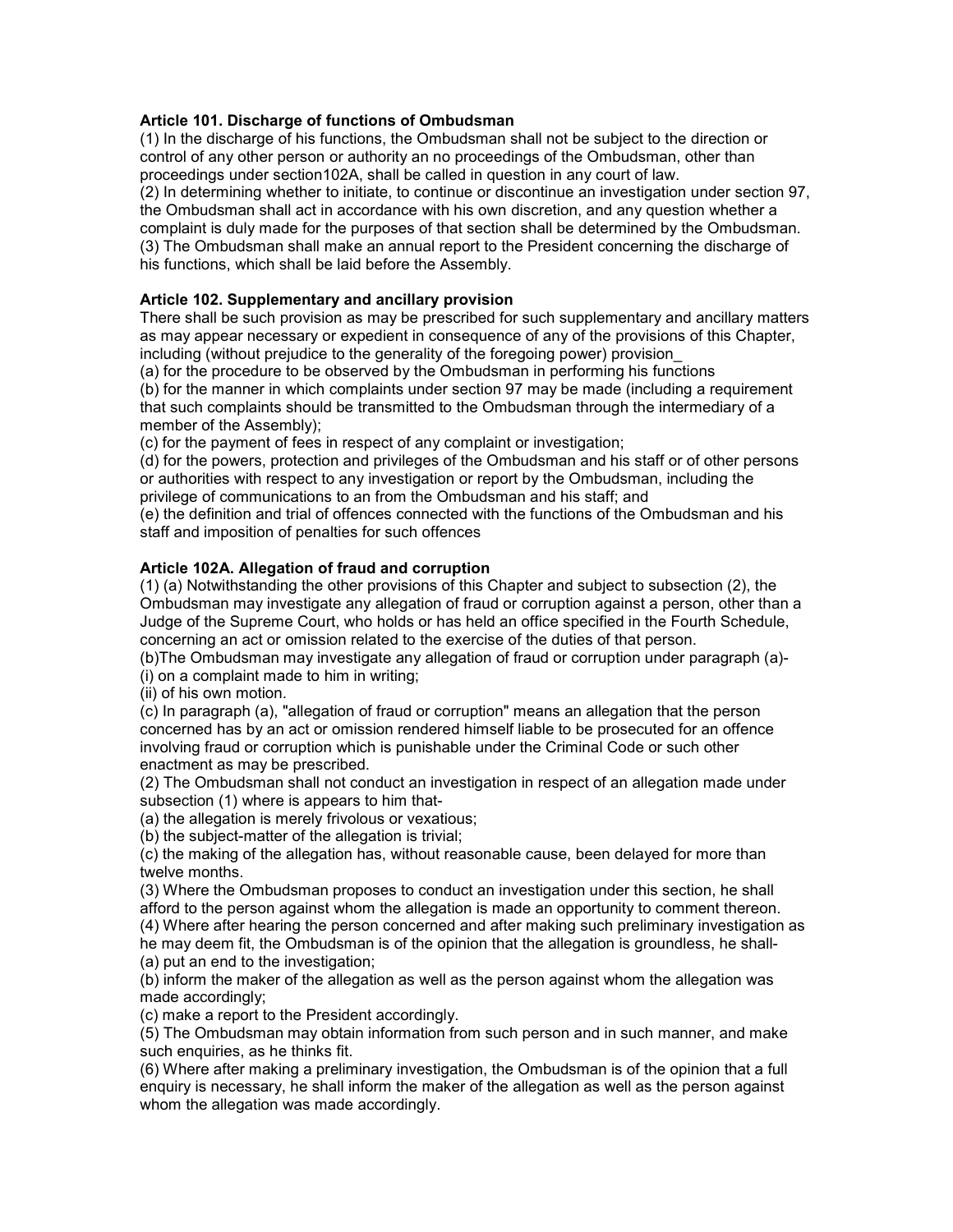(7) (a)The Ombudsman shall when making a full enquiry under this section, be assisted by two assessors appointed on such terms and conditions as the President may deem fit.

(b) Any assessor appointed under this subsection shall take such oath as may by prescribed.

(8) The procedure for conducting a preliminary investigation or a full enquiry shall be such as the Ombudsman considers appropriate in the circumstances of the case.

(9) Section 99 shall apply to a full enquiry under this section.

(10) Subject to the other provisions of this section, the Ombudsman shall be bound by the law of evidence as is applicable in proceedings before the Supreme Court.

(11) Any complaint made in writing to the Ombudsman or any evidence given before the Ombudsman shall not, where made or given in good faith, give rise to any civil or criminal proceedings.

(12) On the completion of an enquiry under this section, the Ombudsman shall make a report to the President.

(13) (a) On receipt of a report under subsection (12), the President shall submit a copy thereof to the Prime Minister.

(b) The Prime Minister shall, within 3 months of the receipt of a copy of the report, lay it before the Assembly.

### **CHAPTER X – FINANCE**

### **Article 103. Consolidated Fund**

All revenues or other money raised or received for the purposes of the Government (not being revenues or other money that are payable by or under any law into some other fund established for a specific purpose or that may by or under any law be retained by the authority that received them for the purposes of defraying the expenses of that authority) shall be paid into and form one Consolidated Fund.

## **Article 104 Withdrawals from Consolidated Fund or other public funds**

(1) No money shall be withdrawn from the Consolidated Fund except-

(a) to meet expenditure that is charged upon the Fund by this Constitution or by any other law in force in Mauritius; or

(b) where the issue of that money has been authorised by an Appropriation law or by a supplementary estimate approved by resolution of the Assembly or in such manner, and subject to such conditions, as may be prescribed in pursuance of section 106.

(2) No money shall be withdrawn from the public fund of Mauritius, other that the Consolidated Fund, unless the issue of that money has been authorised by or under a law.

(3) No money shall be withdrawn from the Consolidated Fund except in the manner prescribed.

(4) The deposit of any money forming part of the Consolidated Fund with a bank or with the Crown Agents for Overseas Government and Administrations or the investment of any such money in such securities as may be prescribed shall not be regarded as a withdrawal of that money from the Fund for the purposes of this section.

### **Article 105. Authorisation of expenditure**

(1) The Minister responsible for finance shall cause to be prepared and laid before the Assembly, before or not later than 30 days after the commencement of each financial year, estimates of the revenues and expenditure of Mauritius for that year.

(2) The heads of expenditure contained in the estimates for a financial year (other than expenditure charged upon the Consolidated Fund by this Constitution or any other law) shall be included in a Bill, to be known as an Appropriation Bill, introduced into the Assembly to provide for the issue from the Consolidated Fund of the sums necessary to meet that expenditure and the appropriation of those sums for the purposes specified in the Bill.

(3) Where in any financial year it is found-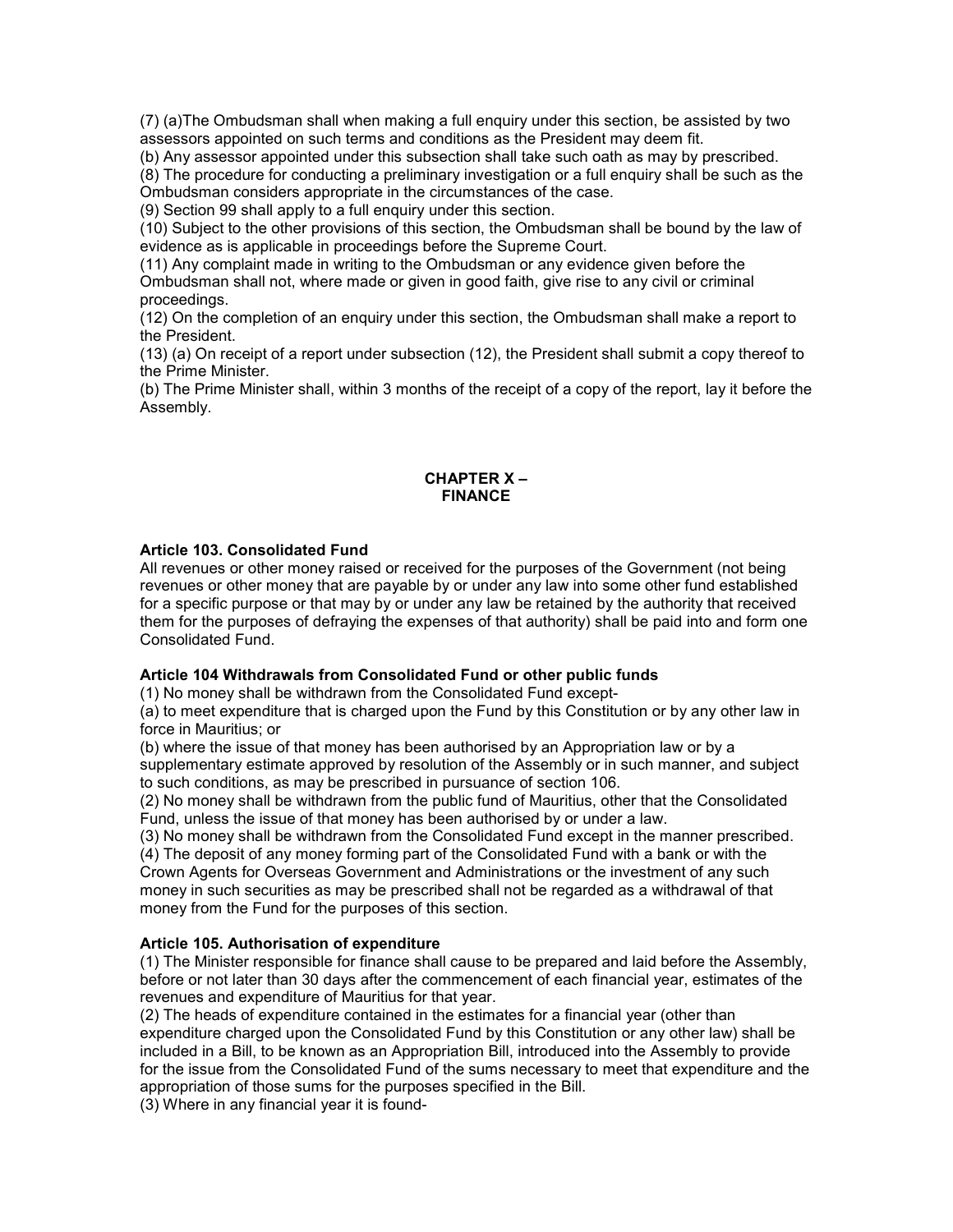(a) that the amount appropriated by the Appropriation law for the purposes included in any head of expenditure is insufficient or that a need has arisen for expenditure for a purpose for which no amount has been appropriated by the Appropriation Law; or

(b) that any money has been expended on any head of expenditure in excess of the amount appropriated for the purposes included in that head by the Appropriation law, or for a purpose for which no amount has been appropriated by the Appropriation law.

A supplementary estimate showing the sums required or spent shall be laid before the Assembly and the heads of expenditure shall be included in a supplementary Appropriation Bill introduced in the Assembly to provide for the appropriation of those sums, or in a motion or motions introduced into the Assembly for the approval of such expenditure

(4) Where any supplementary expenditure has been approved in a financial year by a resolution of the Assembly in accordance with subsection (3), a supplementary Appropriation Bill shall be introduced in the Assembly, not later than the end of the financial year next following, providing for the appropriation of the sums so approved.

## **Article 106. Authorisation of expenditure in advance of appropriation**

Where the Appropriation law in respect of any financial year has not come into operation by the beginning of that financial year, the Minister responsible for finance may, to such extent and subject to such conditions as may be prescribed, authorise the withdrawal of money from the Consolidated Fund for the purpose of meeting expenditure necessary to carry on the services of the Government until the expiration of 6 months from the beginning of that financial year of the coming into operation of the Appropriation law, whichever is the earlier.

## **Article 107. Contingencies Fund**

(1) There shall be such provision as may be prescribed by Parliament for the establishment of a Contingencies Fund and for authorising the Minister responsible for finance, if he is satisfied that there has arisen an urgent and unforeseen need for expenditure for which no other provision exists, to make advances from that Fund to meet that need.

(2) Where any advance is made from the Contingencies Fund, a supplementary estimate shall be laid before the Assembly, and a Bill or motion shall be introduced, as soon as possible for the purpose of replacing the amount so advanced.

## **Article 108. Remuneration of certain officers**

(1) There shall be paid to the holders of the offices to which this section applies such salaries and such allowance as may be prescribed.

(2) The salaries and any allowances payable to the holders of the offices to which this section applies shall be a charge on the Consolidate Fund.

(3) Any alteration to the salary payable to any person holding any office to which this section applies or to his terms of office, other that allowances, that is to his disadvantage shall not have effect in relation to that person after his appointment unless he consents to its having effect. (4) Where a person's salary or terms of office depend upon his option, the salary or terms for which he opts shall, for the purposes of subsection (3), be deemed to be more advantageous to him than any others for which he might have opted.

(5) This section applies to the office of President, chairman or other members of the Electoral Boundaries Commission or of the Electoral Supervisory Commission, Electoral Commissioner, Director of Public Prosecutions, Chief Justice, Senior Puisne Judge, Puisne Judge, appointed member of the Judicial and Legal Service Commission, chairman or other member of the Public Service Commission, appointed member of the Police Service Commission, Commissioner of Police, Ombudsman or Director of Audit.

### **Article 109. Public debt**

(1) All debt charges for which Mauritius is liable shall be a charge on the Consolidated Fund. (2) For the purposes of this section, "debt charges", includes interest, sinking fund charges, the repayment or amortisation of debt, and all expenditure in connection with the raising of loans on the security of the revenues of Mauritius or the Consolidated Fund and the service and redemption of debt thereby created.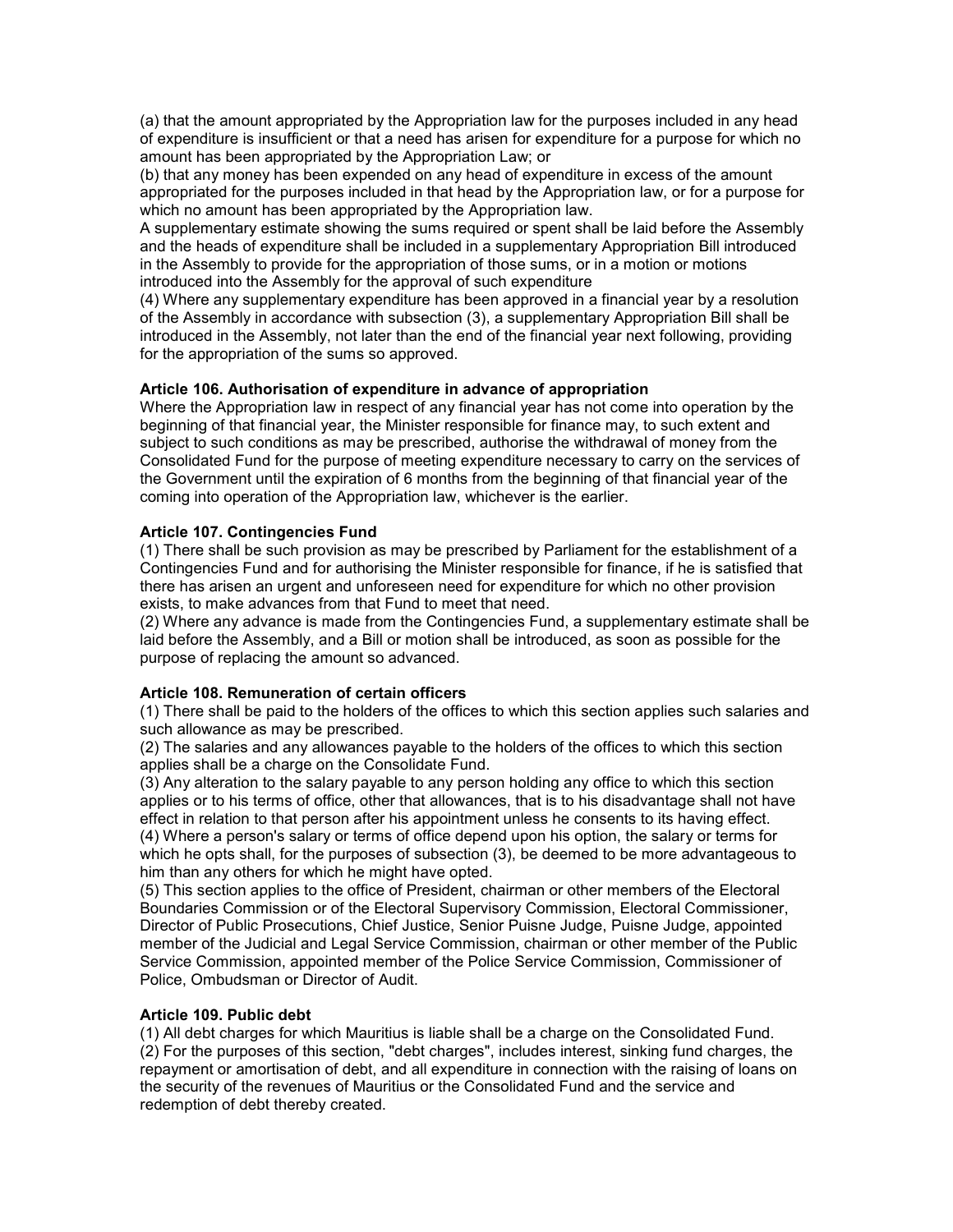### **Article 110. Director of Audit**

(1) There shall be a Director of Audit, whose office shall be a public office and who shall be appointed by the Public Service Commission, acting after consultation with the Prime Minister and the Leader of the Opposition.

(2) The public accounts of Mauritius and of all courts of law and all authorities and officers of the Government shall be audited and reported on by the Director of Audit and for that purpose the Director of Audit of any person authorised by him in that behalf shall have access to all books, records, reports and other documents relating to those accounts:

Provided that, if it is so prescribed in the case of any body corporate directly established by law, the accounts of that body corporate shall be audited and reported on by such person as may be prescribed.

(3) The Director of Audit shall submit his reports to the Minister responsible for finance, who shall cause them to be laid before .the Assembly.

(4) In the exercise of his functions under this Constitution, the Director of Audit shall not be subject to the direction or control of any other person or authority.

### **CHAPTER XI-MISCELLANEOUS**

#### **Article 111. Interpretation**

(1) In this Constitution-

"Assembly " means the National Assembly established by this Constitution;

"Commonwealth" means Mauritius and any country to which section 25 of this Constitution for the time being applies and includes the dependencies of any such country;

"Court of Appeal" means the Court of Civil Appeal or the Court of Criminal Appeal;

"Disciplinary Law" means a law regulating the discipline-

(a) of any disciplined force; or

(b) of persons serving prison sentences;

"disciplined force" means-

(a) a naval, military or air force;

(b) the Police Force;

(c)(c) a fire service established by any law in force in Mauritius; or

(d) the Mauritius Prison Service;

"financial year" means the period of 12 months ending on 30 June in any year or such other day as may be prescribed by Parliament;

"Gazette" means the Government Gazette of Mauritius;

"Government" means the Government of the Republic of Mauritius;

"Island of Mauritius" includes the small islands adjacent to the Island of Mauritius;

"Judicial Committee" means the Judicial Committee of the Privy Council established by the Judicial Committee Act 1833 of the United Kingdom as form time to time amended by any Act of Parliament of the United Kingdom;

"Local Authority" means the council of a town, district or village in Mauritius "local Government officer" means a person holding or acting in any office of emolument in the service of a local authority but does not include a person holding or acting in the office of Mayor, Chairman, or other member of a local authority or standing counsel or attorney of a local authority;

"Mauritius" includes-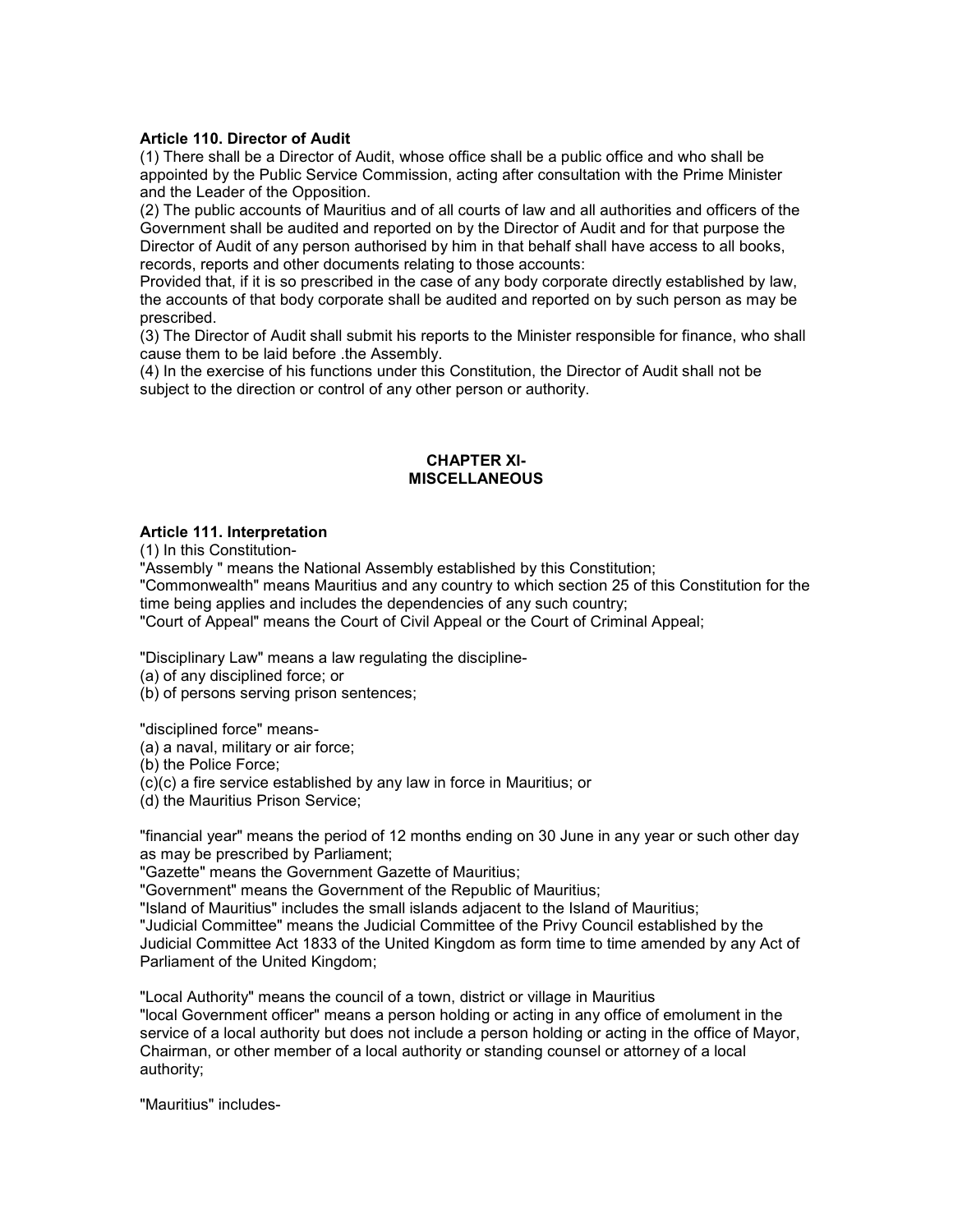(a) the Island of Mauritius, Rodrigues, Agalega, Tromelin, Cargados Carajos and the Chago Archipelago, including Diego Garcia and any other island comprised in the State of Mauritius; (b) the territorial sea and the air spare above the territorial sea and the island specified in the paragraph (a);

(c) the continental shelf; and

(d) such places or areas as may be designated by regulations made by the Prime Minister, rights over which are or may become exercisable by Mauritius;

"Oath" includes affirmation;

"oath of allegiance" means the oath of allegiance prescribed in the Third Schedule;

"Parliament" means the Parliament established by this Constitution;

"Police Force" means the Mauritius Police Force and includes any other police force established in accordance with such provision as may be prescribed by Parliament;

"prescribed" means prescribed in a law; Provided that -

(a) in relation to anything that may be prescribed only by Parliament, it means prescribed in any Act of Parliament; and

(b) in relation to anything that may be prescribed only by some other specified person or authority, it means prescribed in an order made by that other person or authority;

"President" means the President of the Republic of Mauritius;

"public office" means, subject to section 112, an office of emolument in the public service; "public officer" means the holder of any public office and includes a person appointed to act in any public service;

"public service" means the service of the State in a civil capacity in respect of the Government of Mauritius;

"Rodrigues" means the Island of Rodrigues;

"Session" means the sittings of the Assembly commencing when Parliament first meets after any general election or its prorogation at any time and terminating when Parliament is prorogued or is dissolved without having been prorogued;

"sitting" means a period during which the Assembly is sitting continuously without adjournment, and includes any period during which the Assembly is in committee;

"state" means the Republic of Mauritius;

"subordinate court" means any court of law subordinate to the Supreme Court but does not include a court martial;

"Vice-President" means the Vice-President of the Republic of Mauritius.

(2) Except as otherwise provided in this Constitution, the Interpretation Act 1889 shall apply, with the necessary adaptations, for the purpose of interpreting this Constitution and otherwise in relation to it as it applies for the purpose of interpreting and in relation to Acts of the Parliament of the United Kingdom.

### **Article 112. References to public office**

(1) In this Constitution, "Public Office"-

(a) shall be construed as including the offices of Judges of the Supreme Court, the offices of members of all other courts of law in Mauritius ( other than courts martial), the offices of members of the Police Force and the offices of the President's personal staff; and

(b) shall not be construed as including-

(i) the office of member of the Assembly;

(ii) any office, appointment to which is restricted to members of the Assembly; or

(iii)the office of member of any Commission or tribunal established by this Constitution.

(2) For the purposes of this Constitution, a person shall not be considered as holding apublic office or a local government office, as the case may be, by reason only that he is in receipt of a pension or other like allowance in respect of service of the State or under a local authority. (3) For the purposes of section 38(3), 88(2) and 90(2), a person shall not be considered as

holding a public office or a local government office, as the case may be, by reason only that he is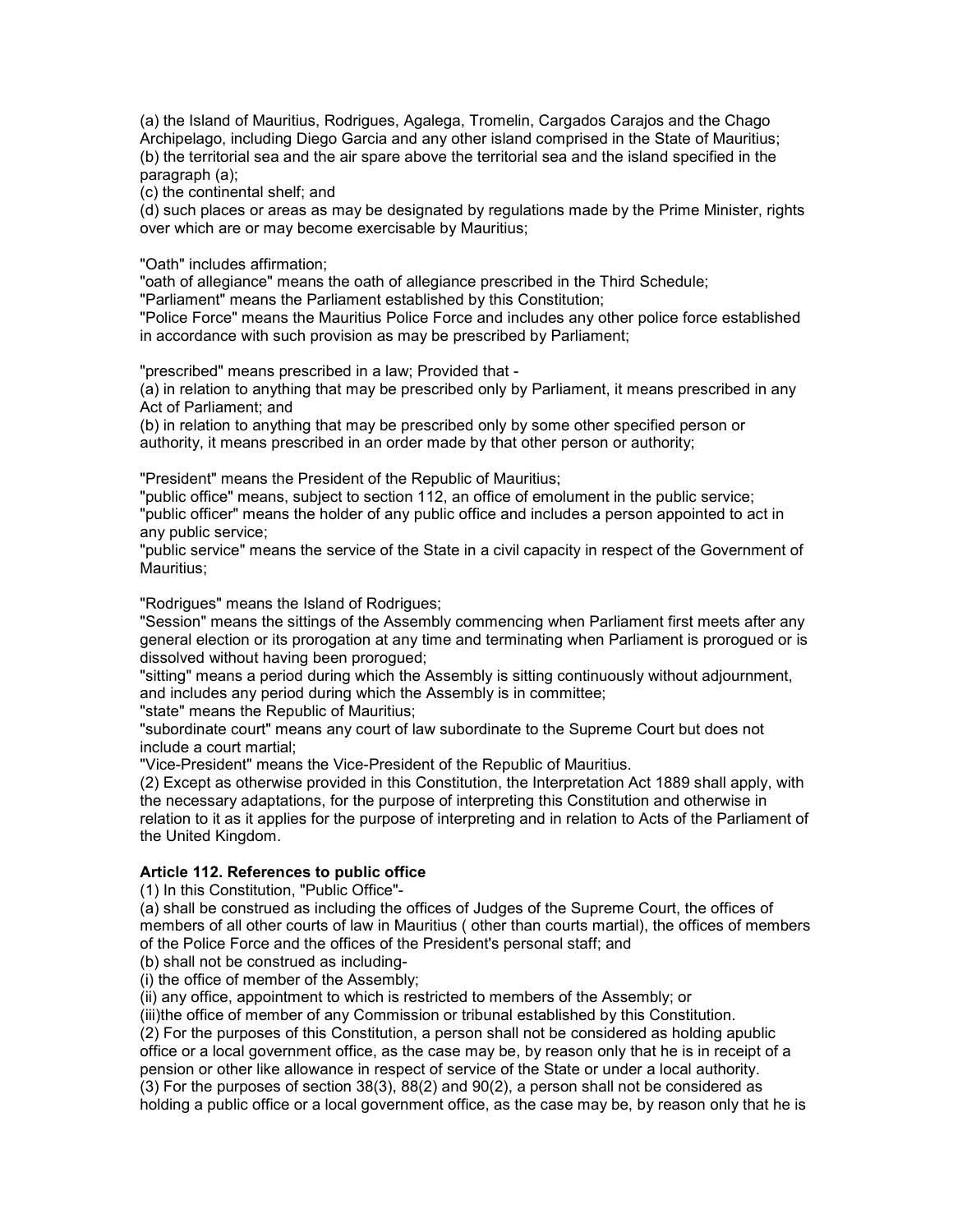in receipt of fees and allowances by virtue of his membership of a board, council, committee, tribunal or other similar authority (whether incorporated or not).

## **Article 113. Appointment to certain offices**

(1) A suitably qualified person may, irrespective of his age, be appointed to hold the office of the Electoral Commissioner, Director of Public Prosecutions, Chief Justice, Senior Puisne Judge, Puisne Judge, Commissioner of Police or Director of Audit for such term, not exceeding 4 years as may be specified in the instrument of appointment and this Constitution shall have effect in relation to any person so appointed as if he would attain the retiring age applicable to that office on the day on which the specified term expires.

(2) Notwithstanding any provision to the contrary in this Constitution but subject to subsection (3), an appointment made under section 87 or 89 (3)(h) shall be for such term as may be specified in the instrument of appointment.

(3) An appointment to which subsection (2) applies -

(a) subject to paragraph (b), shall terminate at the expiry of the term specified in the instrument of appointment;

(b) may be terminated at any time after a general election held after the appointment.

(4) Where under any law other than this Constitution, an appointment is made to an office by the Prime Minister, the Deputy Prime Minister, or any other Minister or on his advice or after consultation with him, or with his approval, the holder of the office may, not withstanding any provision to the contrary in this Constitution, be required to vacate the office at any time after a general election held after the appointment.

(5) Where an appointment is terminated under subsection (3)(b) or (4), no compensation shall be payable to the holder for loss of office by reason of the termination of his appointment, other than such compensation as may be prescribed under the Labour Act and he shall not be entitled to any other damages or compensation under any other law whatsoever.

## **Article 114. Acting appointments**

(1) In this Constitution, a reference to the holder of an office by the term designating his office shall be construed as including a reference to any person for the time being lawfully acting in or exercising the functions of that office.

(2) Where power is vested by this Constitution in any person or authority to appoint any person to act in or perform the functions of any office where the holder of the office is himself unable to perform those functions, no such appointment shall be called in question on the ground that the holder of the office was not unable to perform those functions.

## **Article 115. Reappointment and concurrent appointments**

(1) Where any person has vacated any office established by this Constitution, he may, if qualified, again be appointed or elected to hold that office in accordance with this Constitution. (2) Where a power is conferred by this Constitution upon any person to make any appointment to any office, a person may be appointed to that office, when that other person is on leave of absence pending that relinquishment of the office; and where 2 or more persons are holding the same office by reason of an appointment made in pursuance of this subsection, then, for the purposes of any function conferred upon the holder of that office, the person last appointed shall be deemed to the sole holder of the office.

## **Article 116. Removal from office**

(1) References in this Constitution to power to remove a public officer from his office shall be construed as including references to any power conferred by any law to require or permit that officer to retire from the public service and to any power or right to terminate a contract on which a person is employed as a public officer and to determinate whether any such contract shall or shall not be renewed:

## Provided that -

(a) nothing in this subsection shall be construed as conferring on any person or authority power to require any person to whom section 78(2) to (6) or section 92(2) to (5) applies to retire from the public service; and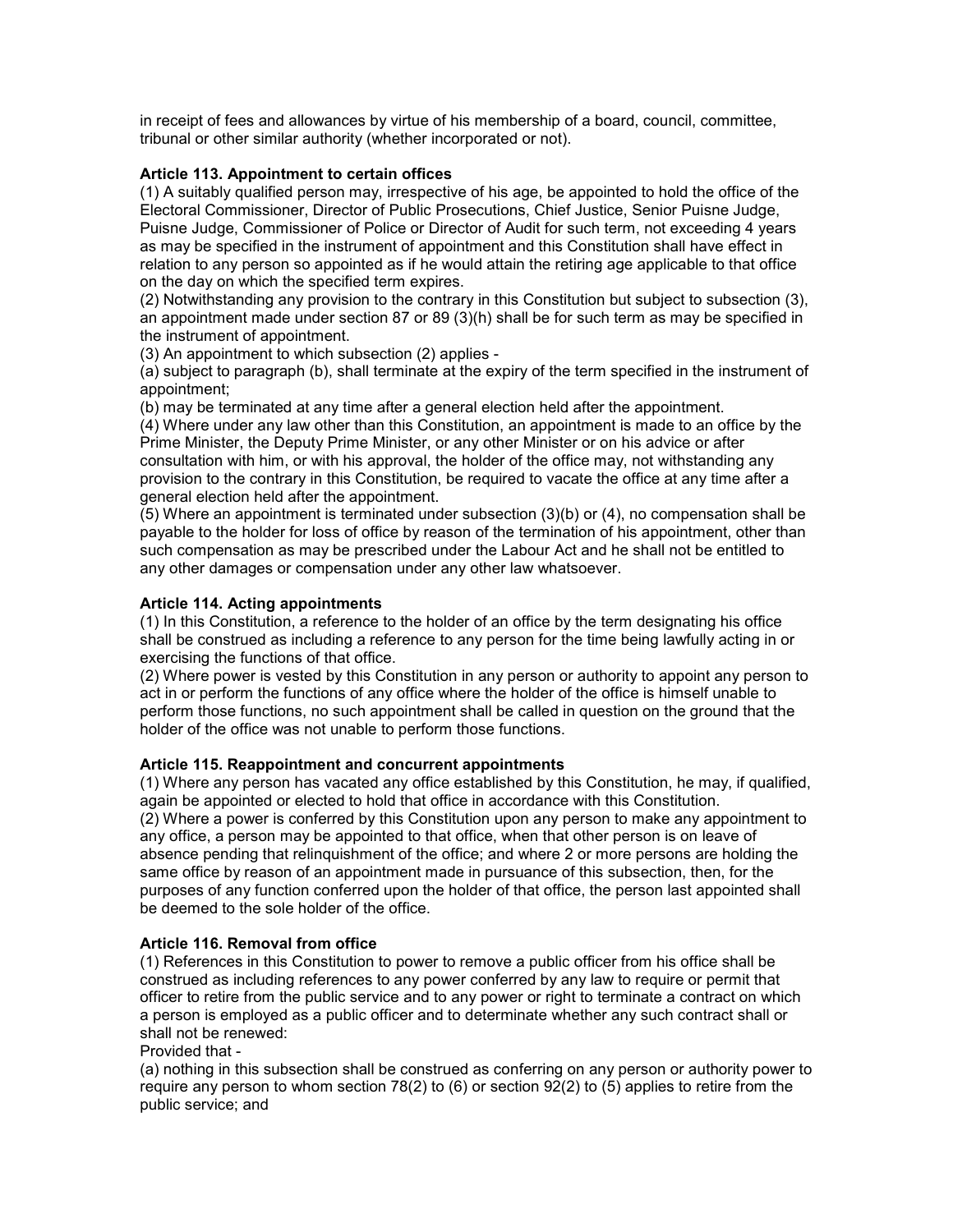(b) any power conferred by any law to permit a person to retire from the public service shall, in the case of any public officer who may be removed from office by some person or authority other than a Commission established by this Constitution, vest in the Public Service Commission. (2) Any provision in this Constitution that vests in any person or authority power to remove any public officer from his office shall be without prejudice to the power of any person or authority to abolish any office or to any law providing for the compulsory retirement of public officer on attaining an age specified in it.

## **Article 117. Resignations**

Any person who has been appointed to any office established by this Constitution may resign from that office by writing under his hand addressed to the person or authority by whom he was appointed, and the resignation shall take effect, and the office shall accordingly become vacant - (a) at such time or on such date (if any) as may be specified in the writing; or

(b) when the writing is received by the person or authority to whom it is addressed or by such other person as may be authorised by that person or authority to receive it, whichever is the later:

Provided that the resignation may be withdrawn before it takes effect where the person or authority to whom the resignation is addressed consents to its withdrawal.

## **Article 118. Performance of functions of Commissions and tribunals**

(1) Any Commission established by this Constitution may by regulations make provision for regulating and facilitating the performance by the Commission of its functions under this Constitution.

(2) Any decision of any such Commission shall require the concurrence of a majority of all the members and, subject to this subsection, the Commission may act, not withstanding the absence of any member:

Provided that where in any particular case a vote of all the members is taken to decide the question and the votes cast are equally divided, the chairman shall have and shall exercise a casting vote.

(3) Subject to this section, any such Commission may regulate its own procedure

(4) In the exercise of its functions under this Constitution, no such Commission shall be subject to the direction or control of any other person or authority.

(5) In addition to the functions conferred upon it by or under this Constitution, any such Commission shall have such powers and other functions as may be prescribed.

(6) The validity of the transaction of business of any such Commission shall not be affected by the fact that some person who was not entitled to do so took part in the proceedings.

(7) Subsections (1), (2), (3) and (4) shall apply in relation to a tribunal established for the purposes of sections 5(4), 15(4), 18(3), 78(4), 92(4), or 93(4) as they apply in relation to a Commission established by this Constitution, and any such tribunal shall have the same powers as the supreme Court in respect of the attendance and examination of witnesses (including the administration of oaths and the examination of witnesses abroad) and in respect of the production of documents.

### **Article 119. Saving for jurisdiction of courts**

No provision of this Constitution that any person or authority shall not be subject to the direction or control of any other person or authority in the exercise of any functions under this Constitution shall be construed as precluding a court of law from exercising jurisdiction in relation to any question, whether that person or authority has performed those functions in accordance with this Constitution or any other law or should not perform those functions.

### **Article 120. Power to amend and revoke instruments**

Where any power is conferred by this Constitution to make any order, regulation or rule, or to give any direction, the power shall be construed as including the power, exercisable in like manner, to amend or revoke any such order, regulation, rule or direction.

## **Article 121. Consultation**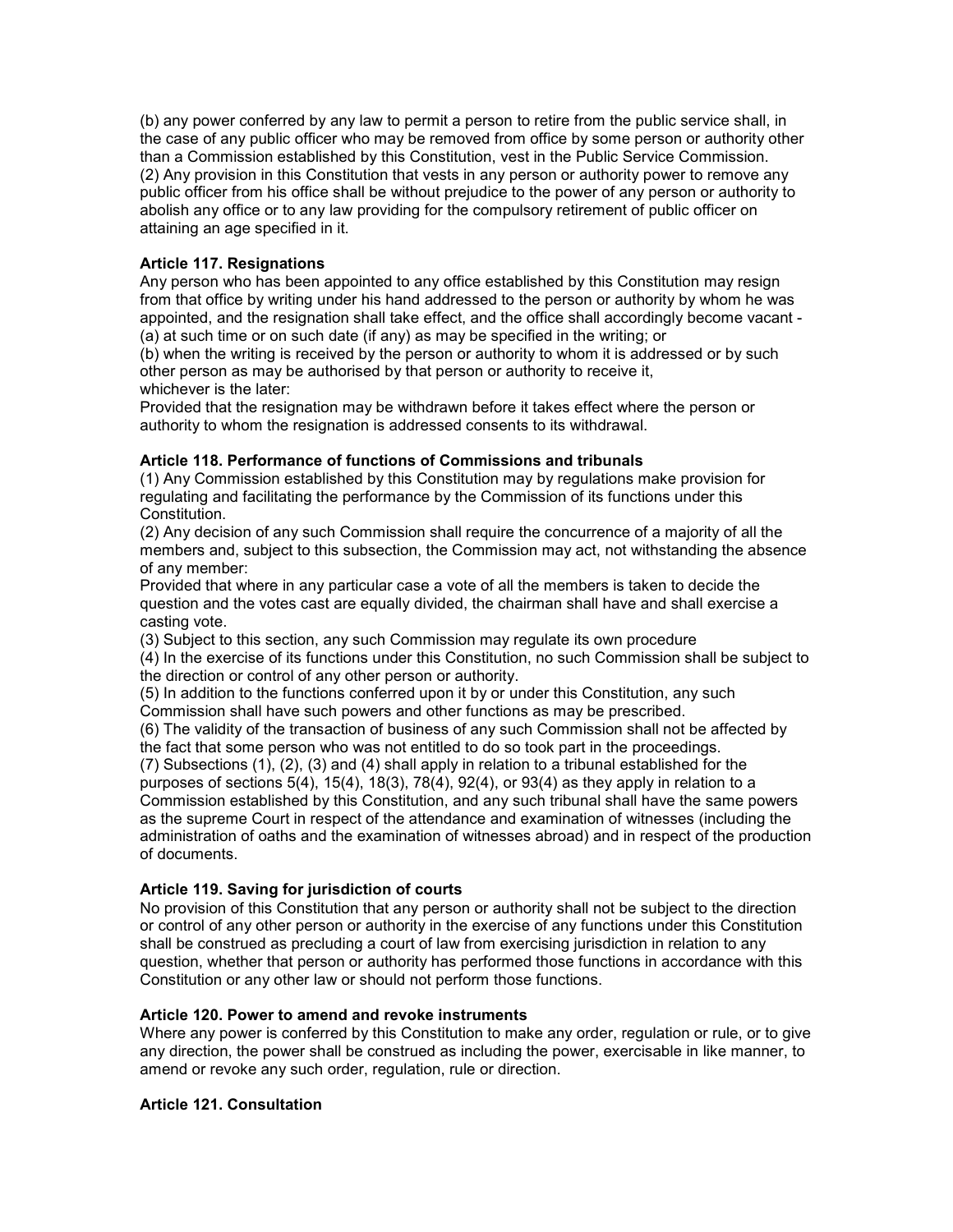Where any person or authority, other than the President, is directed by this Constitution to exercise any function after consultation with any other person or authority, the person or authority shall not be obliged to exercise that function in accordance with the advice of that other person or authority.

#### **Article 122. Parliamentary control over certain subordinate legislation**

All laws, other than Acts of Parliament, that make such provision as is mentioned in section 15(3) or that establish new criminal offences or impose new penalties shall be laid before the Assembly as soon as is practicable after they are made and (wihout prejudice to any other power that may be vested in the Assembly in relation to any such law) any such law may be revoked by the Assembly by resolution passed within 30 days after it is laid before the Assembly: Provided that -

(a) where it is prescribed by Parliament in relation to any such law, that law shall not be laid before the Assembly during a period of public emergency within the meaning of Chapter II; (b) in reckoning the period of 30 days after any such law is laid before the Assembly, no account shall be taken of any period during which Parliament is dissolved or prorogued or is adjourned for more than 4 days.

# **FIRST SCHEDULE [section 31(2)]**

## **1. Elected members to be returned by constituencies**

(1) There shall be 62 seats in the Assembly for members representing constituencies and accordingly each constituency shall return 3 members to the Assembly in such manner as may be prescribed, except Rodrigues, which shall so return 2 members.

(2) Every member returned by a constituency shall be directly elected in accordance with this Constitution at a general election or by election held in such manner as may be prescribed. (3) Every vote cast by an elector at any election shall be given by means of a ballot which, except in so far as may be otherwise prescribed in relation to the casting of votes by electors who are incapacitated by blindness or other physical cause or unable to read or understand any symbols on the ballot paper, shall be taken so as not to disclose how any vote is cast; and no vote cast by any elector at any general election shall be counted unless he cast valid votes for 3 candidates in the constituency in which he is registered or, in the case of an elector registered in Rodrigues, for 2 candidates in that constituency.

### **2.Registration of parties**

(1) Every political party in Mauritius, being a lawful association, may, within 14 days before the day appointed for the nomination of candidates for election at any general election of members of the Assembly, be registered as a party for the purposes of that general election and paragraph 5(7) by Electoral Supervisory Commission upon making application in such manner as may be prescribed:

Provided that any 2 or more political parties may be registered as a party alliance for those purposes, in which case they shall be regarded as a single party for those purposes; and this Schedule shall be construed accordingly.

(2) Every candidate for election at any general election may at his nomination declare in such manner as may be prescribed that he belongs to a party that is registered as such for the purpose of that general election and, if he does so, he shall be regarded as a member of that party for those purposes; and where any candidate is regarded as a member of a party for those purposes, the name of that party shall be stated on any ballot paper prepared for those purposes upon which his name appears.

(3) Where any party is registered under this paragraph, the Electoral Supervisory commission shall from time to time be furnished in such manner as may be prescribed with the names of a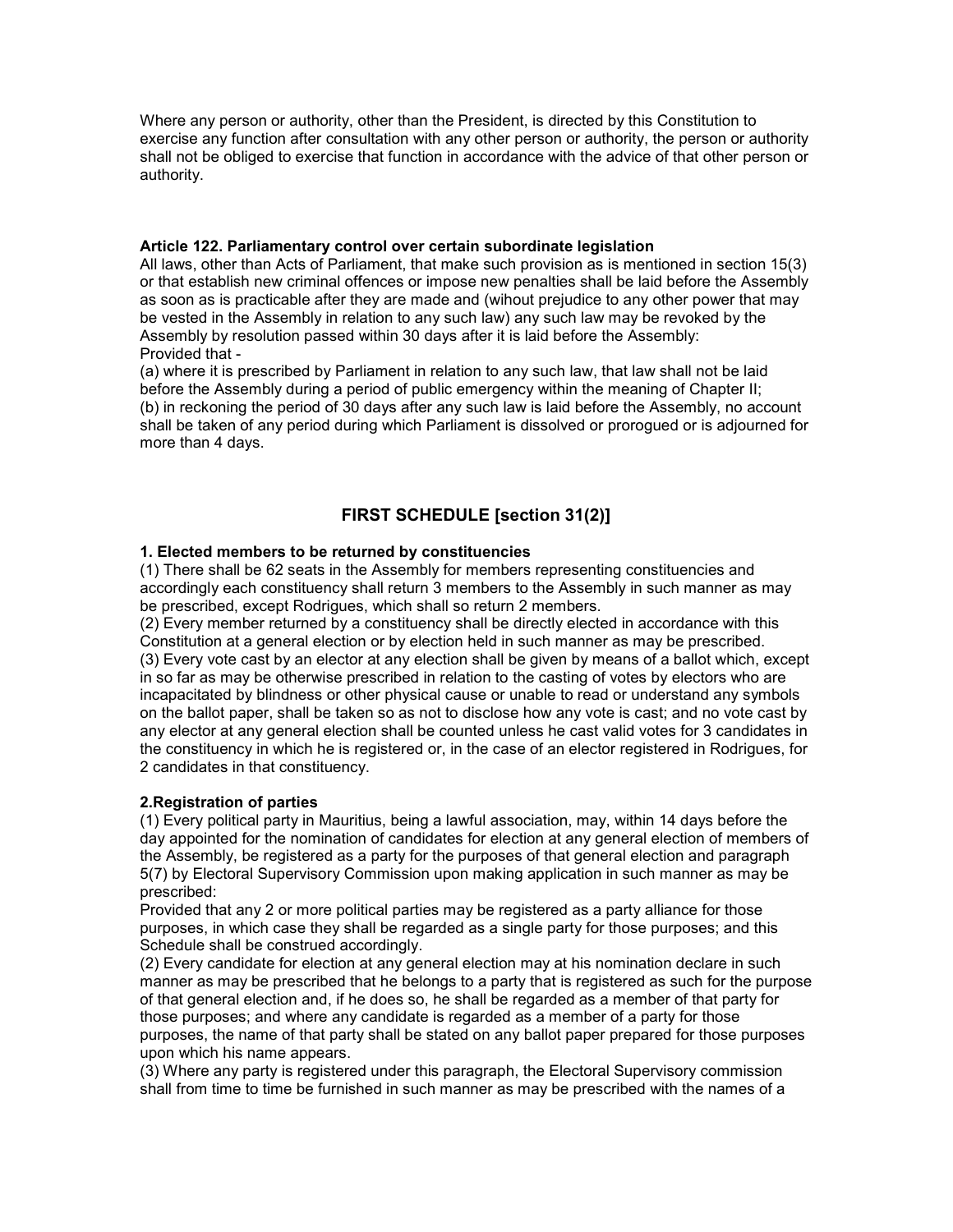least 2 persons, anyone of who is authorised to discharge the functions of leader of that party for the purposes of the proviso to paragraph 5(7).

(4) There shall be such provision as may be prescribed requiring persons who make application or declarations for the purposes of this paragraph to furnish evidence with respect to the matters stated in such applications or declarations and to their authority to make such applications or declarations.

(5) There shall be such provision as may be prescribed for the determination, by a Judge of the Supreme Court before the day appointed for the nomination of candidates at a general election, of any question incidental to any such application or declaration made in relation to tat general election, and the determination of the Judge shall not subject to appeal.

## **3.Communities**

(1) Every candidate for election at any general election of members of the Assembly shall declare in such manner as may be prescribed which community he belongs to and that community he belongs to and that community shall be stated in a published notice of his nomination.

(2) Within 7 days of the nomination of any candidate at an election, an application may by an elector in such manner as may be prescribed to the Supreme Court to resolve any question as to the correctness of the declaration of the declaration relating to his community made by that candidate in connection with his nomination, in which case the Judge of the Supreme Court, in such manner as may be prescribed, within 14 days of the nomination, and the determination of the Judge shall not be subject to appeal.

(3) For the proposes of this schedule, each candidate at an election shall be regarded as belonging to the community to which he declared he belonged at his nomination as such or, if the Supreme Court has held in proceedings questioning the correctness of his declaration that he belongs to another community, to that other community, but the community to which any candidate belongs for those purposes shall be stated upon any ballot paper prepared for purposes.

(4) For the purposes of this Schedule, the population of Mauritius shall be regarded as including a Hindu community, a Muslim community and Sino-Mauritian community; and every who does not appear, from his way of life, to belong to one other of those 3 communities shall be regarded as belonging to the General Population, which shall itself be regarded as a fourth community.

### **4.Provisions with respect to nominations**

(1) Where it is so prescribed, every candidate for election as a member of the Assembly shall in connection with his nomination make a declaration in such manner as may be prescribed concerning his qualifications for election as such.

(2) There shall be such provision as may be prescribed for the determination by a returning officer of questions concerning the validity of any nomination of a candidate for election as a member of the Assembly.

(3) Where a returning officer decides that a nomination is valid, his decision shall not be questioned in any proceedings other than proceedings under section 37.

(4) Where a returning officer decided that a nomination is invalid, his decision may be questioned upon an application to a Judge of the Supreme Court made within such time and in such manner as may be prescribed, and the determination of the Judge shall not be subject to appeal.

### **5.Allocation of 8 additional seats**

(1) In order to ensure a fair and adequate representation of each community, there shall be 8 seats in the Assembly, additional to the 62 seats for members representing constituencies, which shall so far as is possible be allocated o persons belonging to parties who have stood as candidates for election as members at the general election but have been returned as members to represent constituencies.

(2) As soon as is practicable after all the returns have been made of persons elected at any general election as members to represent constituencies, the 8 additional seats shall be allocated in accordance with the following provisions of this paragraph by the Electoral Supervisory commission which shall so far as is possible make a separate determination in respect of each seat to ascertain the appropriate unreturned candidate 9if any to fill that seat.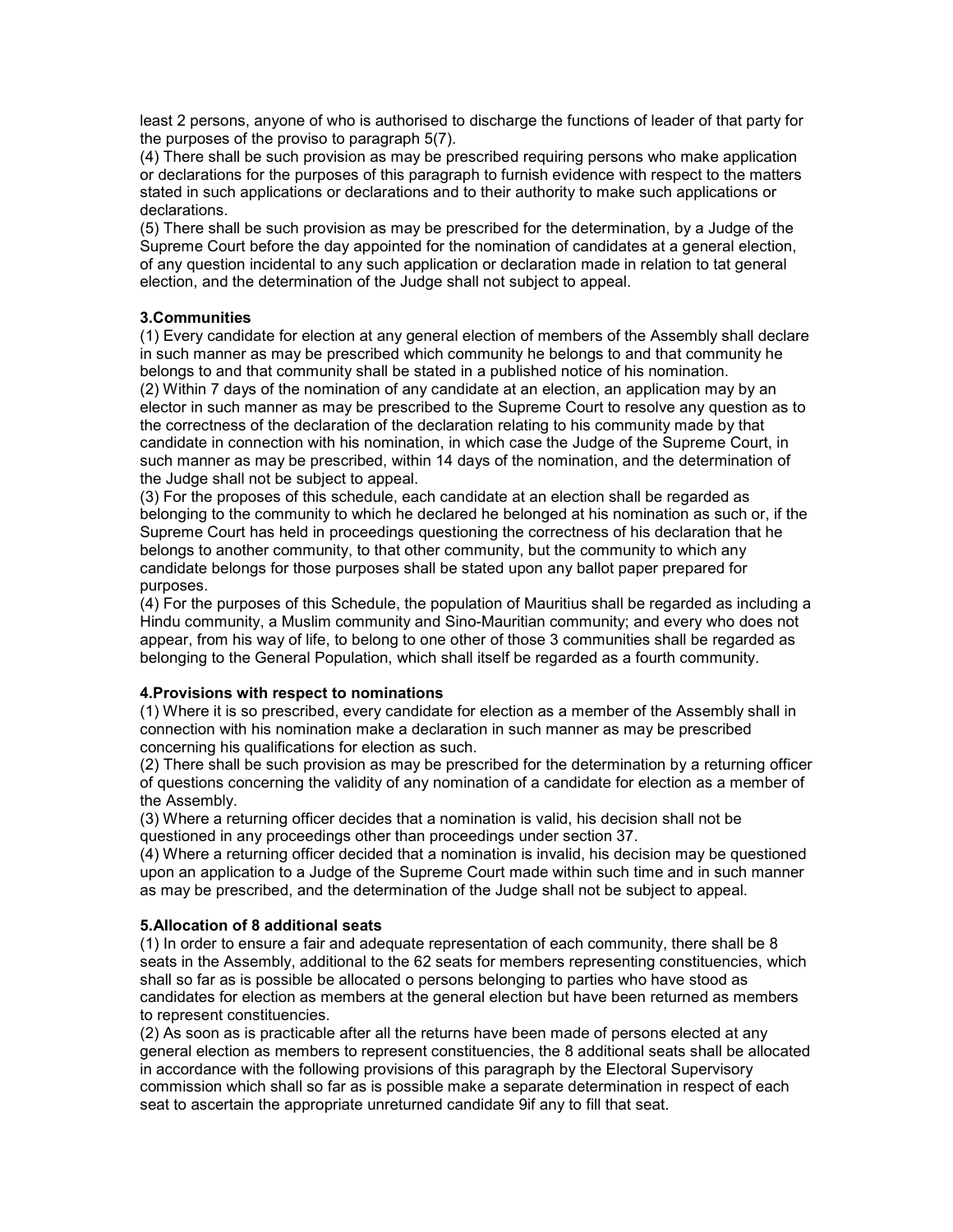(3) The first 4 of the 8 seats shall so far as is possible each be allocated to the most successful unreturned candidate, if any, who is a member of a party and who belongs to the appropriate community, regardless of which party he belongs to.

(4) When the first 4 seats (or as many as possible of those seats) have been allocated, the number of such seats that have been allocated to persons who belong to parties, other than the most successful party, shall be ascertained and so far as is possible that number of seats out of the second 4 seats shall one by one be allocated to the most successful unreturned candidates (if any) belonging both to the most successful party and to the appropriate community, or where there is no unreturned candidate of the appropriate community, to the most successful unreturned candidates belonging to the most successful party, irrespective of community.

(5) In the event that any of the 8 seats remains unfilled, then the following procedure shall so far as is possible be followed until all (or as many as possible) of the 8 seats are filled, that is to say, one seat shall be allocated to the most successful candidate (if any) belonging both to the most successful of the parties that have not received any of the 8 seats and to the appropriate community, the next seat (if any) shall be allocated to the most successful candidate (if any) belonging both to the second most successful of those parties and to the appropriate community, and so on as respect any remaining seat and any remaining parties that have not received any of the 8 seats.

(6) In the event that any of the 8 seats still remains unfilled, then the following procedure shall so far as is possible be followed (and, if necessary, repeated) until all (or as many as possible) of the 8 seats are filled, that is to say, one seat shall be allocated to the most successful candidate (if any) belonging both to the second most successful party and to the appropriate community, the next seat (if any) shall be allocated to the most successful candidate (if any) belonging both to the third most successful party (if any) and to the appropriate community, and so on as respect any remaining seat and parties.

(7) Where at any time before the next dissolution of Parliament one of the 8 seats fall vacant, the seat shall as soon as if reasonably practicable after the occurrence of the vacancy be allocated by the Electoral Supervisory Commission to the most successful unreturned candidate (if any) available who belongs to the appropriate community and to the party to whom the person to whom the seat was allocated at the last election belonged:

Provided that, where no candidate of the appropriate community who belongs to that party is available, the seat shall be allocated to the most successful unreturned candidate available who belongs to the appropriate community and who belongs to such other party as is designated by the leader of the party with no available candidate.

(8) The appropriate community means, in relation t the allocation of any of the 8 seats, the community that has an unreturned candidate available (being a person of the appropriate party where the seat is one of the second 4 seats) and that would have the highest number of persons as determined by reference to the results of the published 1972 official census of the whole population of Mauritius) in relation to the number of seats in the Assembly held immediately before the allocation of the seat by persons belonging to that community (whether as members elected to represent constituencies or otherwise), where the seat was also held by a person belonging to that community:

(9) The degree of success of a party shall, for the purposes of allocating any of the 8 seats at any general election of members of the Assembly, be assessed by reference to the number of candidates belonging to that party returned as members to represent constituencies at that election as compared with the respective numbers of candidates of other parties so returned, no account being taken of a party that had no candidates so returned or of any change in the membership of the Assembly occurring because the seat of a member so returned becomes vacant for any cause, and the degree of success of an unreturned candidate of a particular community (or of a particular party and community) at any general election shall be assessed by comparing the percentage of all the valid votes cast in the constituency in which he stood for election secured by him at that election with the percentages of all the valid votes cast in the respective constituency in which they stood for election so secured by other unreturned candidates of that particular community), no account being taken of the percentage of votes secured by any unreturned candidate who has already been allocated one of the 8 seats at that election or by any unreturned candidate who is not a member of a party: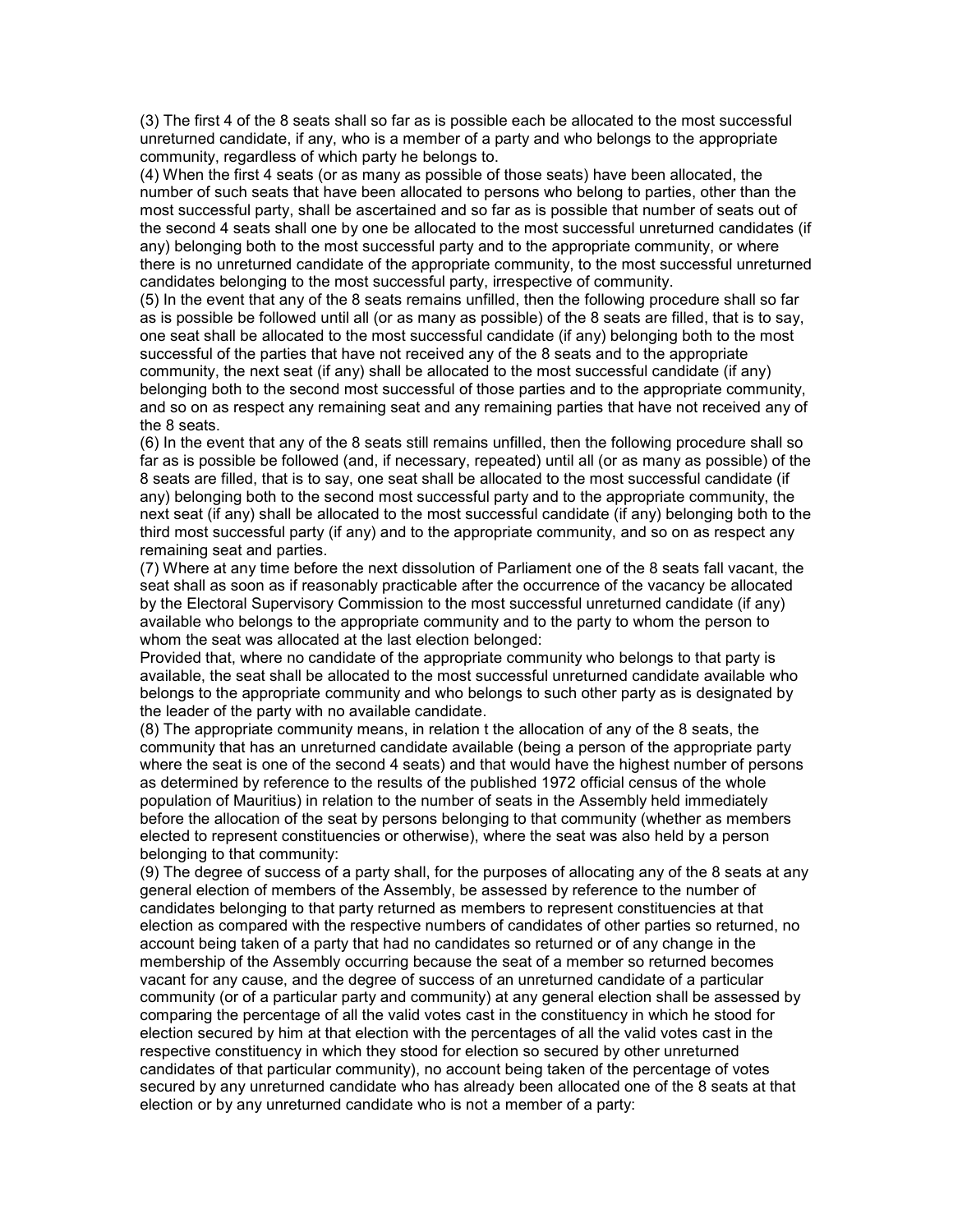Provided that if, in relation to the allocation of any seat, any 2 or more parties have the same number of candidates returned as members elected to represent constituencies, preference shall be given to the party with an appropriate unreturned candidate who was more successful than the appropriate unreturned candidate or candidates of the other party or parties.

(10) Any number required for the purpose of subparagraph (8) or any percentage required for the purposes of subparagraph (9) shall be calculated to not more than 3 places of decimals where it cannot be expressed as a whole number.

## **SECOND SCHEDULE (section 86)**

Solicitor-General Parliamentary Counsel Judge in Bankruptcy and Master and Registrar Assistant Solicitor-General Principal State Counsel Senior State Counsel Magistrate (including the Presiding Magistrate or a Magistrate of the Intermediate Court or of the Industrial Court or a Senior District Magistrate) State Counsel Principal State Attorney Senior State Attorney State Attorney Assistant State Attorney

## **THIRD SCHEDULE (sections 21(1), 24, 30b, 55, 67 and 79)**

### OATH OF PRESIDENT

I,……………………….., do swear (or solemnly affirm) that I will faithfully execute the office of President and will to the best of my ability, preserve, protect and defend the Constitution and the law and that I will devote myself to the service and well being of the people of Mauritius.

#### OATH OF VICE-PRESIDENT

I,…………………………, do swear (or solemnly affirm) that I will bear true faith and allegiance to the Constitution and the law and that I will faithfully discharge the duty upon which I am about to enter.

OATH OF ALLEGIANCE

I,……………………….., do swear (or solemnly affirm) that I will be faithful and bear true allegiance to Mauritius according to law. (So help me God).

OATH FOR THE DUE EXECUTION OF THE OFFICE OF PRIME MINISTER OR OTHER MINISTERS

I, …………………………., being appointed Prime Minister/Minister, do swear (or solemnly affirm) that I will to the best of my judgement, at all times when so required, freely give my counsel and advice to the President (or any other person for the time being lawfully performing the functions of that office) for the good management of the public affairs of Mauritius and I do further swear (or solemnly affirm) that I will not on any account, at any time whatsoever, disclose the counsel,